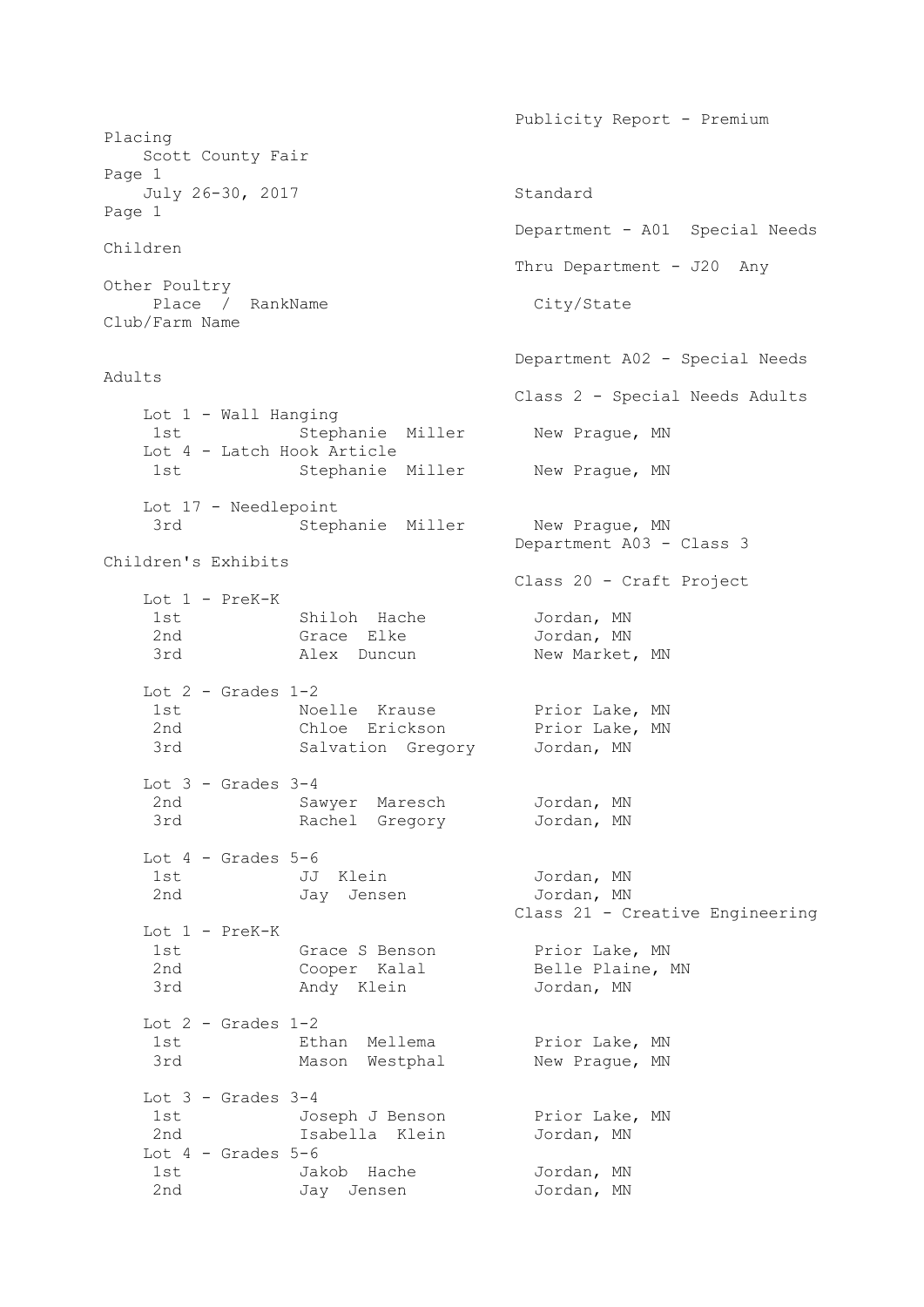Printed At 08/03/2017 1:06:04 PM Publicity Report - Premium Placing Scott County Fair Page 2 July 26-30, 2017 Standard Page 2 Department - A01 Special Needs Children Thru Department - J20 Any Other Poultry Place / RankName City/State Club/Farm Name Class 22 - Jewelry and Beadwork Lot 1 - PreK-K 1st Alexa Erickson Prior Lake, MN Lot  $2$  - Grades  $1-2$ 2nd Chloe Erickson Prior Lake, MN Class 23 - Drawing-Dry Medium Lot 1 - PreK-K 1st Sophia Heitzman Prior Lake, MN 2nd Alexa Erickson Prior Lake, MN 3rd Mason Deppe Prior Lake, MN Lot  $2$  - Grades  $1-2$ 1st Max Heitzman Prior Lake, MN 2nd Salvation Gregory Jordan, MN 3rd Addyson Schoenbauer Jordan, MN Lot  $3 -$  Grades  $3-4$ 1st Mbel Krause **Prior Lake, MN** 2nd Taylor Tate Savage, MN 3rd Alex Bollingmo Jordan, MN Lot  $4$  - Grades  $5-6$  2nd Nate Gunnerud Shakopee, MN Lot  $5$  - Grades  $7-8$ 1st Grace Kinkeade Jordan, MN Class 24 - Drawing-Wet Medium or Paint Lot 1 - PreK-K 1st Mos Krause Prior Lake, MN 2nd Maddison Sanders New Market, MN 3rd Audra Hennen Jordan, MN Lot  $2$  - Grades  $1-2$  1st Addyson Schoenbauer Jordan, MN 2nd Chloe Erickson Prior Lake, MN 3rd Jayden Peterson Prior Lake, MN Lot  $3$  - Grades  $3-4$ 2nd Taylor Tate Savage, MN Lot  $4$  - Grades  $5-6$ 1st Bethany Pint New Prague, MN 3rd Jakob Hache Jordan, MN Lot  $5 -$  Grades  $7-8$ 1st Elizabeth Taylor Shakopee, MN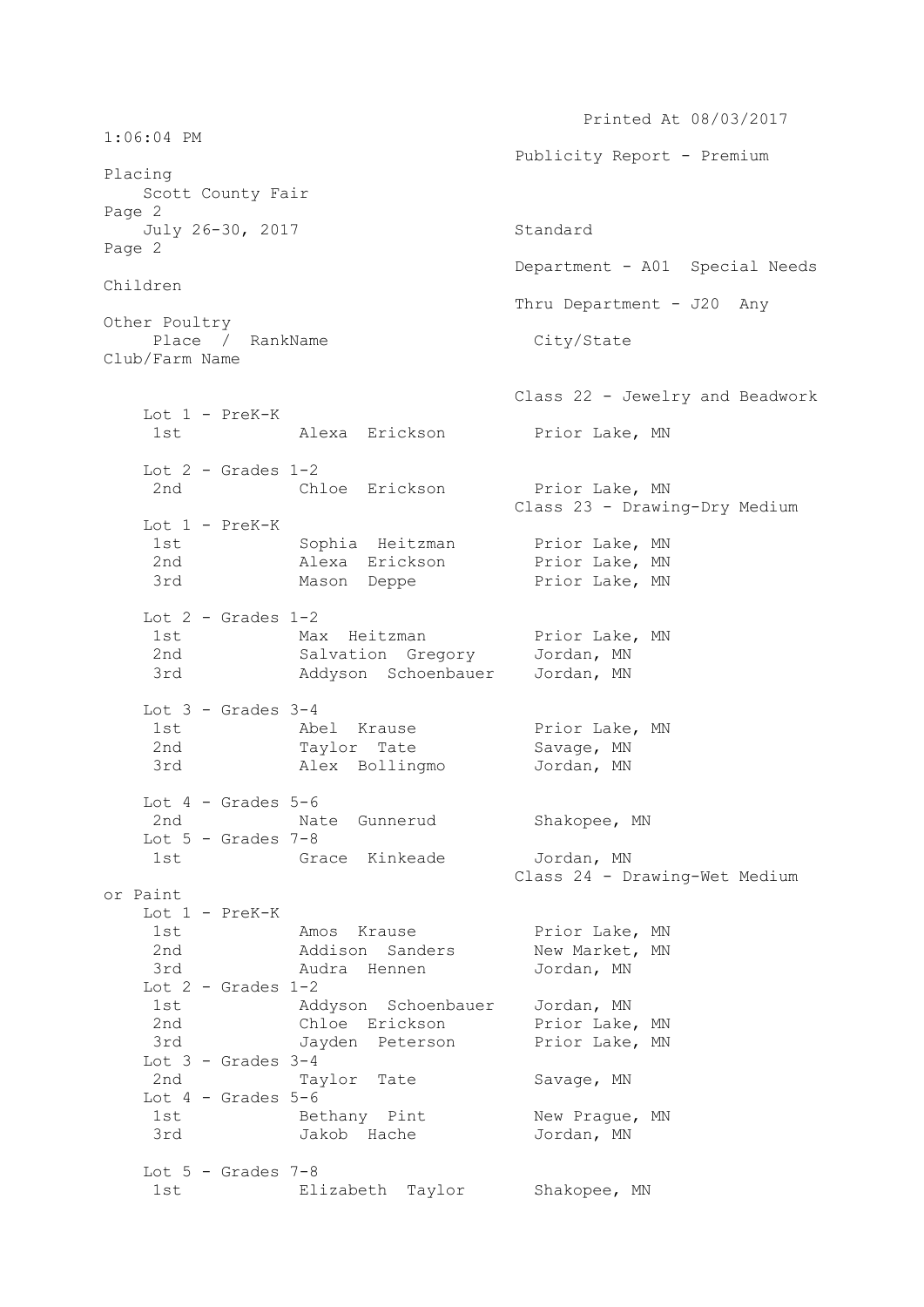Printed At 08/03/2017 1:06:04 PM Publicity Report - Premium Placing Scott County Fair Page 3 July 26-30, 2017 Standard Page 3 Department - A01 Special Needs Children Thru Department - J20 Any Other Poultry Place / RankName City/State Club/Farm Name Class 25 - Combined Wet & Dry Medium Lot 1 - PreK-K 1st Alexa Erickson Prior Lake, MN 2nd Julia Lodden New Prague, MN 3rd Bryson Grey New Market, MN Lot  $2$  - Grades  $1-2$  1st Addyson Schoenbauer Jordan, MN 2nd Elizabeth Taylor Shakopee, MN 3rd Chloe Erickson Prior Lake, MN Lot  $3 -$  Grades  $3-4$  1st Isabella Klein Jordan, MN Class 26 - Sculptor Lot 1 - PreK-K 1st Meitzman Elizabeth Prior Lake, MN 2nd Malexa Erickson Prior Lake, MN Lot  $2$  - Grades  $1-2$ 1st Moelle Krause Prior Lake, MN 2nd Chloe Erickson Prior Lake, MN Lot  $3$  - Grades  $3-4$ 1st 1sabella Klein 1916 Jordan, MN 2nd Stella Smith Burnsville, MN Lot  $4$  - Grades  $5-6$ 1st Sophia Smith Burnsville, MN Lot  $5$  - Grades  $7-8$  1st JJ Klein Jordan, MN Class 27 - Junk Art Lot 1 - PreK-K 1st Scott Luchsinger New Market, MN 2nd Alexa Erickson Prior Lake, MN 3rd Gabi Duncun New Market, MN Lot  $2$  - Grades  $1-2$ 1st Moelle Krause Prior Lake, MN 2nd Chloe Erickson Prior Lake, MN Lot  $3 -$  Grades  $3-4$ 1st Abel Krause Prior Lake, MN Lot  $4$  - Grades  $5-6$ 2nd JJ Klein Jordan, MN Class 29 - Posters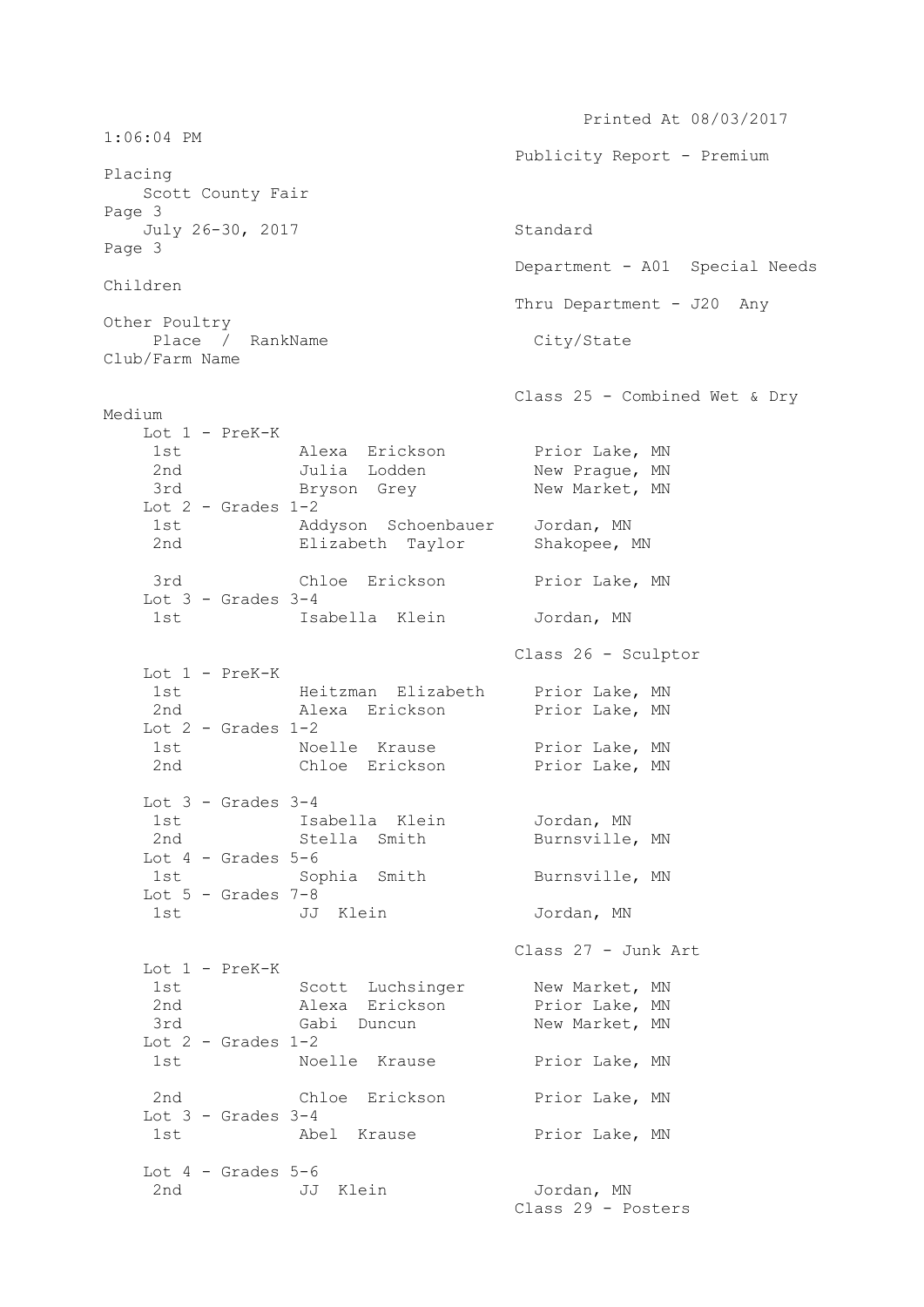Printed At 08/03/2017 1:06:04 PM Publicity Report - Premium Placing Scott County Fair Page 4 July 26-30, 2017 Standard Page 4 Department - A01 Special Needs Children Thru Department - J20 Any Other Poultry Place / RankName City/State Club/Farm Name Lot  $2$  - Grades  $1-2$ 1st Chloe Erickson Prior Lake, MN Class 30 - Any Other not listed Lot 1 - Pre-K 3rd **Alexa Erickson** Prior Lake, MN Lot 3 - Gr 3-4 Abel Krause Prior Lake, MN 2nd Rachel Gregory Jordan, MN 3rd Taylor Tate Savage, MN Lot  $4$  - Gr  $5-6$ 1st Richard Gregory Jordan, MN Department A04 - Class 4 Baking Class 38 - Carrot Cake w/ Cream Cheese Lot 1 - Carrot Cake 1st Mary Miller New Prague, MN 2nd Tammy Schleifer Jordan, MN 3rd **Annette L Poole** Prior Lake, MN Class 40 - Cream Cheese Items Lot  $1$  - Cake (4in) or  $1/4$  of cake 1st Christine Nordin Shakopee, MN 2nd Becky Symanitz Jordan, MN Lot 2 - Bars 3rd Becky Symanitz Jordan, MN Lot 3 - Dessert (4 Pieces) 1st Mona Wacker Le Sueur, MN 2nd Becky Symanitz Jordan, MN Lot 4 - Any Other 3rd Christine Nordin Shakopee, MN Lot 990 - Grand Champion/Reserve 1st Mona Wacker Le Sueur, MN 2nd Christine Nordin Shakopee, MN Class 41 - Baking Using Corn & Corn Meal Lot 1 - Cake 1st Julia J Holliday Shakopee, MN Class 42 - Bread, machine Lot 1 - White 1st John Perhay Savage, MN 2nd Mary Miller New Prague, MN

(cont.)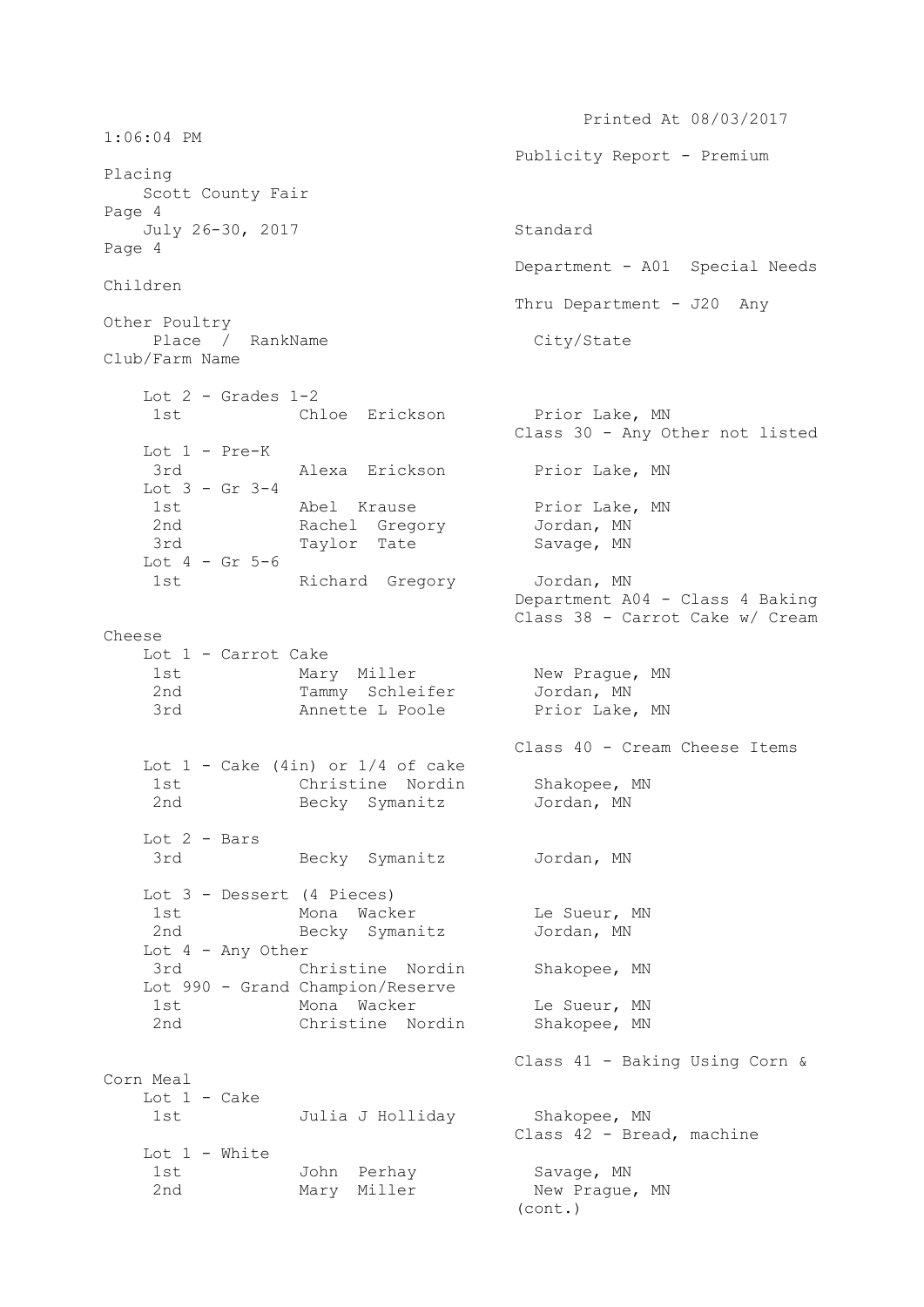Printed At 08/03/2017 1:06:04 PM Publicity Report - Premium Placing Scott County Fair Page 5 July 26-30, 2017 Standard Page 5 Department - A01 Special Needs Children Thru Department - J20 Any Other Poultry Place / RankName City/State Club/Farm Name Lot  $1$  - White - (cont.) 3rd Michaela Matzke Shakopee, MN Lot  $3 - Rye$ 1st Mary Miller New Prague, MN 2nd John Perhay Savage, MN Lot 4 - Raisin 1st Mary Miller New Prague, MN Lot 5 - Any Other 1st Mary Miller New Praque, MN 2nd Julia J Holliday Shakopee, MN Class 43 - Bread, yeast Lot 1 - White 1st John Perhay Savage, MN 2nd Mary Miller New Prague, MN 3rd Michaela Matzke Shakopee, MN Lot 3 - Rye 1st Mary Miller New Prague, MN<br>2nd John Perhay Savage, MN John Perhay Savage, MN Lot 4 - Raisin 1st Mary Miller New Prague, MN Lot 5 - Any Other 1st Greg Marchand Jordan, MN 1st Mary Miller New Prague, MN 2nd Julia J Holliday Shakopee, MN 2nd Bonnie J Runke Elko New Market, MN 3rd John Perhay Savage, MN Class 45 - Rolls Lot 3 - Yeast Rolls 1st Mary Miller New Praque, MN Lot  $5$  - Tea Ring  $(8$  in) 1st Mary Miller New Praque, MN Lot 6 - Caramel 1st Mary Miller New Prague, MN 2nd Samantha Matzke Shakopee, MN 3rd Sean B Wirtz Prior Lake, MN Lot 8 - Any Other 1st John Perhay Savage, MN Class 46 - Breads, batter Lot 1 - Muffins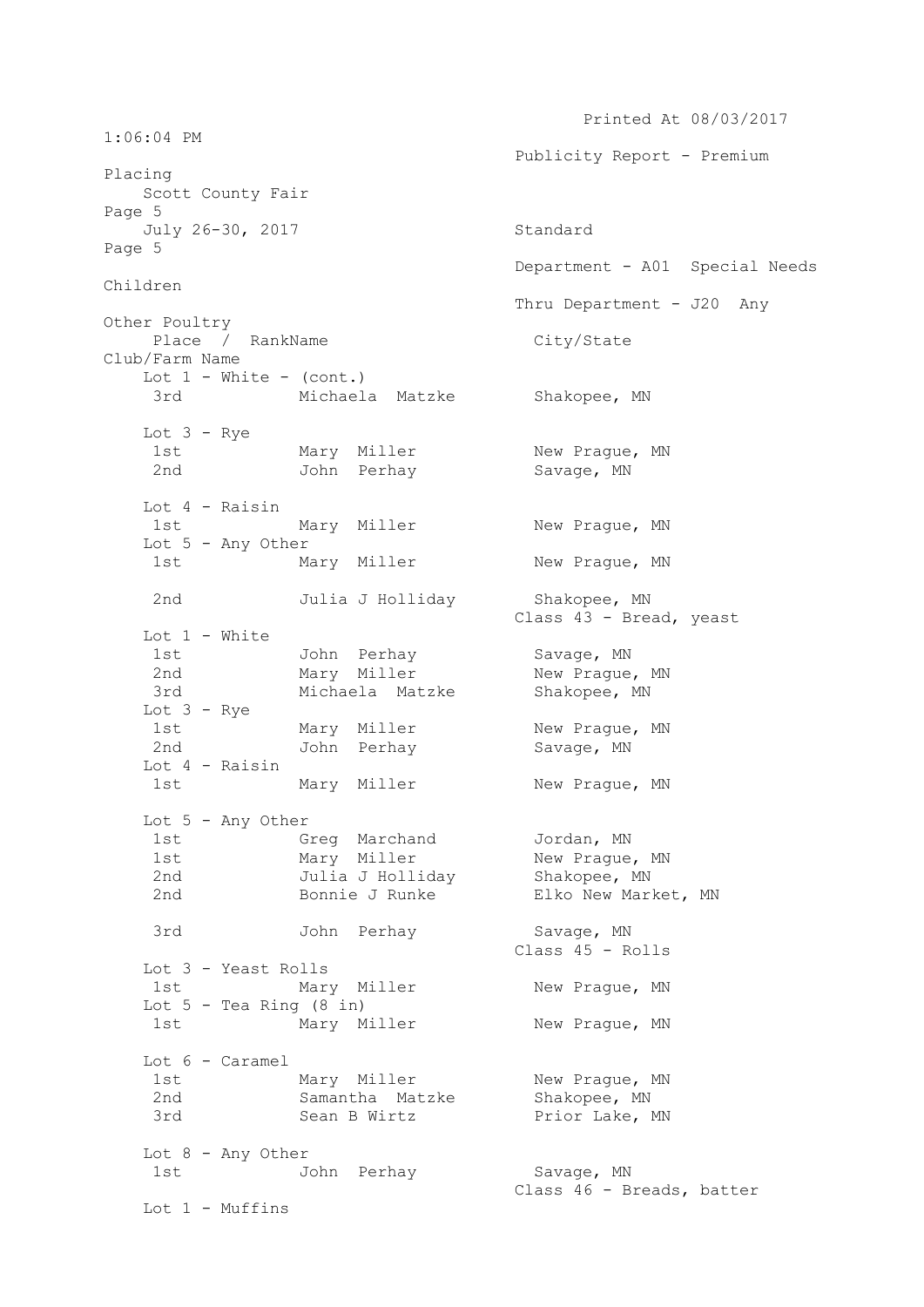(cont.) Printed At 08/03/2017 1:06:04 PM Publicity Report - Premium Placing Scott County Fair Page 6 July 26-30, 2017 Standard Page 6 Department - A01 Special Needs Children Thru Department - J20 Any Other Poultry Place / RankName City/State Club/Farm Name Lot  $1$  - Muffins - (cont.) 1st Faye Amundson New Praque, MN 2nd Mary Miller New Prague, MN 3rd Samantha Matzke Shakopee, MN Lot 3 - Nut 3rd Faye Amundson New Praque, MN Lot 6 - Banana 1st Faye Amundson New Prague, MN<br>2nd Helene Schmitt Jordan, MN Helene Schmitt Jordan, MN Lot 7 - Pumpkin Sarah Deppe Prior Lake, MN Lot 8 - Zucchini 1st Helene Schmitt Jordan, MN Lot 11 - Any Other 1st Faye Amundson New Praque, MN Class 48 - Decorated Cakes Lot 1 - Round 1st Tammy Schleifer Jordan, MN Class 49 - Cakes Lot 1 - Angel Food 1st Theodore Smith Jordan, MN Lot 14 - Cupcakes 3rd Samantha Matzke Shakopee, MN Lot 15 - Decorated cupcakes 1st Tammy Schleifer Jordan, MN Lot 16 - Any Other 2nd Sarah Deppe Prior Lake, MN Class 50 - Cookies Lot 2 - Rolled 1st Mary Miller New Prague, MN 1st  $\frac{1}{2}$   $\frac{1}{2}$   $\frac{1}{2}$   $\frac{1}{2}$   $\frac{1}{2}$   $\frac{1}{2}$   $\frac{1}{2}$   $\frac{1}{2}$   $\frac{1}{2}$   $\frac{1}{2}$   $\frac{1}{2}$   $\frac{1}{2}$   $\frac{1}{2}$   $\frac{1}{2}$   $\frac{1}{2}$   $\frac{1}{2}$   $\frac{1}{2}$   $\frac{1}{2}$   $\frac{1}{2}$   $\frac{1}{2}$   $\frac{1}{2}$   $\frac{1}{2}$  3rd Dianne Jabs Jordan, MN Lot 4 - Ice Box 2nd Dianne Jabs Jordan, MN Lot 5 - Unbaked 1st Faye Amundson New Prague, MN Lot 6 - Sugar 1st Faye Amundson New Prague, MN 2nd Melene Schmitt Jordan, MN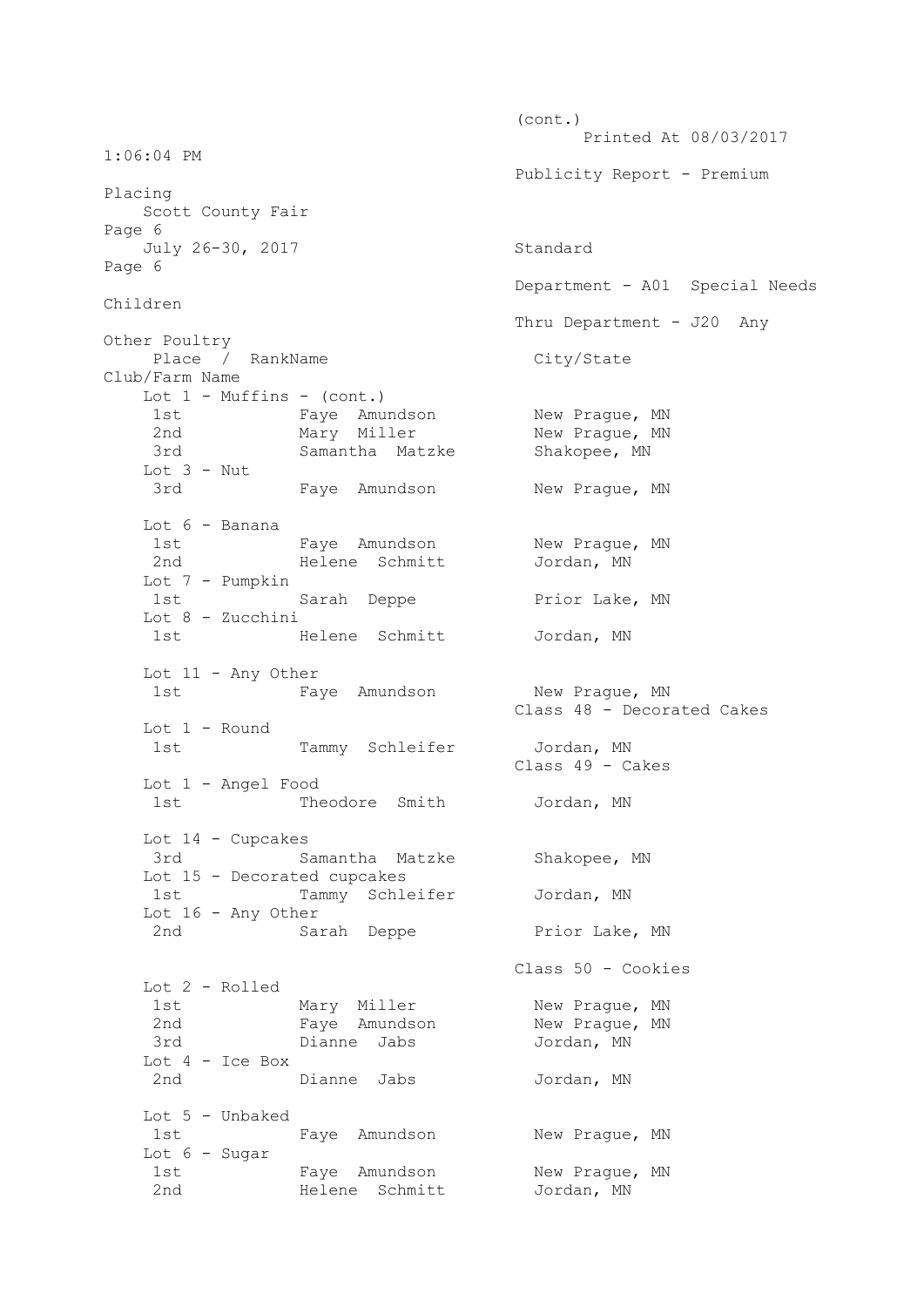Printed At 08/03/2017 1:06:04 PM Publicity Report - Premium Placing Scott County Fair Page 7 July 26-30, 2017 Standard Page 7 Department - A01 Special Needs Children Thru Department - J20 Any Other Poultry Place / RankName City/State Club/Farm Name Lot 7 - Ginger 1st Faye Amundson New Prague, MN<br>2nd Mary Miller New Prague, MN 2nd Mary Miller 3rd Dianne Jabs Jordan, MN Lot 8 - Oatmeal 1st 1saac Matzke Shakopee, MN 2nd Faye Amundson New Prague, MN 3rd Dianne Jabs Jordan, MN Lot 9 - Peanut Butter 3rd Dianne Jabs Jordan, MN Lot 10 - Chocolate chip 1st Faye Amundson New Praque, MN Lot 11 - Fruit 1st Faye Amundson New Prague, MN Lot 13 - Ethnic 1st Sean B Wirtz Prior Lake, MN Lot 14 - Any Other 1st Mary Miller New Prague, MN 2nd Faye Amundson New Praque, MN Class 410 - Bars, not frosted Lot 1 - Brownies 1st Diennies<br>1st Becky Symanitz Jordan, MN 2nd Faye Amundson New Prague, MN 3rd Mary Miller New Prague, MN Lot 3 - Lemon 1st Samantha Matzke Shakopee, MN 2nd Becky Symanitz Jordan, MN Lot 5 - Assorted Bars(4 dif.varieties) 2nd Becky Symanitz Jordan, MN Lot 8 - Unbaked 1st Faye Amundson New Prague, MN 2nd Becky Symanitz Jordan, MN Lot 9 - Any Other 1st Faye Amundson New Prague, MN 2nd Becky Symanitz Jordan, MN Class 412 - Two Crust Pie Lot 3 - Berry 2nd Sheila Matzke Shakopee, MN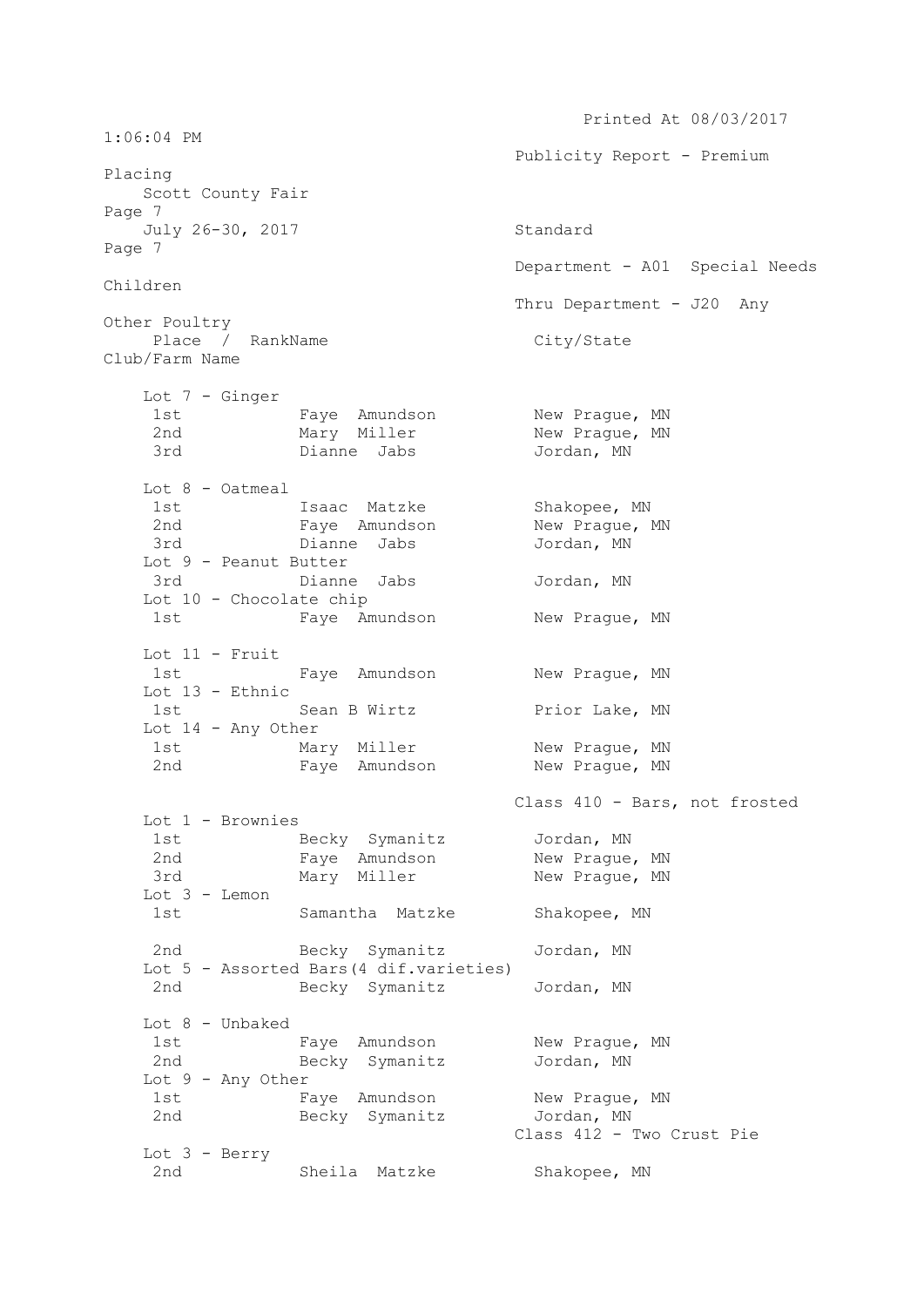Printed At 08/03/2017 1:06:04 PM Publicity Report - Premium Placing Scott County Fair Page 8 July 26-30, 2017 Standard Page 8 Department - A01 Special Needs Children Thru Department - J20 Any Other Poultry Place / RankName City/State Club/Farm Name Lot 5 - Peach 1st Mary Miller New Praque, MN Lot 8 - Pie Shell Only 1st Mary Miller New Prague, MN Class 413 - Magic with Mixes Lot 6 - Cake Mix 1st Bethany Doepke Jordan, MN Class 414 - Youth Baking Lot  $3$  - Brownies  $(4)$ 1st Jayden Peterson Prior Lake, MN Lot 5 - Banana Bread, 1/2 loaf, no mix 1st Menry Hennen Belle Plaine, MN Department A05 - Class 5 Candy Class 51 - Candy Lot 6 - Dipped 1st Matie Gauquie Savage, MN 1st **Theodore Smith** Jordan, MN 2nd Many Gauquie Savage, MN Lot 7 - Penuche 1st Christine Nordin Shakopee, MN Lot 8 - Mints 1st Bonnie Gauquie Savage, MN Lot 9 - Any Other 1st Many Gauquie Many Savage, MN Department A06 - Class 6 Canning Class 61 - Canning, Jams Lot 3 - Apricot 1st Mary Miller New Prague, MN Lot 5 - Black Raspberry 1st Mashley A Larson Jordan, MN Lot 8 - Strawberry 1st Manuel Ava Larson and Jordan, MN 1st ava harson<br>2nd Jean Schmidt Elko, MN<br>1011 Pragu 3rd Mary Miller New Prague, MN Lot 14 - Jalapeno 1st Barb Weckman Brekke Shakopee, MN Lot 16 - Any Other (cont.) Printed At 08/03/2017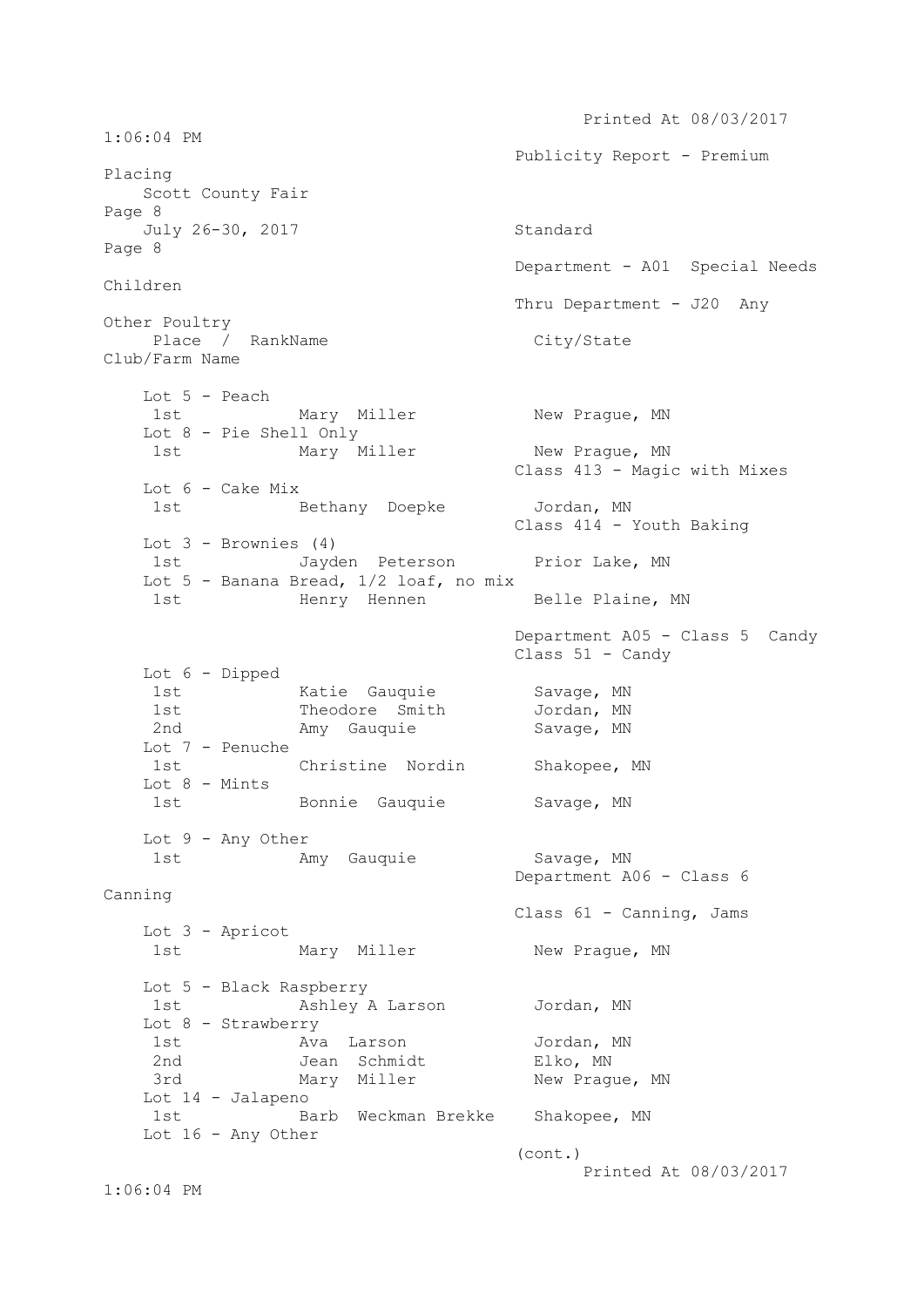Publicity Report - Premium Placing Scott County Fair Page 9 July 26-30, 2017 Standard Page 9 Department - A01 Special Needs Children Thru Department - J20 Any Other Poultry Place / RankName City/State Club/Farm Name Lot 16 - Any Other - (cont.) 1st Jennifer Jensen Jordan, MN 2nd Bonnie J Runke Elko New Market, MN 3rd Jean M Reuteler Jordan, MN Class 62 - Canning, Jellies Lot 1 - Apple 1st Jean M Reuteler Jordan, MN<br>1st Jean M Reuteler Jordan, MN Class 64 - Canning, Pickles Lot 1 - Asparagus 1st Eve Hennen Belle Plaine, MN Lot 3 - Beet 1st Eve Hennen Belle Plaine, MN Lot 9 - Pepper 1st Melene Schmitt Jordan, MN Lot 12 - Any Other 1st Tim Halloran Belle Plaine, MN Class 65 - Canning, Relish Lot 3 - Corn Relish 1st Jean M Reuteler Jordan, MN Lot 6 - Zucchini Relish 1st Jean M Reuteler Jordan, MN Lot 7 - Any other 1st 1.1, John M Reuteler Jordan, MN 2nd Lori Pint New Praque, MN Class 66 - Canning, Salsa Lot 2 - Mild<br>1st<br>2nd 1st Jean Schmidt Elko, MN 2nd Jean M Reuteler Jordan, MN Lot 3 - Fruit 1st Barb Weckman Brekke Shakopee, MN Class 67 - Canning, Vegetables Lot 8 - Tomato Juice 2nd Jean M Reuteler Jordan, MN Lot 9 - Tomatoes, Whole 2nd Jean M Reuteler Jordan, MN Lot 10 - Any Other 1st Jean Schmidt Elko, MN Class 68 - Dried Printed At 08/03/2017 1:06:04 PM Publicity Report - Premium Placing Scott County Fair Page 10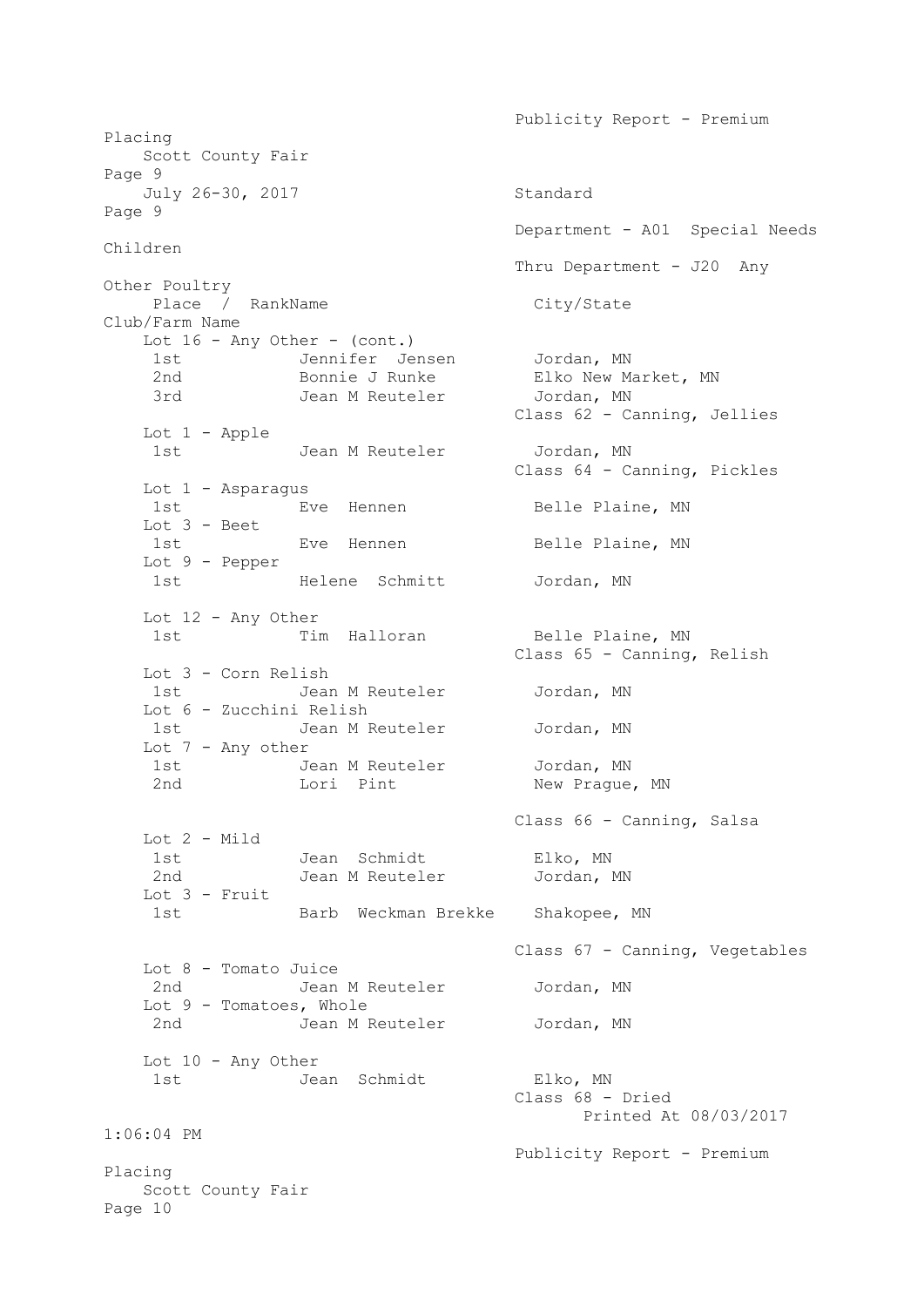July 26-30, 2017 Standard Page 10 Department - A01 Special Needs Children Thru Department - J20 Any Other Poultry Place / RankName City/State Club/Farm Name Lot 1 - Fruits 1st Jean Schmidt Elko, MN Lot 2 - Vegetables 1st Jennifer Jensen Jordan, MN Lot 3 - Any Other 1st Lori Pint New Prague, MN Department A07 - Class 7 Needle Craft Class 70 - Needleworks, Lap Quilts Lot 15 - Pieced - Machine 3rd Karri A Symanitz Jordan, MN Lot 17 - Child's - Machine 3rd Joan Powell Lakeville, MN Lot 27 - Applique - Machine/Other 1st Barbara Jirik New Prague, MN Lot 28 - Pieced - Machine/Other 1st LaVonne Schmitt Shakopee, MN Lot 33 - Comb. - Machine/Other 2nd Sandy Weckman Shakopee, MN SHANOPEC, ....<br>Class 71 - Needleworks, Quilts Lot 1 - Applique 1st 11 1 Mary Mittelstadt Prior Lake, MN 2nd Beth Pauly Jordan, MN Lot 2 - Pieced 1st **Ethel Carlson** Prior Lake, MN 2nd Melene Schmitt Jordan, MN Lot 3 - Embroidered 2nd Ethel Carlson Prior Lake, MN Lot 4 - Child's Beth Pauly **Jordan, MN**  Lot 5 - Tied 1st Helene Schmitt Jordan, MN Lot 8 - Pre-Printed Fabric 2nd Cheryl R Schmieg Jordan, MN 3rd **Ethel Carlson** Prior Lake, MN Lot 9 - Special Occasion 1st Ethel Carlson Prior Lake, MN Lot 11 - Group Quilt (cont.) Printed At 08/03/2017 1:06:04 PM Publicity Report - Premium Placing Scott County Fair Page 11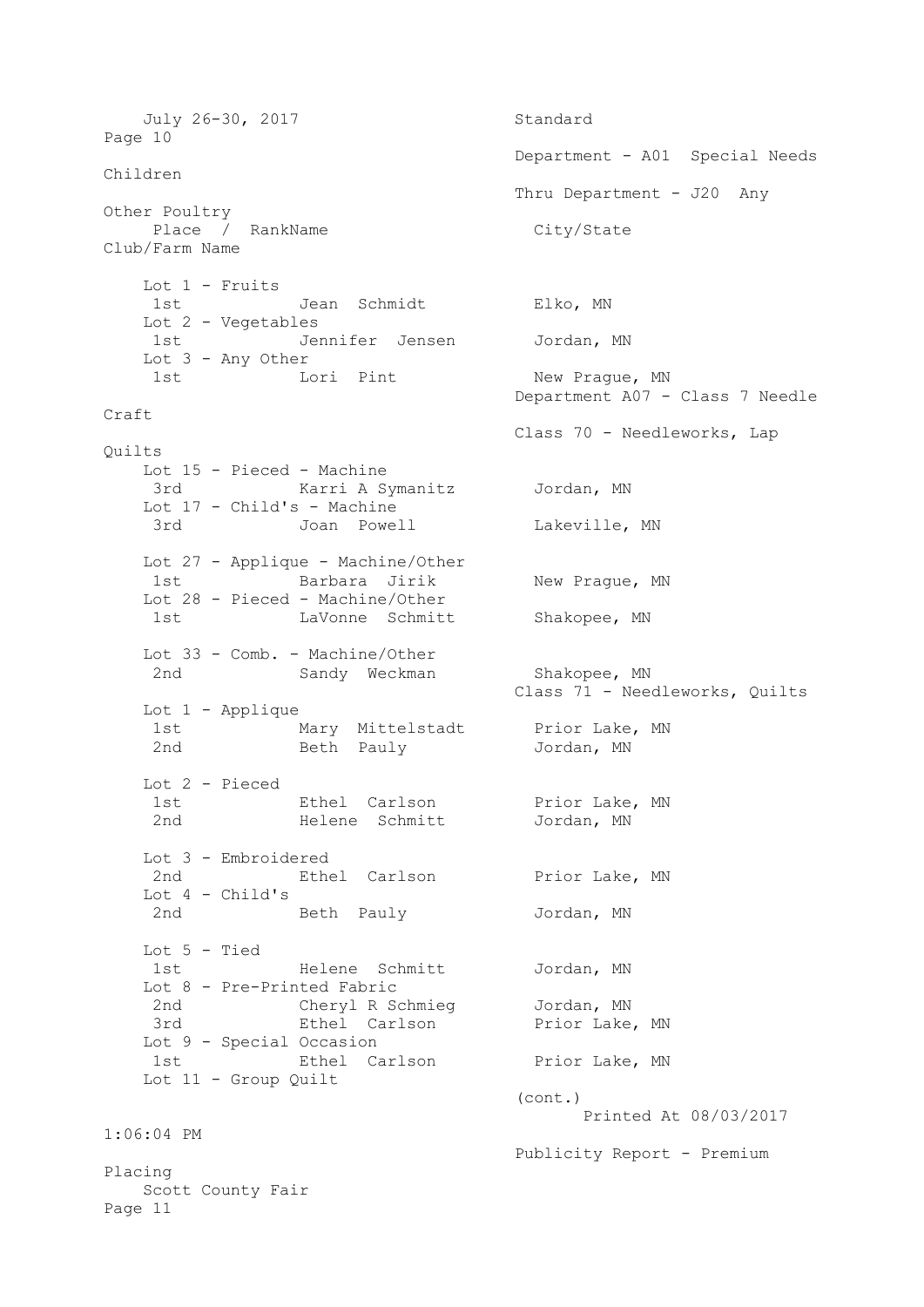July 26-30, 2017 Standard Page 11 Department - A01 Special Needs Children Thru Department - J20 Any Other Poultry Place / RankName City/State Club/Farm Name Lot  $11$  - Group Quilt - (cont.) 1st **Dianne Hartman** Jordan, MN 2nd Cheryl R Schmieg Jordan, MN 3rd Beth Pauly Jordan, MN Lot 14 - Applique - Machine 1st Mary Kay Wyckoff HarcusPrior Lake, MN Lot 15 - Pieced - Machine 1st Catherine Thieschafer Montgomery, MN 2nd Becky Symanitz Jordan, MN Lot 17 - Child's - Machine 1st Joan Powell Lakeville, MN<br>3rd Catherine Thieschafer Montgomery, M Catherine Thieschafer Montgomery, MN Lot 22 - Special Occasion - Machine 1st Lynnae Bosch Chaska, MN Lot 23 - Scrap - Machine 2nd Mary Kay Wyckoff HarcusPrior Lake, MN Lot 26 - Any Other - Machine 2nd Joan Powell Cakeville, MN Lot 27 - Applique - Machine/other 2nd Barbara Thompson Elko, MN Lot 28 - Pieced - Machine/other 1st Barbara Thompson Elko, MN 2nd Jean Lim New Prague, MN 3rd Vicki Cross Prior Lake, MN Lot 30 - Child's - Machine/other 1st Joan Powell **Lakeville, MN**  2nd Sandy Weckman Shakopee, MN 3rd Cheryl R Schmieg Jordan, MN Lot 33 - Comb. - Machine/other 1st Common Rosemary Lambrecht New Prague, MN 2nd **Pam Botten** Prior Lake, MN 3rd Violet Ackerman Shakopee, MN Lot 36 - Scrap - Machine/other 1st Jean Lim New Prague, MN 2nd Vicki Cross Prior Lake, MN 3rd Karri A Symanitz Jordan, MN Lot 45 - Applique 2nd Darlene Boeckman New Prague, MN Lot 46 - Pieced 1st Cheryl R Schmieg Jordan, MN (cont.)

Printed At 08/03/2017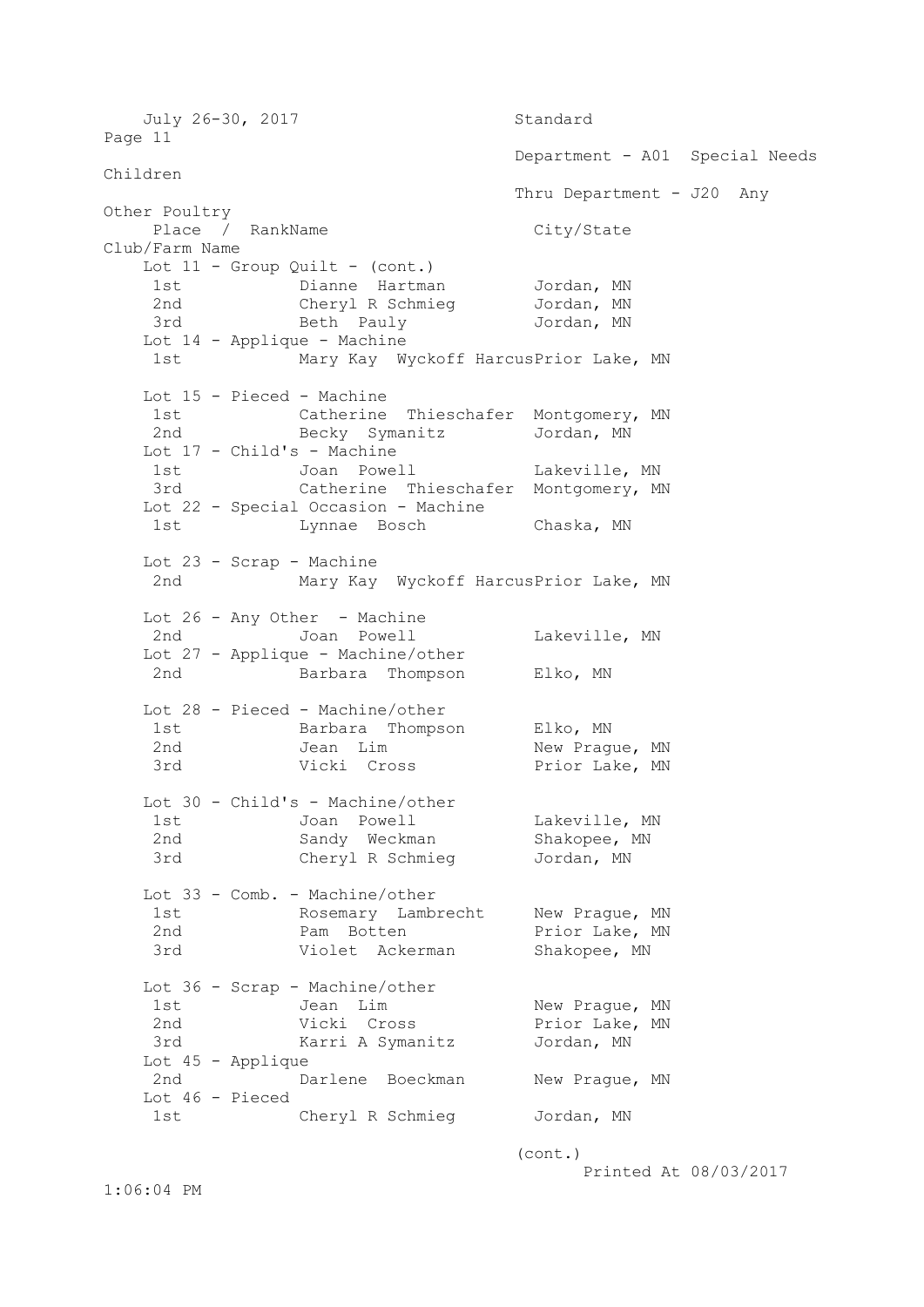Publicity Report - Premium Placing Scott County Fair Page 12 July 26-30, 2017 Standard Page 12 Department - A01 Special Needs Children Thru Department - J20 Any Other Poultry Place / RankName City/State Club/Farm Name Lot  $46$  - Pieced - (cont.) 2nd Darlene Boeckman New Prague, MN Lot 50 - Any Other 2nd Cheryl R Schmieg Jordan, MN Lot 54 - Pre-Printed Fabric 1st Karri A Symanitz Jordan, MN Lot 56 - Any Other 1st Karri A Symanitz Jordan, MN Lot 102 - Child's Quilt (14 & under) 1st Mercedes Hache Jordan, MN Class 72 - Needleworks, Wall Quilt Lot 3 - Minatures, < 60" on all sides 1st Pam Botten Prior Lake, MN 2nd Jean Lim New Prague, MN 3rd **Ethel Carlson** Prior Lake, MN Lot 5 - Any Other Holiday 1st Jean Lim New Prague, MN Lot  $6 - 164$ " 1st Catherine Thieschafer Montgomery, MN Lot 7 -  $<$ 164" 1st Joan Powell Cakeville, MN 2nd Barbara Thompson Elko, MN 3rd Carol Fehler Jordan, MN Lot 8 - miniatures 2nd Karri A Symanitz Jordan, MN Lot 9 - Christmas 1st Catherine Thieschafer Montgomery, MN Lot 10 - Any Other 2nd Karri A Symanitz Jordan, MN Lot  $11 - 164$ " 1st Rosemary Lambrecht New Prague, MN Class 74 - Needlework, Table Linen Lot  $1$  - Place Mats  $(4)$ , any type 1st **Ethel Carlson** Prior Lake, MN Lot  $2$  - Napkins  $(4)$ 1st Pam Botten Prior Lake, MN Lot 8 - Table Cloth Runner, Embroidery 1st Mary Mittelstadt Prior Lake, MN 2nd Carol Fehler Jordan, MN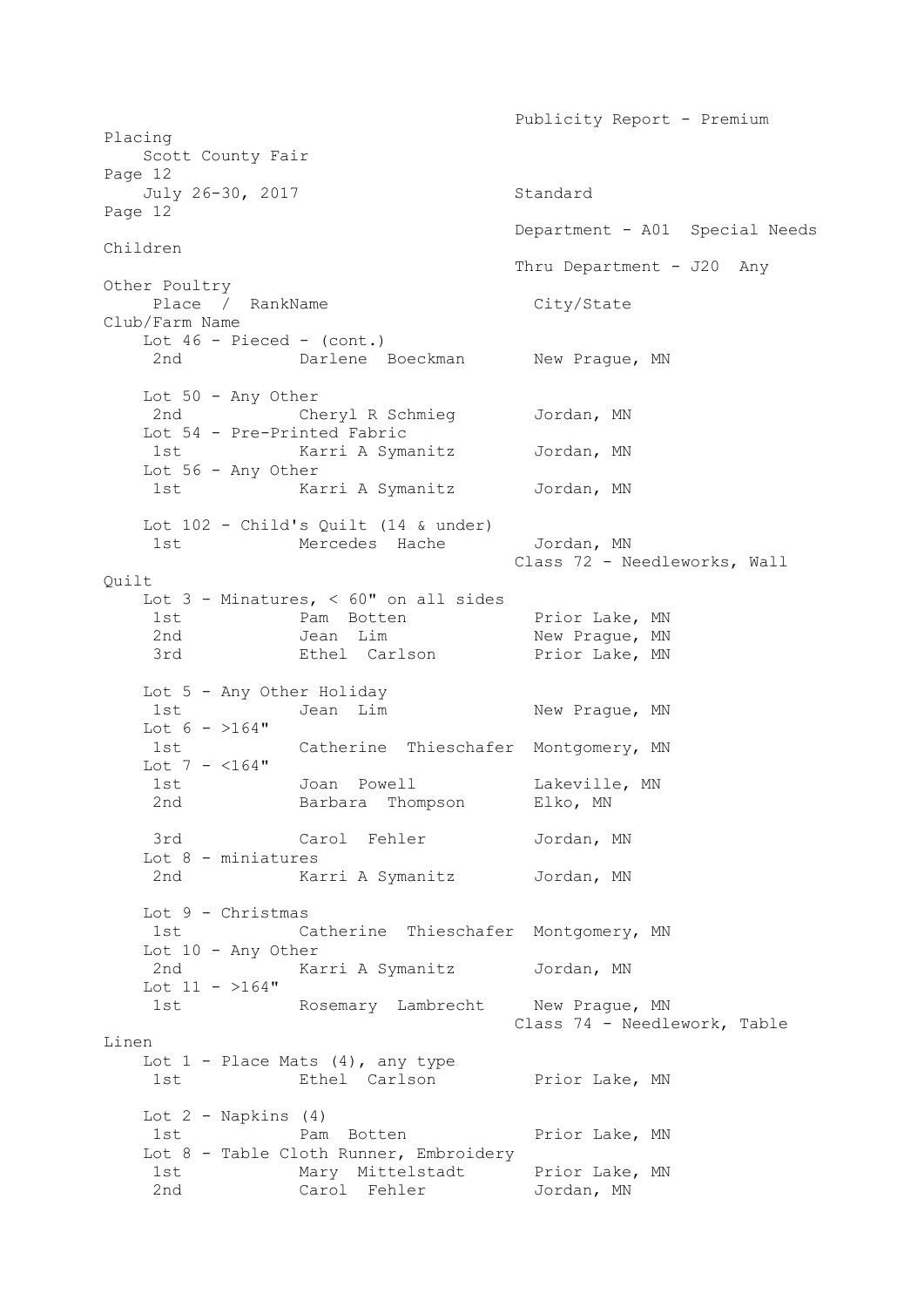Printed At 08/03/2017 1:06:04 PM Publicity Report - Premium Placing Scott County Fair Page 13 July 26-30, 2017 Standard Page 13 Department - A01 Special Needs Children Thru Department - J20 Any Other Poultry Place / RankName City/State Club/Farm Name Lot 9 - Table Cloth Runner, Quilted 1st Barbara Thompson Elko, MN 2nd Pam Botten Prior Lake, MN 3rd Cheryl R Schmieg Jordan, MN Lot 10 - Center Piece 1st Mary Mittelstadt Prior Lake, MN 2nd **Ethel Carlson** Prior Lake, MN Class 76 - Needleworks, Small Kitchen Lot 1 - Dish Towels, Embroidered (2) 1st Carol Fehler Jordan, MN 2nd Cavonne Schmitt Shakopee, MN Lot 3 - Dish Towels, Applique (2) 1st Pam Botten Prior Lake, MN Lot 4 - Pot Holders, any kind (2) 1st Pam Botten Prior Lake, MN 2nd Mary Kay Wyckoff HarcusPrior Lake, MN Lot 8 - Dish Cloths (2) 1st Ginny Spurlock Jordan, MN Lot 11 - Any Other 1st Carol Fehler Jordan, MN Class 79 - Needleworks, Hand Knitting Lot 5 - Hat or Cap, Adult 1st Ginny Spurlock Jordan, MN Lot 7 - Mittens or Gloves, adult 1st Ginny Spurlock Jordan, MN Lot 9 - Socks 1st Briana Capra Prior Lake, MN 2nd Ginny Spurlock Jordan, MN 3rd Elizabeth Gerold Shakopee, MN Lot 16 - Scarf 1st Ginny Spurlock Jordan, MN Lot 17 - Shawls 1st Briana Capra Prior Lake, MN Mary Westerhaus Burnsville, MN Lot 18 - Any Other 1st Ginny Spurlock Jordan, MN 2nd Jean Lim New Prague, MN 3rd Mary Westerhaus Burnsville, MN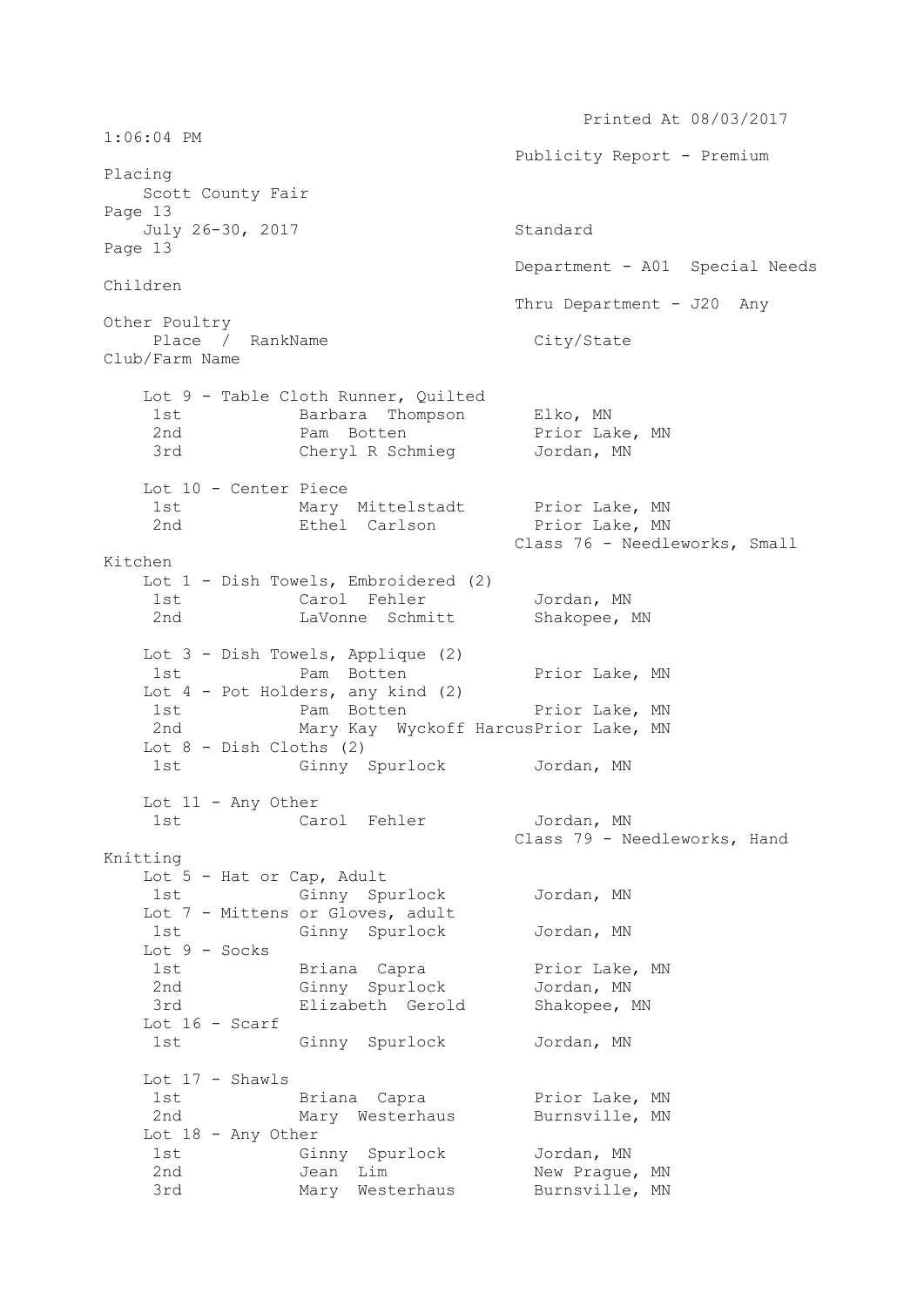Printed At 08/03/2017 1:06:04 PM Publicity Report - Premium Placing Scott County Fair Page 14 July 26-30, 2017 Standard Page 14 Department - A01 Special Needs Children Thru Department - J20 Any Other Poultry Place / RankName City/State Club/Farm Name Class 80 - Handspinning, Needle Craft Lot 3 - Garment, woven, hand spun yarn 1st Linda Pieper Jordan, MN Lot 4 - Skein of yarn 1st Briana Capra Prior Lake, MN 2nd Linda Pieper Jordan, MN 3rd Joy Schmitt Jordan, MN Lot 5 - Small Item, hand spun yarn 1st Mary Westerhaus Burnsville, MN 2nd Joy Schmitt Jordan, MN 3rd Elizabeth Gerold Shakopee, MN Lot 6 - Woven, hand spun & comm. yarn 1st Sandy Miller Shakopee, MN 2nd Jean Lim New Prague, MN Lot 7 - Set of items, hand spun yarn 1st Linda Pieper Jordan, MN Lot 8 - Yarn created on hand 1st Linda Pieper Jordan, MN Lot 9 - Hand dyed yarn 1st Sandy Miller Shakopee, MN 2nd Elizabeth Gerold Shakopee, MN Lot 10 - Any other<br>1st Mary Westerhaus 1st Mary Westerhaus Burnsville, MN 2nd Sandy Miller Shakopee, MN Class 81 - Weaving Lot 1 - Using Commercial Yarn Only 1st Sandy Miller Shakopee, MN Lot 2 - Any Item Rigid Heddle 1st Jean Lim New Prague, MN Lot 5 - Any Other 1st Linda Pieper Jordan, MN Class 701 - Article Made of 100% Alpaca Lot 1 - Any Article<br>2nd Joy Joy Schmitt Jordan, MN Class 710 - Needleworks, Crocheted Lot 1 - Sweater, adult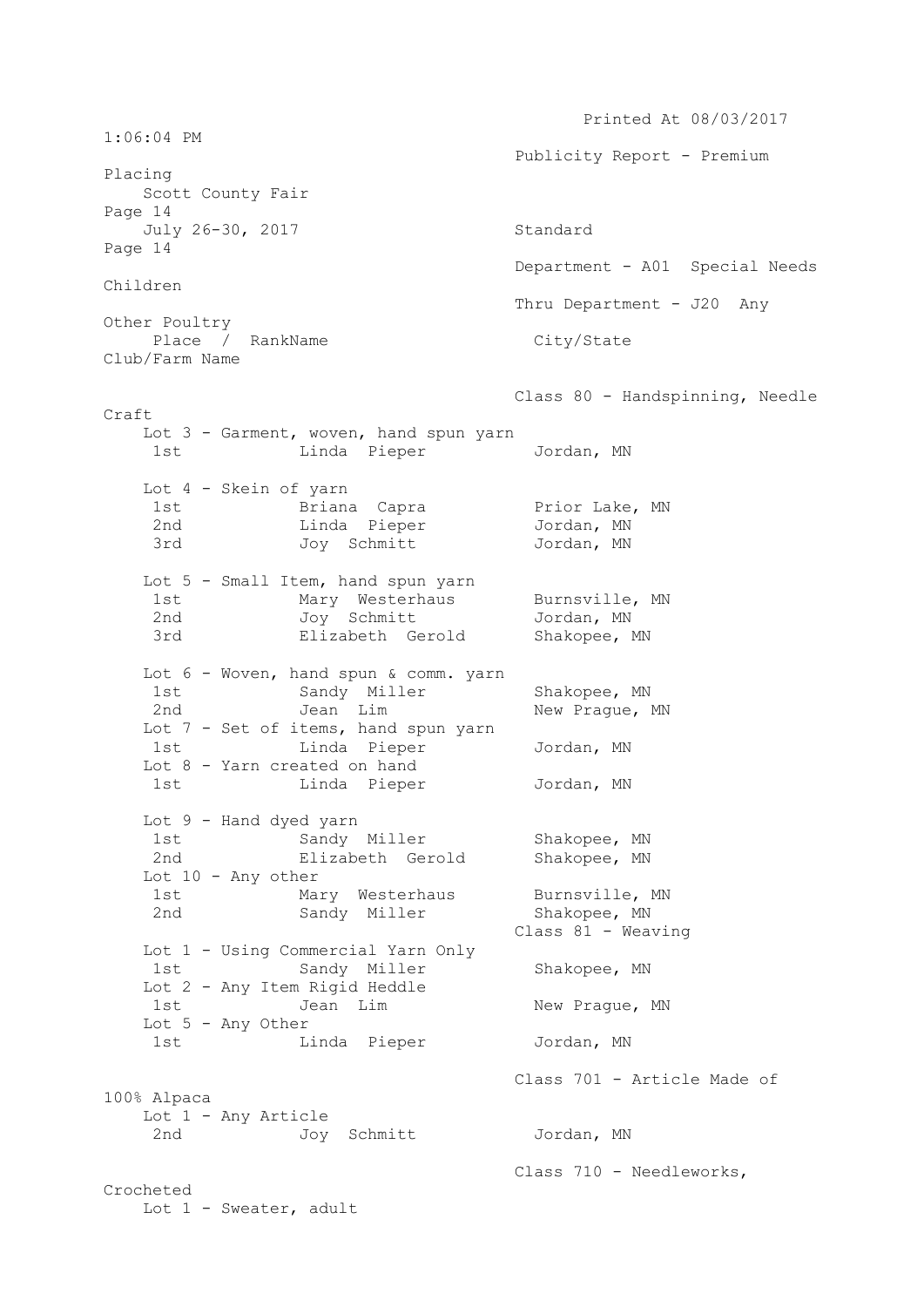1st Joy Schmitt Jordan, MN Printed At 08/03/2017 1:06:04 PM Publicity Report - Premium Placing Scott County Fair Page 15 July 26-30, 2017 Standard Page 15 Department - A01 Special Needs Children Thru Department - J20 Any Other Poultry Place / RankName City/State Club/Farm Name Lot 13 - Doilies 1st Nanette Brandtner Jordan, MN Lot 14 - Scarf 1st Joy Schmitt Jordan, MN Lot 16 - Any Other 1st Linda M Bican Prior Lake, MN 2nd Joy Schmitt Jordan, MN 3rd Kazumi Kataoka Prior Lake, MN Class 711 - Needleworks, Pillows Lot 2 - Cross Stitch, Printed 1st Elizabeth Gerold Shakopee, MN Lot 5 - Embroidered, Hand 1st Mary Mittelstadt Prior Lake, MN 2nd **Pam Botten** Prior Lake, MN Lot 9 - Any Other 1st Marri A Symanitz Jordan, MN Class 712 - Needleworks, Tatting Lot 4 - Small Articles, Bookmarks, Etc 1st Catherine Thieschafer Montgomery, MN Lot 6 - Any Other 1st Catherine Thieschafer Montgomery, MN<br>2nd Mary Westerhaus Burnsville, MN Mary Westerhaus Burnsville, MN Class 713 - Needleworks, Afghans Lot 1 - Knitted 1st Violet Ackerman Shakopee, MN Lot 4 - Crochet, baby 1st Elizabeth Gerold Shakopee, MN Lot 6 - Any Other 1st Joan Powell **Lakeville, MN**  Class 714 - Needleworks, Hand Embroidery Lot 6 - Any Other 1st Monette L Poole Prior Lake, MN 2nd Sandy Weckman Shakopee, MN 3rd Mary Mittelstadt Prior Lake, MN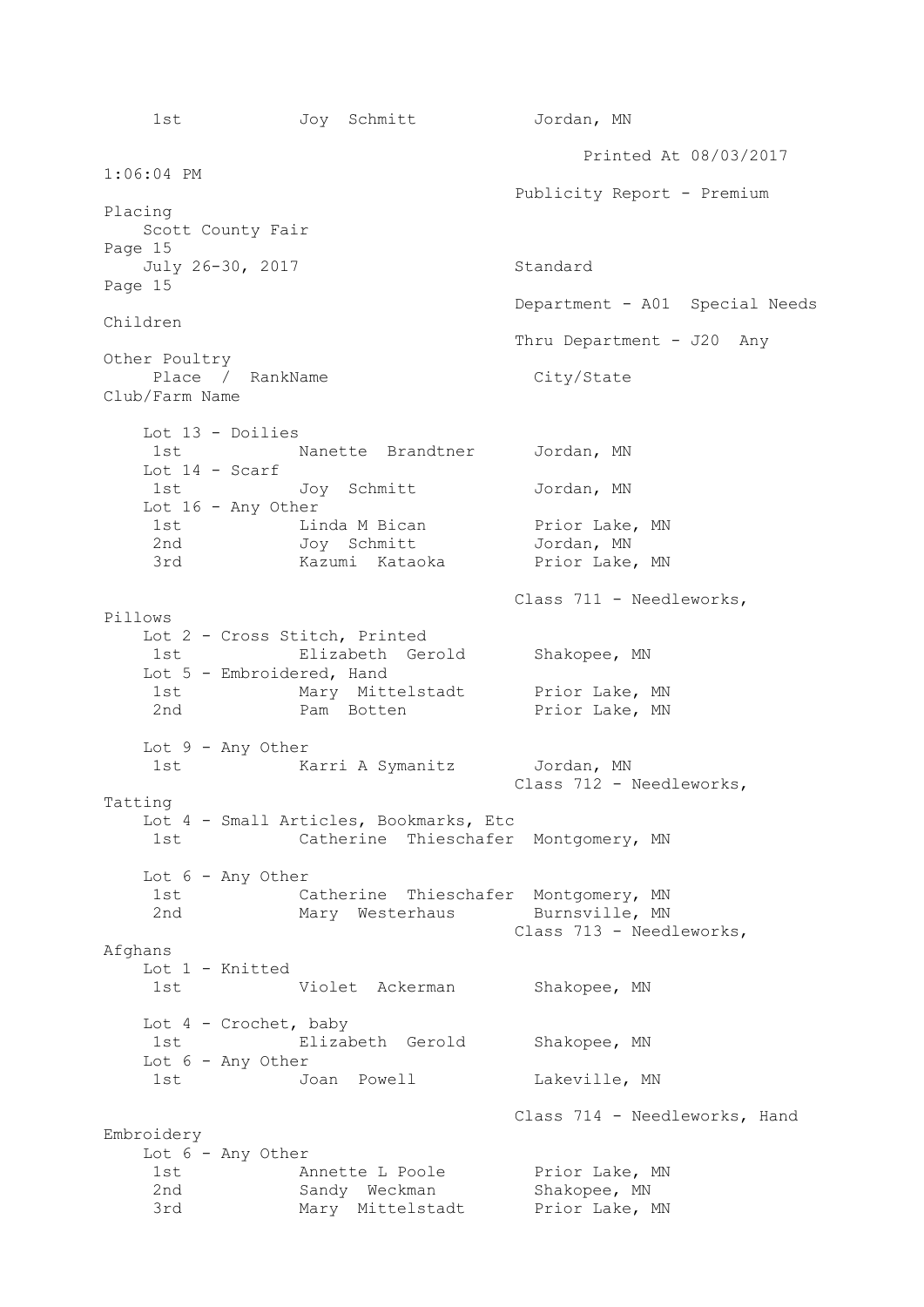Class 716 - Needleworks, Dolls Lot 4 - Fabric Doll 1st Vicki Cross Prior Lake, MN Printed At 08/03/2017 1:06:04 PM Publicity Report - Premium Placing Scott County Fair Page 16 July 26-30, 2017 Standard Page 16 Department - A01 Special Needs Children Thru Department - J20 Any Other Poultry Place / RankName City/State Club/Farm Name Lot 7 - Puppet, any type 1st Pam Botten Prior Lake, MN Lot 8 - Doll clothes, mounted 1st Mary Miller New Prague, MN 2nd Karri A Symanitz Jordan, MN Lot 10 - Any Other 1st Kazumi Kataoka Prior Lake, MN 2nd Joy Schmitt Jordan, MN Class 717 - Felting Lot 1 - Wet Jean Lim New Prague, MN<br>Mary Westerhaus Burnsville, MN Mary Westerhaus Class 718 - Needle, Pictures&Wall Hangings Lot 8 - Counted Cross Stitch, Pillow 1st Sharon Croom Prior Lake, MN Lot 12 - Embroidered 1st Carol Fehler Jordan, MN 2nd **Pam Botten** Prior Lake, MN Lot 16 - Any Other 1st Kathleen Schafer Elko, MN Department A08 - Class 8 Sewing Class 81 - Sewing, Adult Garments Lot 5 - Skirt 1st Karri A Symanitz Jordan, MN Lot 6 - Blouse or shirt 1st Karri A Symanitz Jordan, MN Lot 15 - Costume 1st Julia J Holliday Shakopee, MN Lot 18 - Quilted 1st Pam Botten Prior Lake, MN Lot 19 - Purse or tote 1st Karri A Symanitz Jordan, MN 2nd Monette L Poole Prior Lake, MN 3rd Becky Symanitz Jordan, MN Lot 20 - Any Other 1st Julia J Holliday Shakopee, MN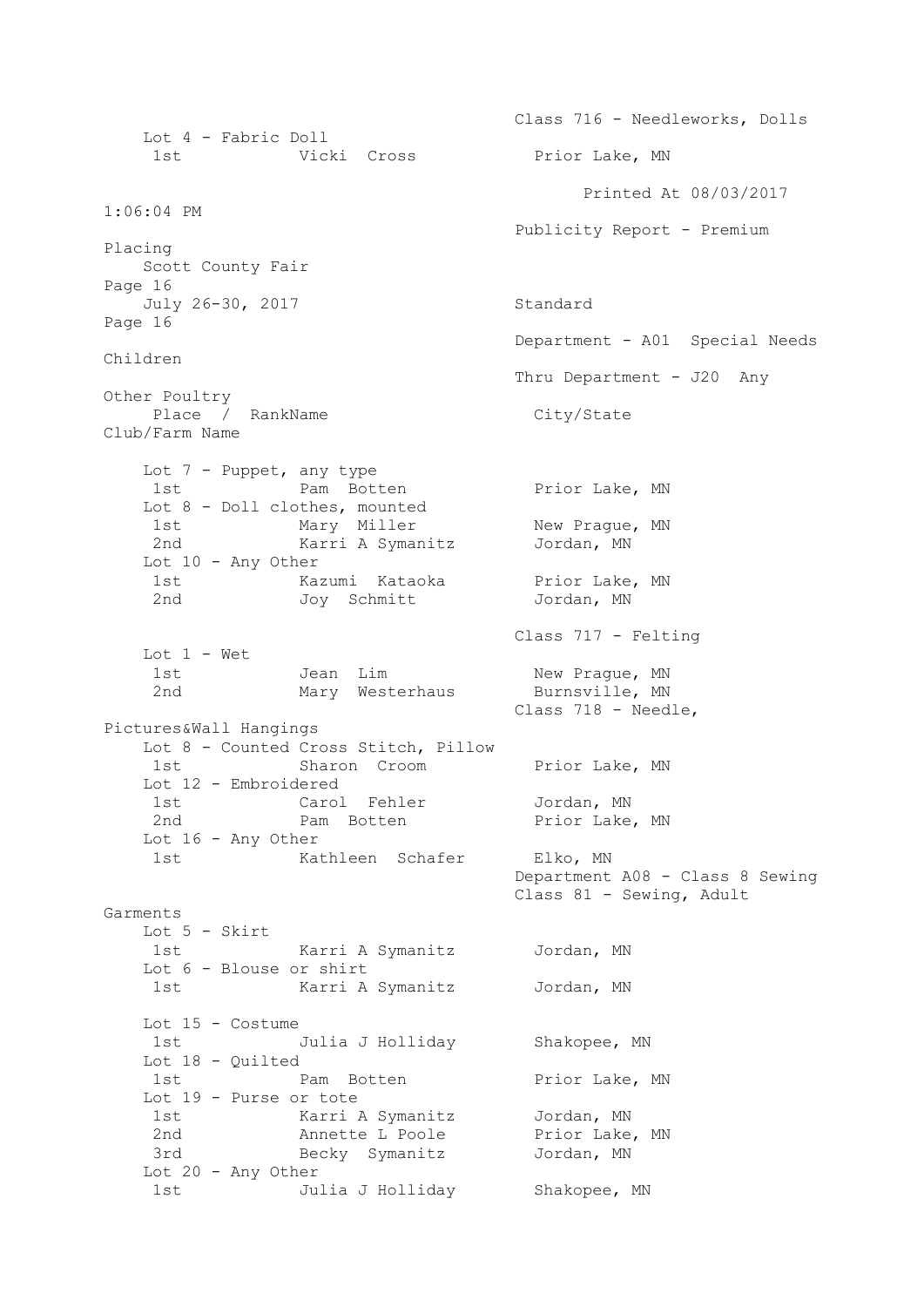Class 82 - Sewing, Children's Garments Printed At 08/03/2017 1:06:04 PM Publicity Report - Premium Placing Scott County Fair Page 17 July 26-30, 2017 Standard Page 17 Department - A01 Special Needs Children Thru Department - J20 Any Other Poultry Place / RankName City/State Club/Farm Name Lot 1 - Suit 1st Monette L Poole Prior Lake, MN Lot 4 - Coat 1st Mannette L Poole Prior Lake, MN Lot 7 - Dress or Jumper 1st Cathleen Reichmuth New Market, MN 2nd Monette L Poole Prior Lake, MN 3rd Julia J Holliday Shakopee, MN Lot 16 - Embroidered 1st **Annette L** Poole Prior Lake, MN Lot 19 - Any Other 1st Karri A Symanitz Jordan, MN 2nd Mannette L Poole Prior Lake, MN Department A09 - Class 9 Crafts Class 91 - Crafts Lot 7 - Stuffed or Yarn Article 1st Pam Botten Prior Lake, MN Lot 8 - Stained Glass 1st Maria Durnbaugh Savage, MN Lot 10 - Stamp Art Card & Envelope 1st Shelly Palmer Jordan, MN 2nd Marci Kiewel Belle Plaine, MN Lot 11 - Stamp Art Card & Env. Holiday<br>1st Marci Kiewel Belle Plaine, MN 1st Marci Kiewel Belle Plaine, MN 2nd Shelly Palmer Jordan, MN Lot 15 - Any Other 1st Maria Durnbaugh Savage, MN 2nd **Paula J Henseler** Savage, MN 3rd Carol Fehler Jordan, MN Class 92 - Crafts, Pottery Lot  $301$  - Hand Thrown (Gr  $9-12$ ) 2nd Catherine Lim New Prague, MN Lot 302 - Wheel Thrown (Gr 9-12) 1st Catherine Lim New Prague, MN Lot 303 - Combination (Gr 9-12) 1st Catherine Lim New Praque, MN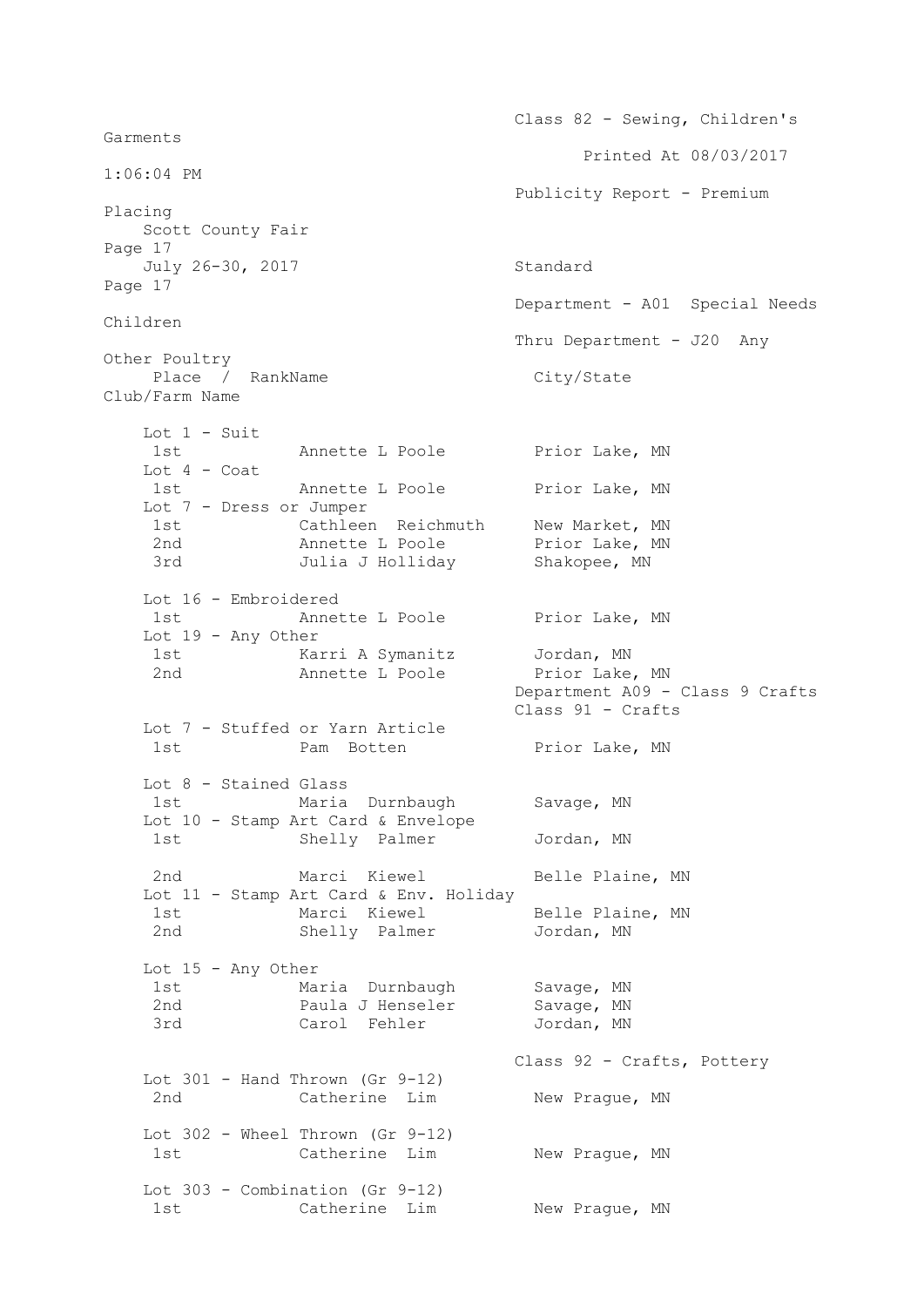Class 94 - Crafts, Jewelry Lot  $1$  - Pins (cont.) Printed At 08/03/2017 1:06:04 PM Publicity Report - Premium Placing Scott County Fair Page 18 July 26-30, 2017 Standard Page 18 Department - A01 Special Needs Children Thru Department - J20 Any Other Poultry Place / RankName City/State Club/Farm Name Lot  $1$  - Pins - (cont.) 3rd Rachel Wittrock New Prague, MN Lot 3 - Necklaces 1st Pam Botten Prior Lake, MN 2nd Rachel Wittrock New Prague, MN Lot 4 - Earrings 2nd Rachel Wittrock New Praque, MN Lot 5 - Any Other 1st Linda Pieper Jordan, MN Class 97 - Crafts, Wood Lot 14 - Wall Hanging, larger than 8x10 2nd Dallas Plekkenpol Shakopee, MN Lot  $22 - Bowl$ 1st Gary Volding Shakopee, MN Lot 26 - Any other 1st **Philip Rudell** Shakopee, MN 2nd Dallas Plekkenpol Shakopee, MN 3rd Dallas Plekkenpol Shakopee, MN Class 99 - Crafts, Intarsia Lot 5 - Birds 1st David Hart Shakopee, MN Lot 11 - Any Other 3rd David Hart Shakopee, MN Class 100 - Crafts, Carving Lot 15 - Walking Stick or Cane 2nd David Hart Shakopee, MN Class 102 - Woodturning Lot 1 - Bowls 1st Dale G Smith Eagan, MN Class 912 - Crafts, Free Hand Painting Lot 9 - Wall Plaque, over 12" diameter 1st Cheryl R Schmieg Jordan, MN Class 914 - Crafts, Wreath Lot 1 - Fabric 2nd Julia Lodden New Prague, MN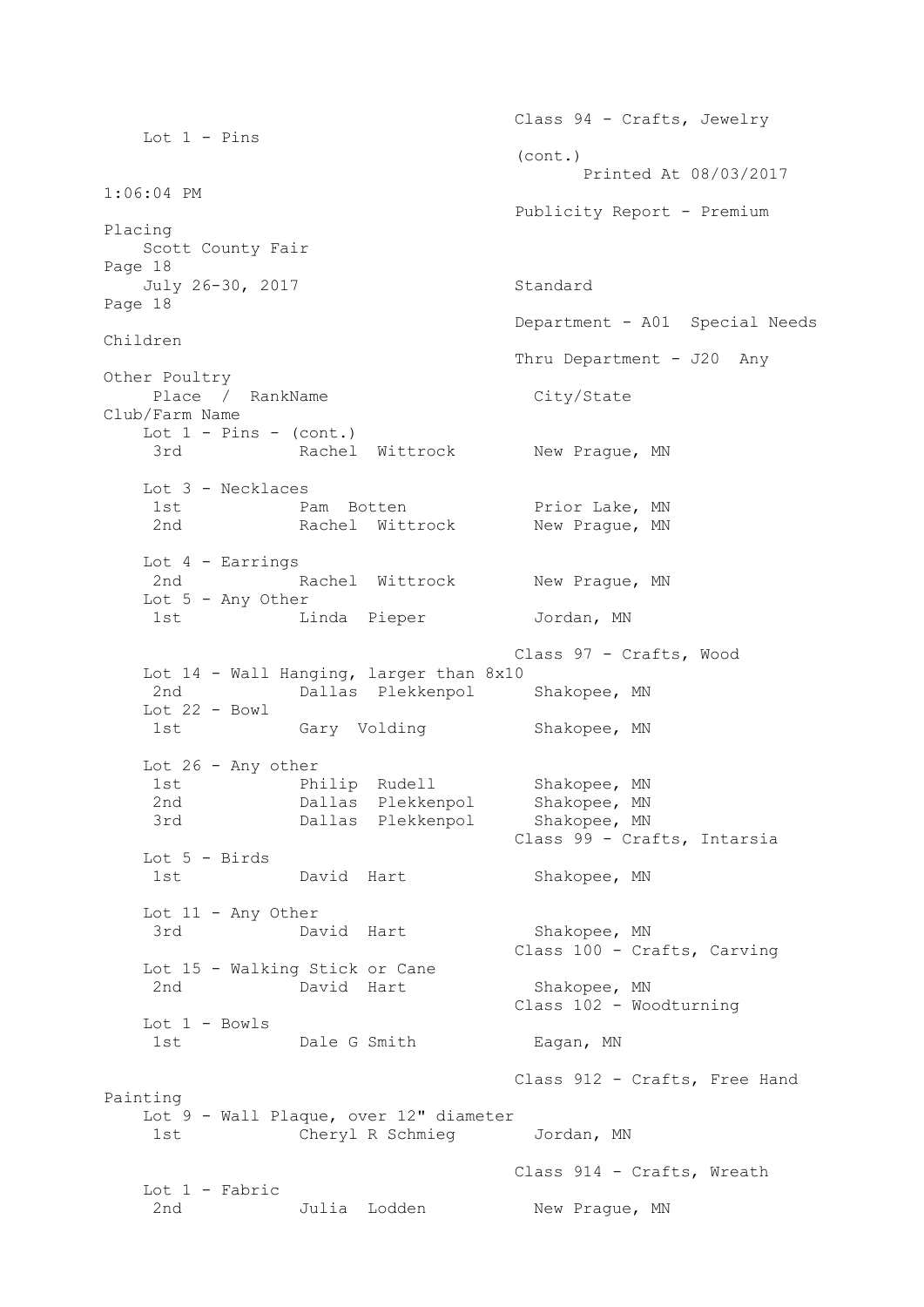3rd Isabella Ellingson New Market, MN Lot 6 - Christmas 1st Shelly Palmer Jordan, MN Printed At 08/03/2017 1:06:04 PM Publicity Report - Premium Placing Scott County Fair Page 19 July 26-30, 2017 Standard Page 19 Department - A01 Special Needs Children Thru Department - J20 Any Other Poultry Place / RankName City/State Club/Farm Name Lot 7 - Holiday, any other 1st Machel Wittrock New Prague, MN Class 915 - Crafts, Holiday Decorations Lot 2 - Holiday Door Hanging 1st Pam Botten Prior Lake, MN Lot 3 - Holiday Window Hanging 1st **Dale G Smith** Eagan, MN Lot 5 - Christmas Tree Ornament 1st Dale G Smith Eagan, MN 2nd **Pam Botten** Prior Lake, MN 3rd Shelly Palmer Jordan, MN Lot 6 - Christmas Tree Skirt 1st Charles Mary Mittelstadt Prior Lake, MN 2nd Mary Kay Wyckoff HarcusPrior Lake, MN 3rd Candice Hojan Lakeville, MN Lot 9 - Holiday Wall Hanging 1st Mary Mittelstadt Prior Lake, MN 2nd Mita Wagner Shakopee, MN Lot 10 - Any Other 1st Mary Mittelstadt Prior Lake, MN 2nd Karri A Symanitz Jordan, MN 3rd Bonnie Gauquie Savage, MN Class 916 - Recycled Product Lot 2 - Small Household Item 1st Pam Botten Prior Lake, MN Lot 5 - Garment, recycled 1st Karri A Symanitz Jordan, MN 2nd Cathleen Reichmuth New Market, MN 3rd Manette Brandtner Jordan, MN Lot 7 - Any Other 1st Pam Botten Prior Lake, MN 2nd Manette Brandtner Jordan, MN Class 917 - Chair Decorating Contest Lot 1 - chair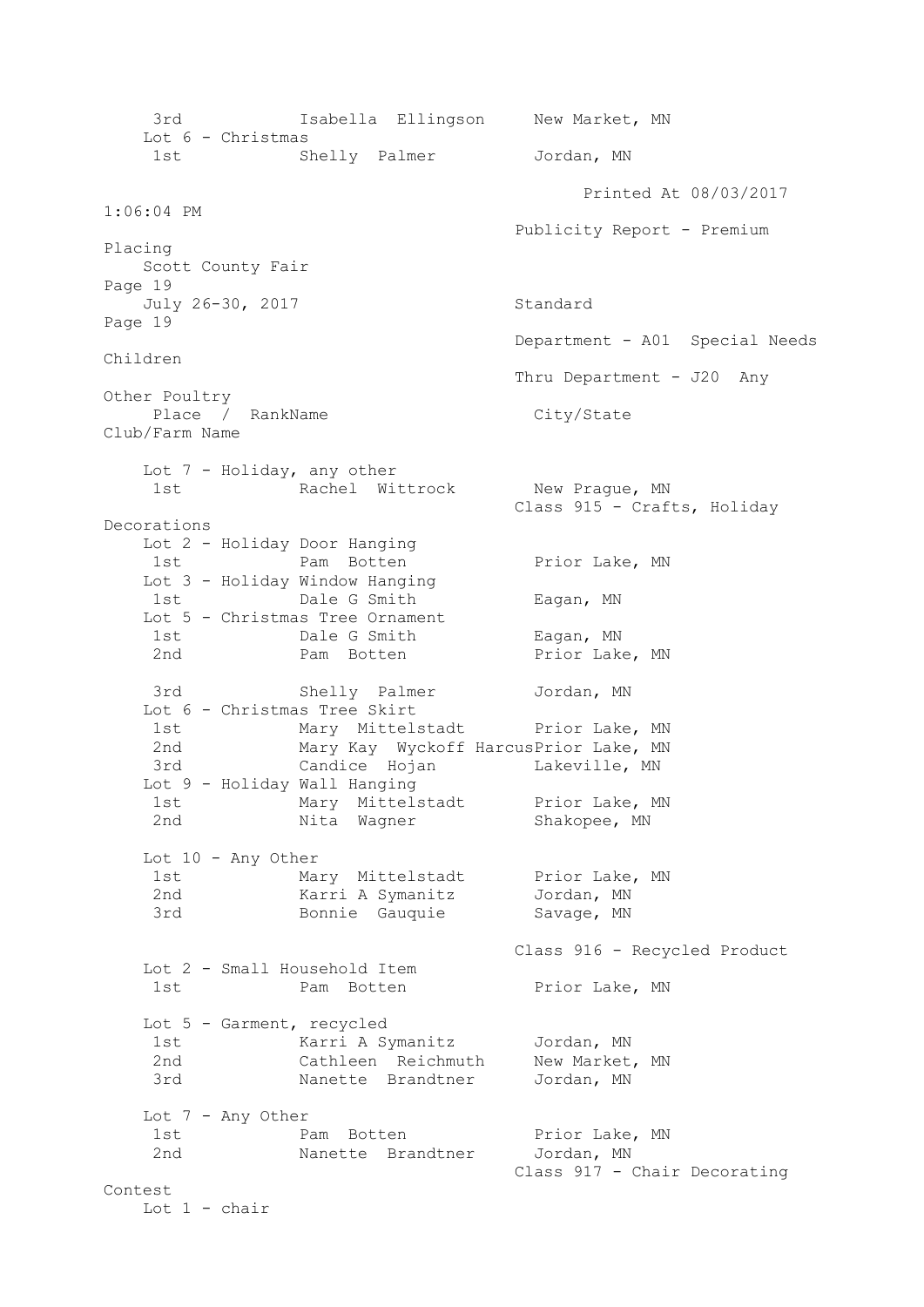1st Many Gauquie Savage, MN 1st Matie Gauquie Savage, MN Class 918 - Scarecrow Contest Lot 1 - Scarecrow (cont.) Printed At 08/03/2017 1:06:04 PM Publicity Report - Premium Placing Scott County Fair Page 20 July 26-30, 2017 Standard Page 20 Department - A01 Special Needs Children Thru Department - J20 Any Other Poultry Place / RankName City/State Club/Farm Name Lot 1 - Scarecrow - (cont.) 1st Bonnie Gauquie Savage, MN Department A11 - Class 11 Artwork Class 111 - Artwork, Oil Lot 1 - Animals 1st Animals Lee Egerstrom Prior Lake, MN Class 112 - Artwork, Watercolor Lot 1 - Animals 1st Mary G Psihos Carver, MN Lot 14 - Special Event 1st Catherine J Barsamian Shakopee, MN Class 113 - Artwork, Acrylics Lot 1 - Animals 1st Mary G Psihos Carver, MN Lot 6 - Water Scene 1st Jackie Schoenbauer Jordan, MN Lot 8 - Still Life 1st Contracted Imholte Jordan, MN Class 114 - Artwork, Mixed Media Lot 1 - Animals 1st Catherine J Barsamian Shakopee, MN 2nd Christina Weisensel Savage, MN<br>3rd Brian Wagner Shakonee. Brian Wagner Shakopee, MN Lot 3 - Figures 1st Evan Weisensel Savage, MN Lot 4 - Landscape 1st Brian Wagner Shakopee, MN Lot 10 - Abstract 1st Christina Weisensel Savage, MN Lot 15 - Any Other 1st Sarah Deppe **Prior Lake, MN**  2nd Evan Weisensel Savage, MN Class 115 - Artwork, Pen and Ink Lot 1 - Animals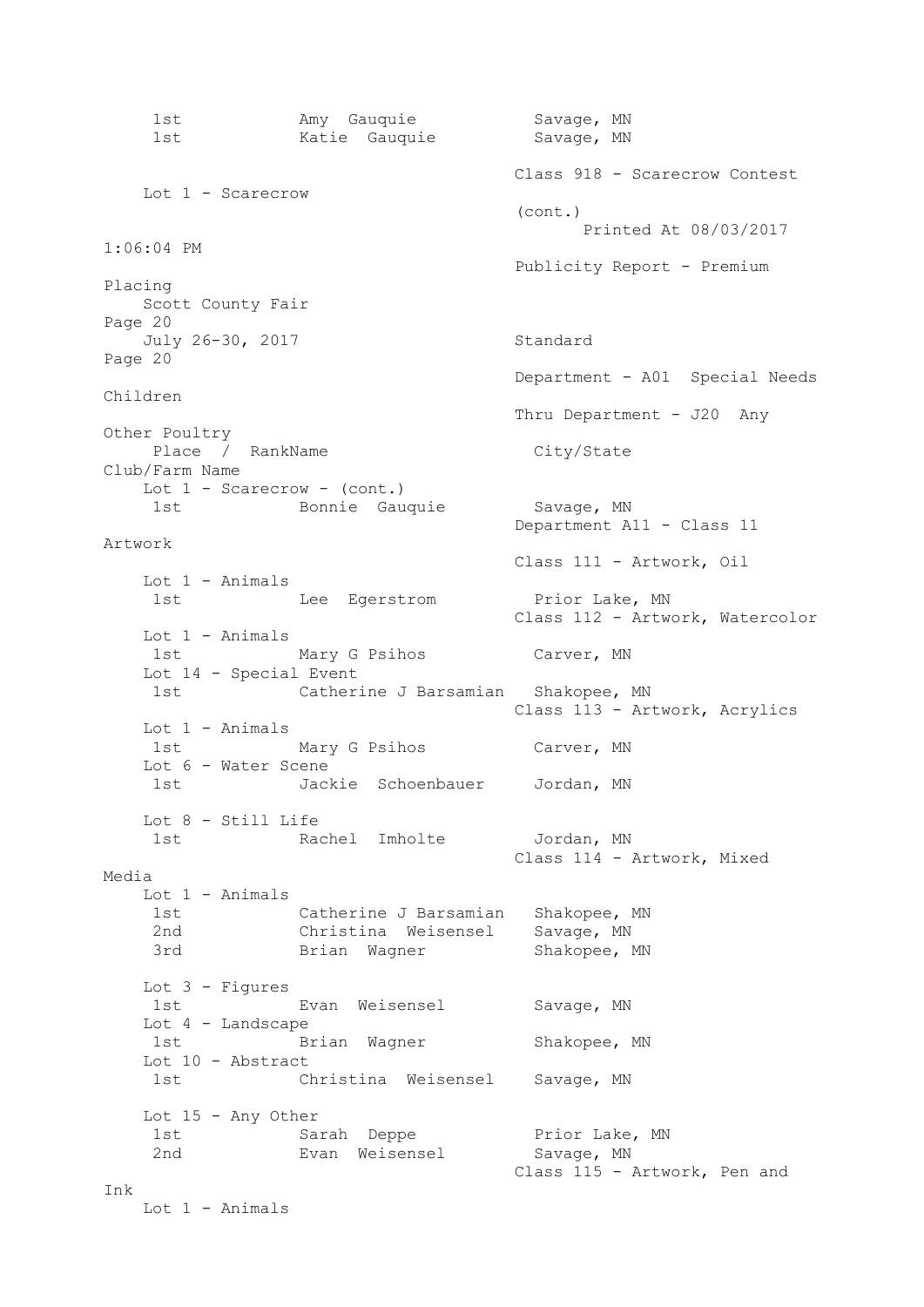1st Brian Wagner Shakopee, MN Class 116 - Artwork, Pencil Lot 1 - Animals 1st Brian Wagner Shakopee, MN (cont.) Printed At 08/03/2017 1:06:04 PM Publicity Report - Premium Placing Scott County Fair Page 21 July 26-30, 2017 Standard Page 21 Department - A01 Special Needs Children Thru Department - J20 Any Other Poultry Place / RankName City/State Club/Farm Name Lot  $1$  - Animals - (cont.) 2nd Mary G Psihos Carver, MN Lot 3 - Figures 1st Catherine J Barsamian Shakopee, MN Lot 5 - Portrait 1st Brian Wagner Shakopee, MN Lot 6 - Water Scene 1st Brian Wagner Shakopee, MN Lot  $15$  - Any Other<br> $1st$  Bri 1st Brian Wagner Shakopee, MN Lot  $105$  - Portrait (Gr  $9-12$ ) 1st Tasha White  $Jordan, MN$  Class 117 - Artwork, Soft Pastels Lot 5 - Portrait 1st Catherine J Barsamian Shakopee, MN Lot 108 - Still Life (Gr 9-12) 1st Tasha White **Jordan, MN**  Class 119 - Artwork, Collage Lot 2 - Mixed 1st Faula J Henseler Savage, MN Lot 3 - Any Other 2nd Catherine J Barsamian Shakopee, MN Department A12 - Class 12 Photography Class  $121$  - Photo, B & W, 5 x 7 or under Lot 6 - Wild/Zoo Animal 3rd Ben Klein Jordan, MN Lot 8 - Still Life 1st Ben Klein Jordan, MN Lot 9 - Flowers 1st Caroline Kinkeade Jordan, MN 2nd Ben Klein **Jordan, MN** Lot 10 - Landscapes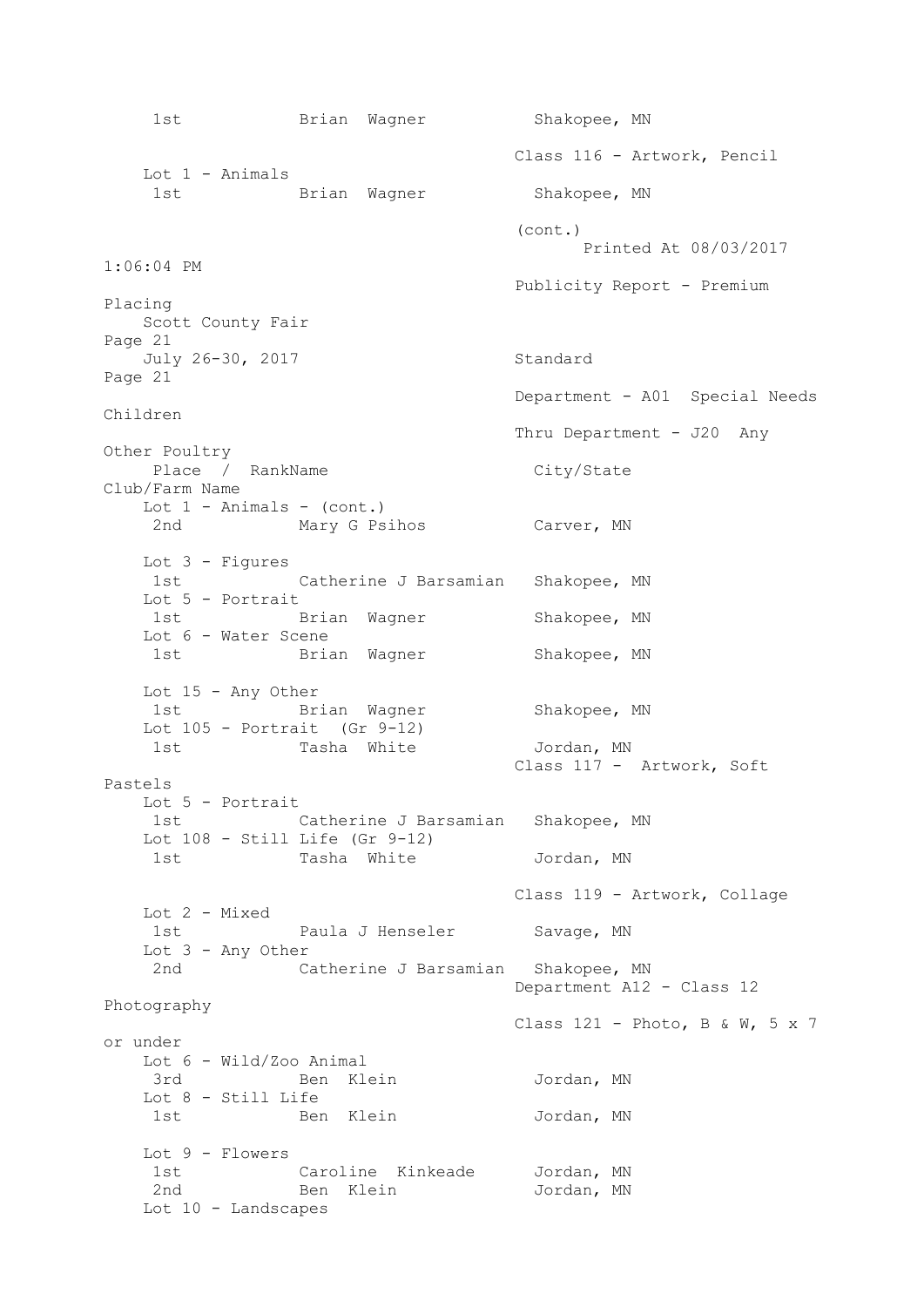2nd Ben Klein Jordan, MN Lot 11 - Seascapes 3rd Ben Klein Jordan, MN Lot 12 - Skyscape 2nd **Ben** Klein **Jordan**, MN Class 122 - Photo, B & W over 5 x 7 Printed At 08/03/2017 1:06:04 PM Publicity Report - Premium Placing Scott County Fair Page 22 July 26-30, 2017 Standard Page 22 Department - A01 Special Needs Children Thru Department - J20 Any Other Poultry Place / RankName City/State Club/Farm Name Lot 8 - Still Life 2nd Ben Klein Jordan, MN Lot 9 - Still Life Kendra Klecker Shakopee, MN Lot 10 - Flowers 1st Ben Klein Jordan, MN 2nd Elizabeth Taylor Shakopee, MN Lot 11 - Landscapes 1st Ben Klein Jordan, MN Lot 12 - Seascape 1st Ben Klein Jordan, MN Class 123 - Photo, Color, 5 x 7 and under Lot 1 - Portrait 1st Sydney S Adams Prior Lake, MN Lot 5 - Birds 1st 1st Ella Eiden 15 Prior Lake, MN Lot 6 - Wild/Zoo Animals 1st Ben Klein Jordan, MN 2nd Sophia Smith Burnsville, MN 3rd Stella Smith Burnsville, MN Lot 7 - Insects 2nd Sydney S Adams Prior Lake, MN Lot 8 - Still Life 1st Ben Klein Jordan, MN Lot 9 - Flowers 1st Ella Eiden Prior Lake, MN 2nd Caroline Kinkeade Jordan, MN 3rd Ben Klein Jordan, MN Lot 10 - Landscapes 1st Ben Klein 10rdan, MN 2nd Sydney S Adams Prior Lake, MN 3rd Ella Eiden Prior Lake, MN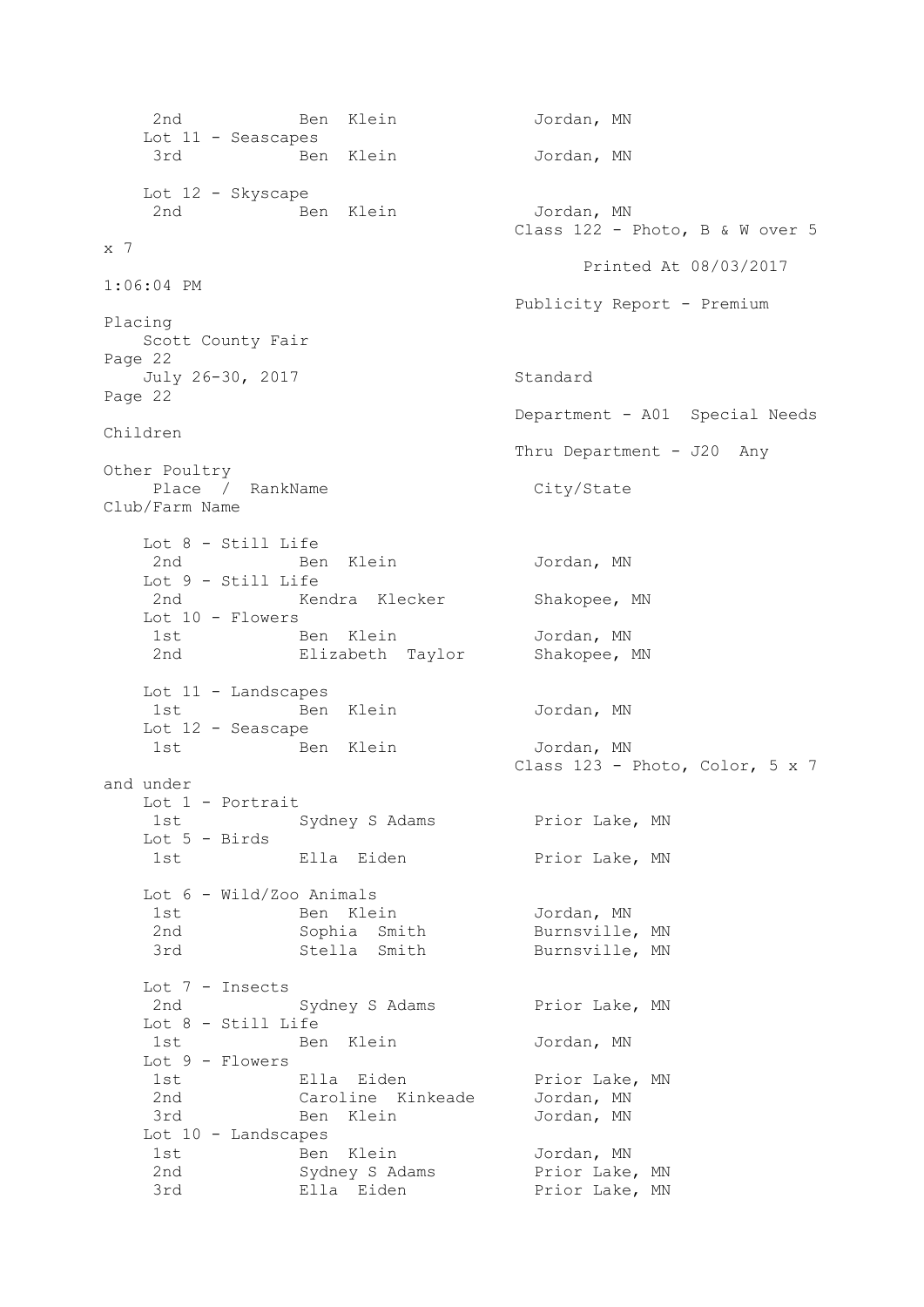Lot 11 - Seascapes 1st Mary Fischer Belle Plaine, MN 2nd Sophia Smith Burnsville, MN Lot 12 - Skyscape 1st Elizabeth Taylor Shakopee, MN 2nd Ben Klein Jordan, MN (cont.) Printed At 08/03/2017 1:06:04 PM Publicity Report - Premium Placing Scott County Fair Page 23 July 26-30, 2017 Standard Page 23 Department - A01 Special Needs Children Thru Department - J20 Any Other Poultry Place / RankName City/State Club/Farm Name Lot  $12$  - Skyscape - (cont.) 3rd Sydney S Adams Prior Lake, MN Lot 13 - Waterscape 1st Sydney S Adams Prior Lake, MN 2nd Ella Eiden Prior Lake, MN Lot 15 - Motion 2nd Sydney S Adams Prior Lake, MN Lot 20 - Special Event 1st Ella Eiden Prior Lake, MN Class 124 - Photo, Color, over 5 x 7 Lot 4 - Animal 1st Kimberly Hill Bloomington, MN Lot 5 - Birds 1st Kimberly Hill Bloomington, MN Lot 6 - Wild/Zoo Animal 1st Kimberly Hill Bloomington, MN Lot 7 - Insects 1st Kimberly Hill Bloomington, MN Lot 8 - Still Life 1st Ben Klein Jordan, MN 2nd Kimberly Hill Bloomington, MN Lot 9 - Flowers 1st Ben Klein Jordan, MN 2nd Kimberly Hill Bloomington, MN 3rd Elizabeth Taylor Shakopee, MN Lot 10 - Landscapes 1st Kimberly Hill Bloomington, MN 2nd Ben Klein **Jordan, MN**  Lot 11 - Seascape 1st Ben Klein Jordan, MN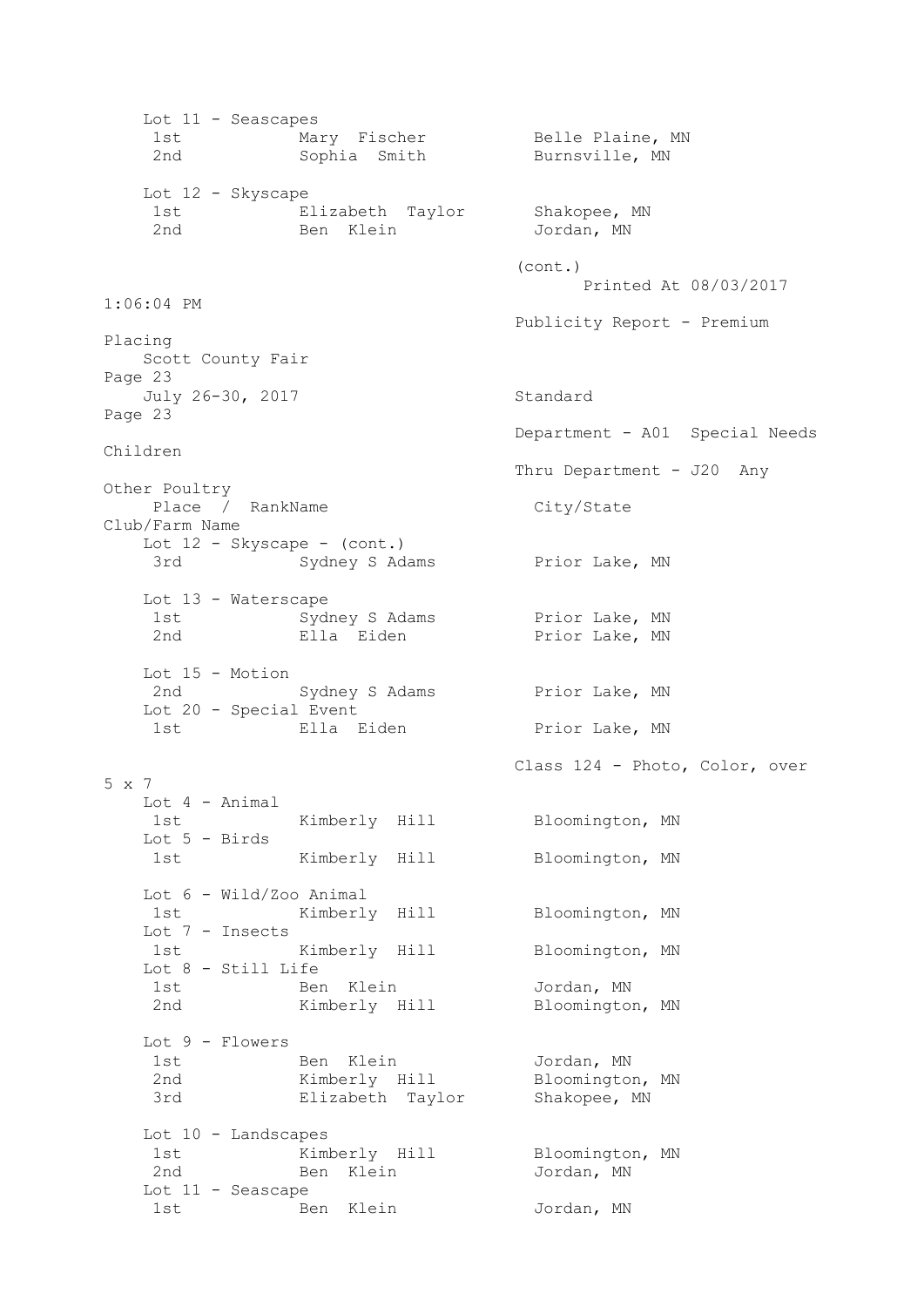Lot 12 - Skyscape 1st Ben Klein Jordan, MN Lot 13 - Waterscape 1st Kimberly Hill Bloomington, MN Lot 14 - Architectural 2nd Kimberly Hill Bloomington, MN Lot 15 - Motion 1st Kimberly Hill Bloomington, MN Lot 16 - Americana (cont.) Printed At 08/03/2017 1:06:04 PM Publicity Report - Premium Placing Scott County Fair Page 24 July 26-30, 2017 Standard Page 24 Department - A01 Special Needs Children Thru Department - J20 Any Other Poultry Place / RankName City/State Club/Farm Name Lot 16 - Americana - (cont.) 1st Kimberly Hill Bloomington, MN Lot 17 - Seasons 1st Kimberly Hill Bloomington, MN Lot 19 - Holiday 2nd Kimberly Hill Bloomington, MN Class 125 - Black & White 5x7 & under <14 Lot 1 - Portrait 1st Kendra Klecker Shakopee, MN Lot 5 - Birds 2nd Katie Wuollet Jordan, MN Lot 6 - Wild/Zoo Animal 2nd Katie Wuollet Jordan, MN Lot 8 - Still Life 1st Sunny Klein Jordan, MN 2nd Katie Wuollet Jordan, MN Lot 9 - Flowers 1st Katie Wuollet Jordan, MN Lot 10 - Landscapes 2nd Matie Wuollet Jordan, MN Lot 13 - Waterscape 2nd Katie Wuollet Jordan, MN Lot 17 - Seasons 1st Katie Wuollet Jordan, MN Class 126 - Black & White 5x7 & over <14 Lot 1 - Portrait 2nd Kendra Klecker Shakopee, MN Lot 4 - Animals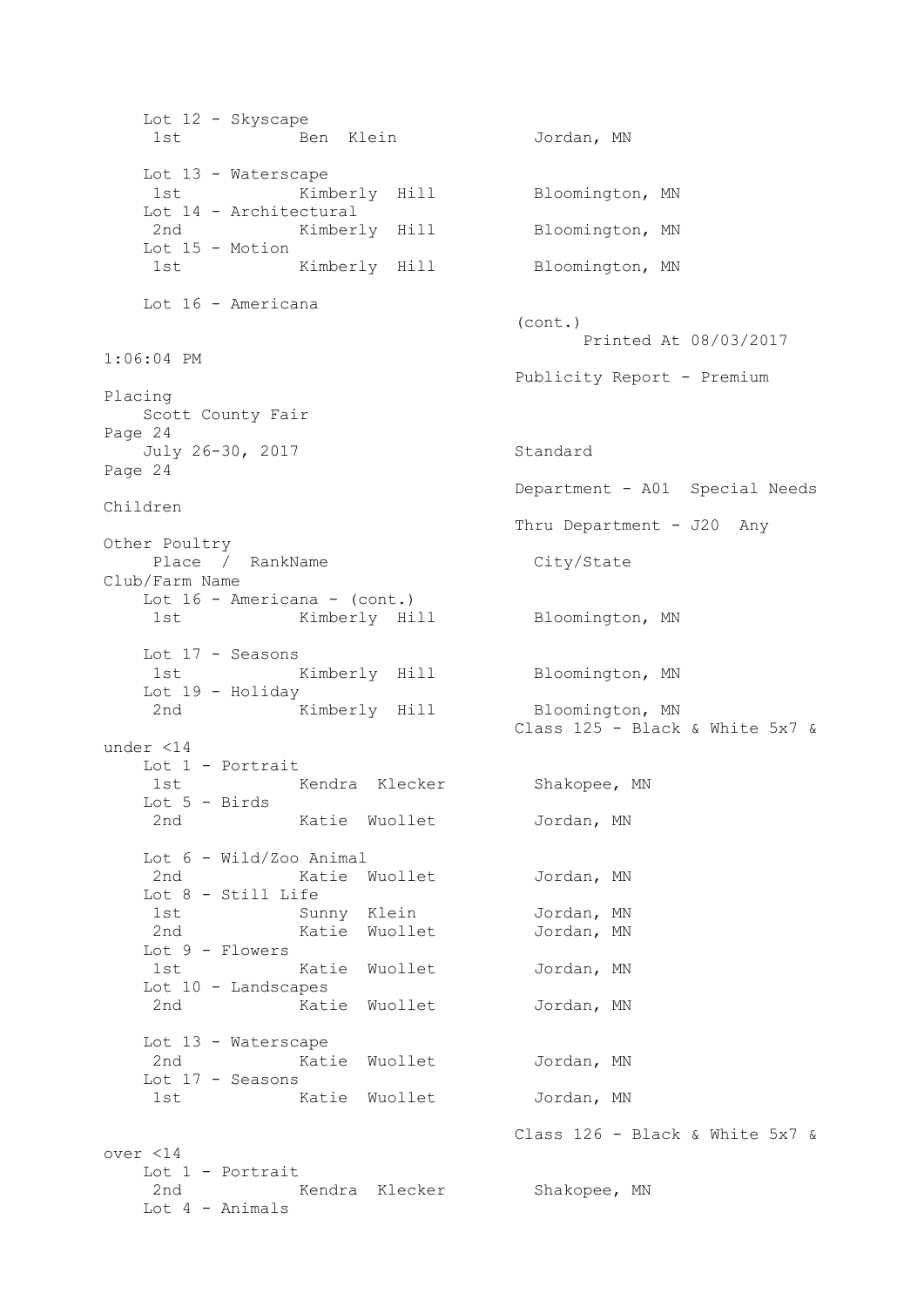2nd 6. Kevin Haskell Minnetrista, MN Class 127 - Color 5x7 & under  $< 14$  Lot 1 - Portrait 2nd Kendra Klecker Shakopee, MN Lot 2 - Children 1st Minnetrista, MN 2nd Kendra Klecker Shakopee, MN 3rd Tracy Elke Jordan, MN Lot 3 - Adults 3rd Sami Schmidt Jordan, MN Printed At 08/03/2017 1:06:04 PM Publicity Report - Premium Placing Scott County Fair Page 25 July 26-30, 2017 Standard Page 25 Department - A01 Special Needs Children Thru Department - J20 Any Other Poultry Place / RankName City/State Club/Farm Name Lot 4 - Animal 1st Matie Wuollet Jordan, MN Lot 5 - Birds 1st 6 Kevin Haskell Minnetrista, MN 2nd Katie Wuollet Jordan, MN 3rd Cathy Sampson Savage, MN Lot 6 - Wild/Zoo Animal 1st Sami Schmidt Jordan, MN 2nd Katie Wuollet Jordan, MN 3rd Bonnie Gauquie Savage, MN Lot 7 - Insects 2nd Tracy Elke Jordan, MN Lot 8 - Still Life 1st Kendra Klecker Shakopee, MN 2nd Matie Wuollet Jordan, MN Lot 9 - Flowers 1st Kendra Klecker Shakopee, MN 2nd Doug Gauquie Savage, MN 3rd Sunny Klein Jordan, MN Lot 10 - Landscapes 2nd Sami Schmidt Jordan, MN Lot 11 - Seascape 1st Sunny Klein Jordan, MN Tracy Elke Jordan, MN Lot 12 - Skyscape 1st Matie Wuollet Jordan, MN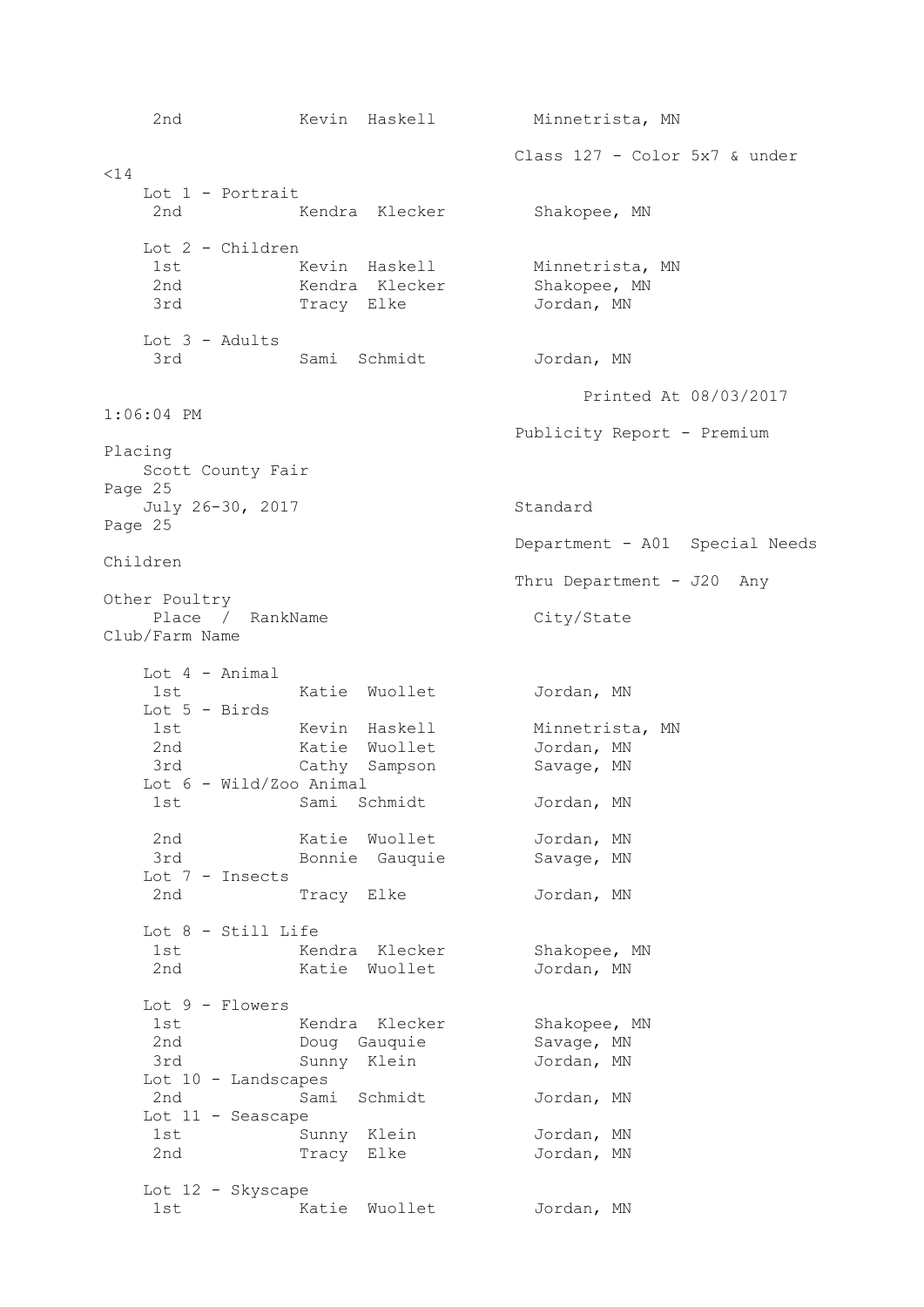2nd Kristen Klecker Shakopee, MN 3rd Tracy Elke Jordan, MN Lot 13 - Waterscape 1st Matie Wuollet Jordan, MN 2nd Kendra Klecker Shakopee, MN 3rd Bonnie Gauquie Savage, MN Lot 14 - Architectural 1st Matie Wuollet Jordan, MN 3rd Sami Schmidt Jordan, MN Lot 15 - Motion 1st Mevin Haskell Minnetrista, MN Lot 16 - Americana 1st Matie Wuollet Jordan, MN (cont.) Printed At 08/03/2017 1:06:04 PM Publicity Report - Premium Placing Scott County Fair Page 26 July 26-30, 2017 Standard Page 26 Department - A01 Special Needs Children Thru Department - J20 Any Other Poultry Place / RankName City/State Club/Farm Name Lot 16 - Americana - (cont.) 2nd Cathy Sampson Savage, MN Lot 17 - Seasons 1st Katie Wuollet Jordan, MN Lot 19 - Holiday 1st Sami Schmidt Jordan, MN Class 128 - Color Photo 5x7 & over <14 Lot 1 - Portrait 1st Christina Weisensel Savage, MN 2nd Kendra Klecker Shakopee, MN Lot 2 - Children 1st Kevin Haskell Minnetrista, MN 2nd Kendra Klecker Shakopee, MN 3rd Karyl Haskell Minnetrista, MN Lot 3 - Adults 2nd Christina Weisensel Savage, MN Lot 4 - Animal 1st Christina Weisensel Savage, MN Lot 5 - Birds 1st Christina Weisensel Savage, MN 2nd Kevin Haskell Minnetrista, MN 3rd Bill Tech Shakopee, MN Lot 6 - Wild/Zoo Animal 1st Matthew Stratmoen Savage, MN 2nd Doug Gauquie Savage, MN Lot 7 - Insect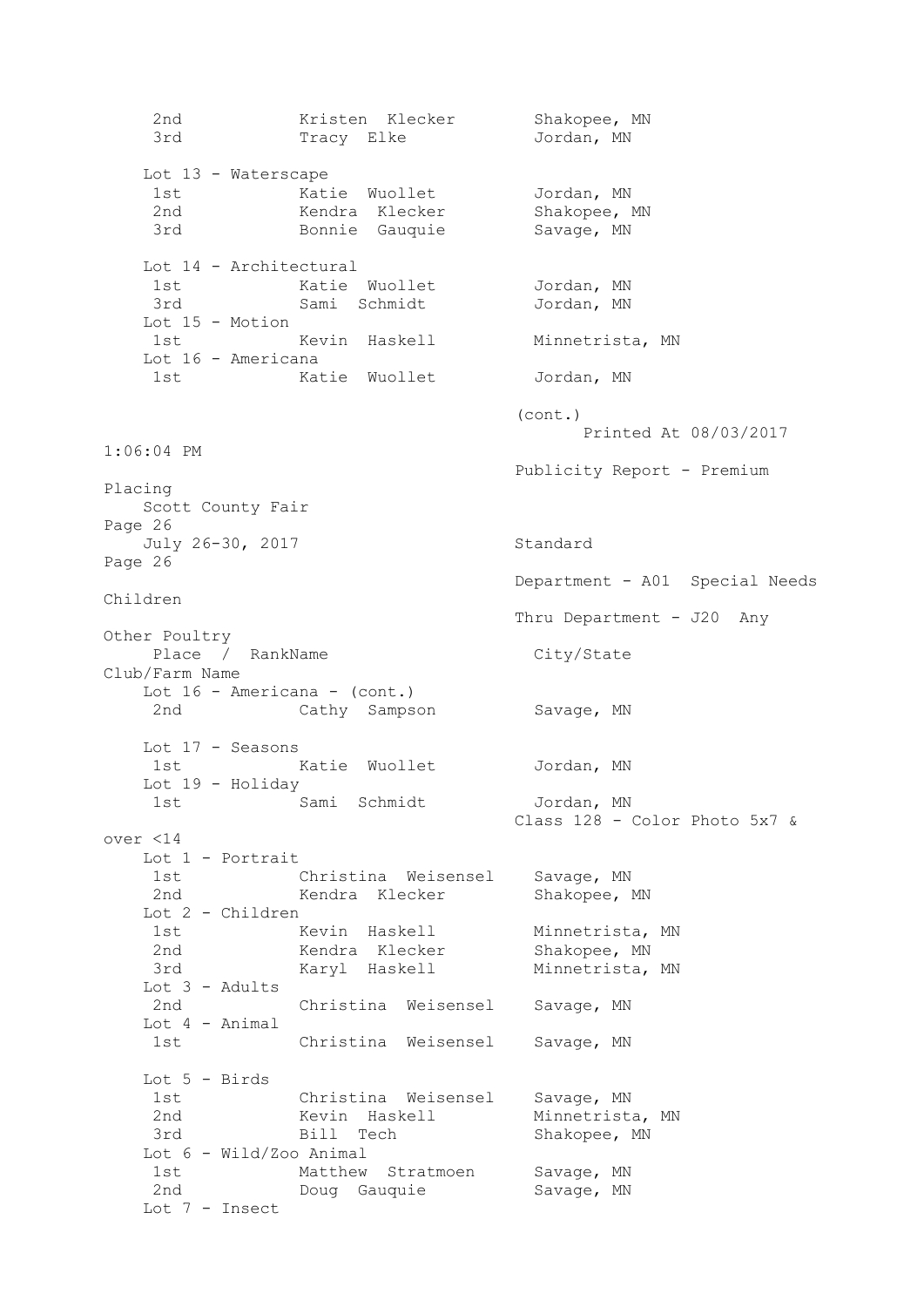1st Rachel Thompson Elko, MN 2nd Christina Weisensel Savage, MN Lot 8 - Still Life 1st Christina Weisensel Savage, MN Lot 9 - Flowers 1st Christina Weisensel Savage, MN 2nd Sunny Klein Jordan, MN 3rd Cathy Sampson Savage, MN Lot 10 - Landscapes 1st Greg Marchand Jordan, MN 2nd Christina Weisensel Savage, MN 3rd Rachel Thompson Elko, MN Lot 11 - Seascape 1st Christina Weisensel Savage, MN Printed At 08/03/2017 1:06:04 PM Publicity Report - Premium Placing Scott County Fair Page 27 July 26-30, 2017 Standard Page 27 Department - A01 Special Needs Children Thru Department - J20 Any Other Poultry Place / RankName City/State Club/Farm Name Lot 12 - Skyscape 1st Christina Weisensel Savage, MN 2nd Maryl Haskell Minnetrista, MN 3rd **Rachel Thompson** Elko, MN Lot 13 - Waterscape 1st Barbara Halloran Belle Plaine, MN 2nd Rachel Thompson Elko, MN 3rd Rachel Thompson Elko, MN Lot 14 - Architectural 1st Christina Weisensel Savage, MN Lot 15 - Motion 1st Kevin Haskell Minnetrista, MN 2nd Christina Weisensel Savage, MN Lot 16 - Americana 2nd Bonnie Gauquie Savage, MN Lot 17 - Seasons 1st Christina Weisensel Savage, MN Lot 20 - Special Event 2nd Christina Weisensel Savage, MN Lot 21 - Night 2nd Christina Weisensel Savage, MN Lot 22 - Hand Tinted 1st Kimberly Hill Bloomington, MN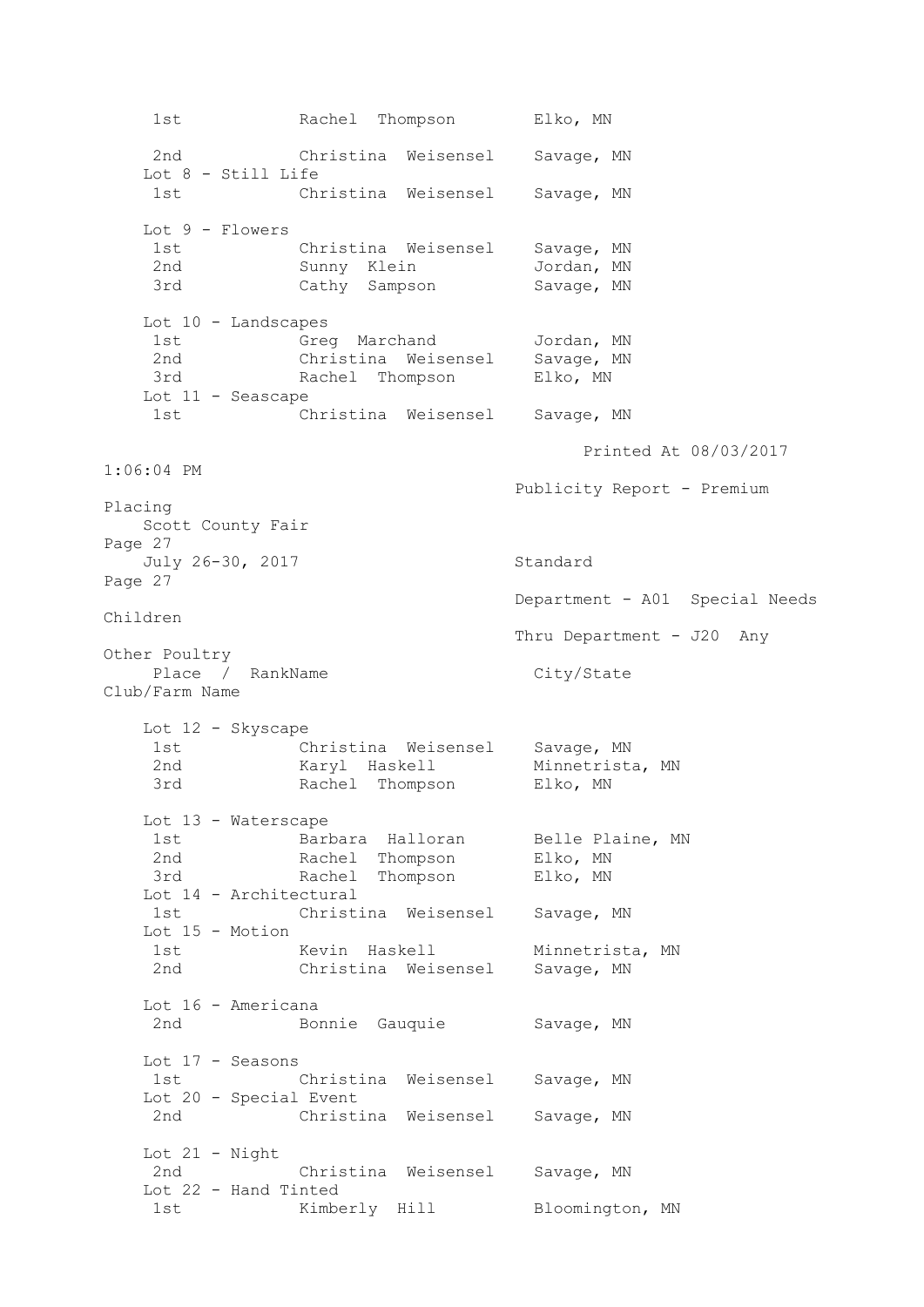2nd Larry Kiewel Belle Plaine, MN Class 130 - County Fair Photo Lot 101 - People 2nd Sarah Deppe Prior Lake, MN Lot 102 - Animals 2nd Sarah Deppe Prior Lake, MN Lot 103 - Attractions 1st Sarah Deppe Prior Lake, MN Lot 104 - Candid 1st Sarah Deppe Prior Lake, MN Lot 105 - Children 2nd Sarah Deppe Prior Lake, MN Lot 106 - Events 2nd Sarah Deppe Prior Lake, MN Lot 107 - Any Other (cont.) Printed At 08/03/2017 1:06:04 PM Publicity Report - Premium Placing Scott County Fair Page 28 July 26-30, 2017 Standard Page 28 Department - A01 Special Needs Children Thru Department - J20 Any Other Poultry Place / RankName City/State Club/Farm Name Lot  $107$  - Any Other - (cont.) 1st Sarah Deppe Prior Lake, MN Department A15 - Class 15 Gardening Class 151 - Gardening, Vegetables Lot 2 - Beans, Green, in pod, round(8) 1st Mary Miller New Prague, MN 2nd Cawrence Schmitt Shakopee, MN 3rd Marilyn Tech Shakopee, MN Lot  $3$  - Beans, Green, in pod, flat  $(8)$ 1st Mawrence Schmitt Shakopee, MN 2nd Mary Miller New Prague, MN Lot 6 - Beans, Purple (8) 1st Lawrence Schmitt Shakopee, MN 2nd Marilyn Tech Shakopee, MN 3rd Mary Miller New Prague, MN Lot 9 - Brussel Sprouts, 12 1st Eddie Weckman Shakopee, MN 2nd Marilyn Tech Shakopee, MN Lot 10 - Cabbage, roundhead, any (1) 1st Mawrence Schmitt Shakopee, MN 2nd Eddie Weckman Shakopee, MN Lot 11 - Cabbage, any (1 head) 2nd **Lawrence** Schmitt Shakopee, MN 3rd Marilyn Tech Shakopee, MN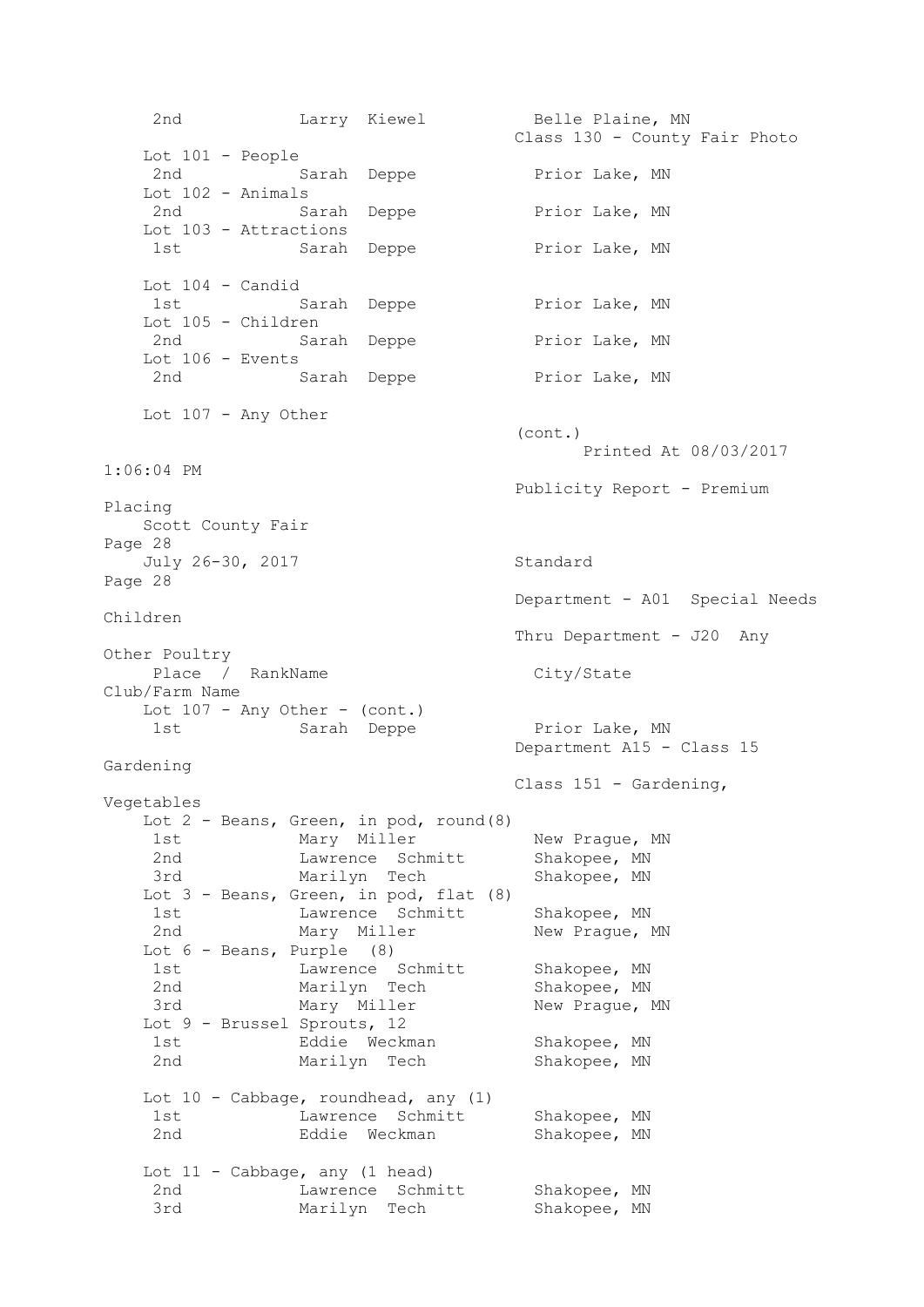Lot 14 - Celery, 2 plants 1st Eddie Weckman Shakopee, MN Lot 15 - Corn, sweet 3 ears 1st 1st Lawrence Schmitt Shakopee, MN<br>2nd Marilyn Tech Shakopee, MN Marilyn Tech Shakopee, MN Lot  $17$  - Cucumbers, baby,  $2-3$ " (8) 1st Marilyn Tech Shakopee, MN 2nd **Lawrence Schmitt** Shakopee, MN Lot  $18$  - Cucumbers,  $3-5$ ",  $(3)$ 3rd **Lawrence Schmitt** Shakopee, MN Lot  $20$  - Egg Plant  $(1)$ 1st Lori Pint New Prague, MN Lot  $21$  - Garlic  $(5)$ 1st Lawrence Schmitt Shakopee, MN Lot 22 - Kohlrabi (3) 3rd Marilyn Tech Shakopee, MN Printed At 08/03/2017 1:06:04 PM Publicity Report - Premium Placing Scott County Fair Page 29 July 26-30, 2017 Standard Page 29 Department - A01 Special Needs Children Thru Department - J20 Any Other Poultry Place / RankName City/State Club/Farm Name Lot  $23 -$  Onion, red  $(3)$ 1st Mawrence Schmitt Shakopee, MN 2nd Joe Menke Jordan, MN 3rd Marilyn Tech Shakopee, MN Lot 24 - Onion, yellow (3) 1st Joe Menke Jordan, MN 2nd Mary Miller New Prague, MN 3rd Cooper Kalal Belle Plaine, MN Lot 26 - Parsnips, 3 specimens 1st Marilyn Tech Shakopee, MN Lot 27 - Peppers, hot, 5 specimens 1st Wayne Liebhard Prior Lake, MN Lot 28 - Peppers, sweet, non-bell, 3 2nd Dennis Weckman Shakopee, MN 3rd Eddie Weckman Shakopee, MN Lot 31 - Peas, green edible pods (12) 2nd Mary Miller New Prague, MN Lot 34 - Rutabagas, 3 specimens 1st **Dennis Weckman** Shakopee, MN 2nd Lawrence Schmitt Shakopee, MN and a matter sommer strategies, and<br>3rd Marilyn Tech Shakopee, MN Lot 37 - Swiss Chard, 3 stalks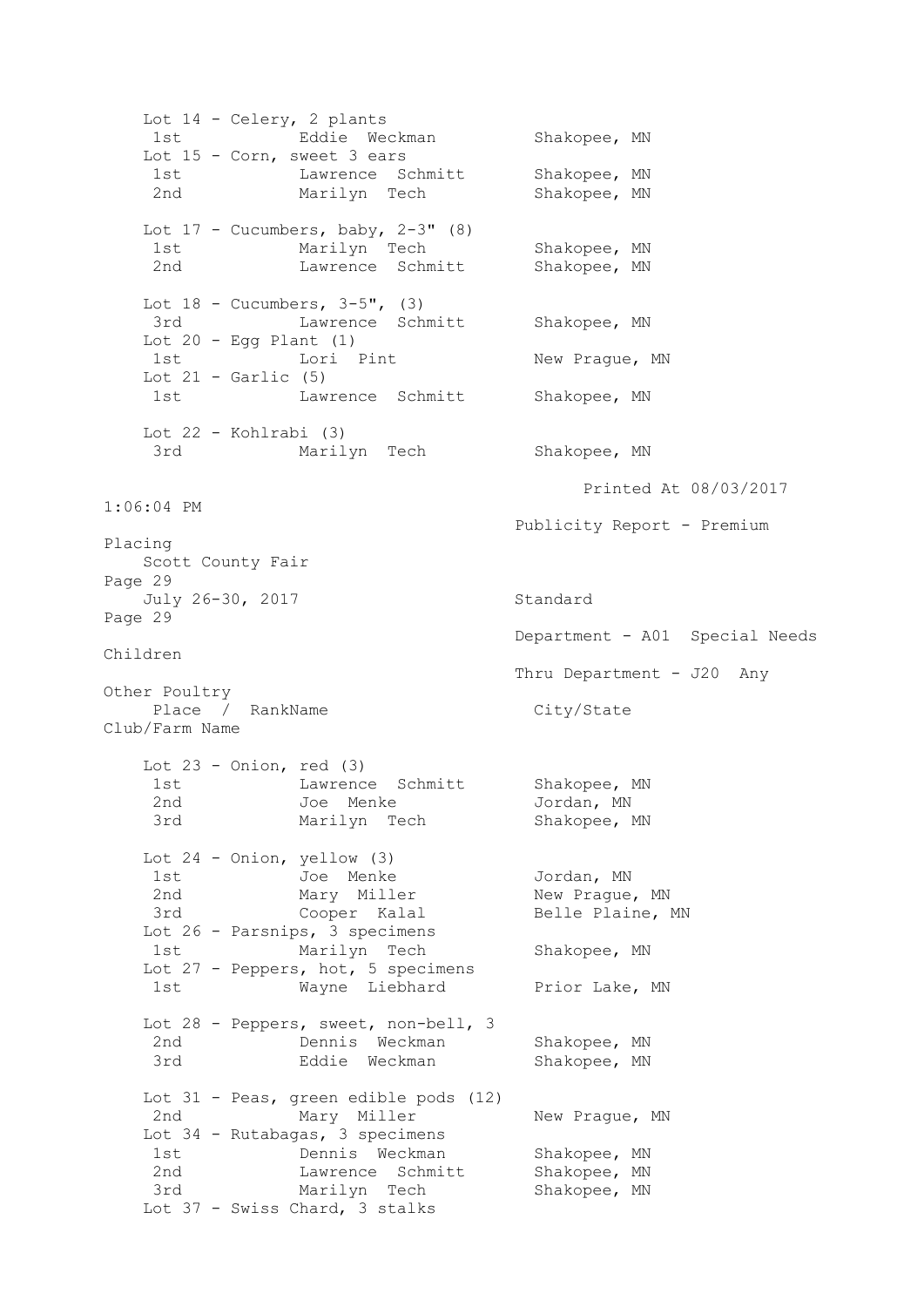1st Mayne Liebhard Prior Lake, MN 2nd Dennis Weckman Shakopee, MN Lot 40 - Tomatoes, other colors (3) 2nd Mayne Liebhard Prior Lake, MN 3rd Dennis Weckman Shakopee, MN Class 152 - Gardening, Vegetables Unusual Lot 4 - Largest Zucchini (size/weight) 1st Lawrence Schmitt Shakopee, MN Class 153 - Gardening, Potatoes Lot  $1$  - Norland  $(8)$ 1st Eddie Weckman Shakopee, MN 3rd Isabelle Kalal Belle Plaine, MN Lot  $2$  - Kennebec  $(8)$ 1st Eddie Weckman Shakopee, MN Lot  $3$  - Pontiac  $(8)$  3rd Eddie Weckman Shakopee, MN Printed At 08/03/2017 1:06:04 PM Publicity Report - Premium Placing Scott County Fair Page 30 July 26-30, 2017 Standard Page 30 Department - A01 Special Needs Children Thru Department - J20 Any Other Poultry Place / RankName City/State Club/Farm Name Lot  $5$  - Any other  $(8)$ 1st Marilyn Tech Shakopee, MN 2nd Cooper Kalal Belle Plaine, MN 3rd Isabelle Kalal Belle Plaine, MN Class 154 - Gardening, Veg. Basket Lot 1 - Garden Vegetable Basket 1st Lawrence Schmitt Shakopee, MN 2nd Marilyn Tech Shakopee, MN Class 155 - Gardening, Artistic Veg. Arran Lot 1 - Artistic Vegtable Arrangement 1st Dianne Jabs Jordan, MN Class 156 - Best Dressed Vegetable Lot 1 - Best Dressed Vegetable 1st Pam Botten Prior Lake, MN Department A16 - Class 16 Herbs Class 162 - Herbs, Fresh Cut Herbs Lot 2 - Basil 2nd Cathy Sampson Savage, MN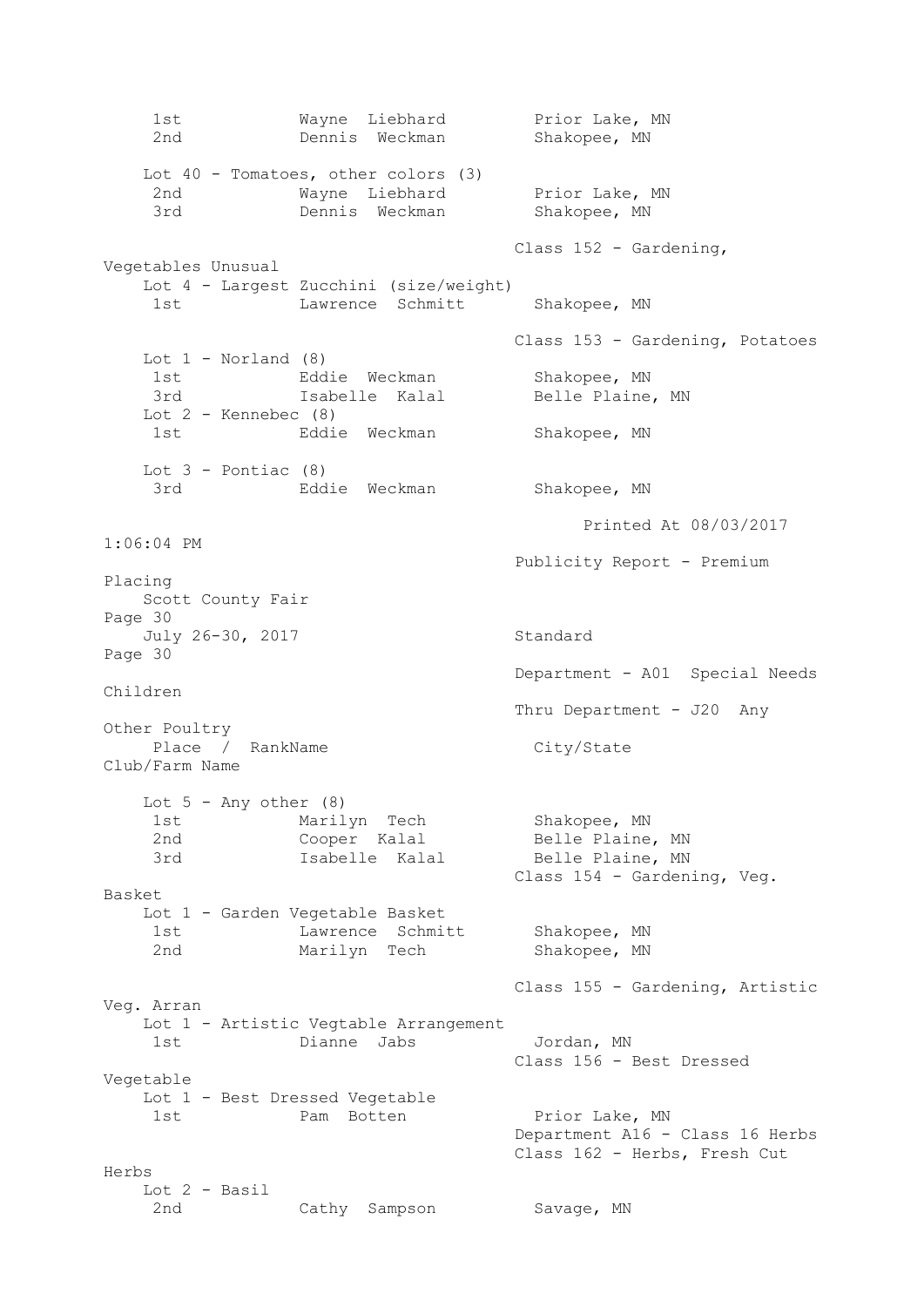Lot 3 - Chives 1st Cathy Sampson Savage, MN Lot 5 - Dill Lawrence Schmitt Shakopee, MN Lorraine Barta Jordan, MN Lot 8 - Oregano 1st Cathy Sampson Savage, MN Lot 10 - Parsley (curly) 2nd Jennifer Klecker Shakopee, MN Lot 11 - Rosemary 1st Cathy Sampson Savage, MN Department A17 - Class 17 Fruit Class 171 - Fruit, Summer Fruit Lot  $1$  - Apples  $(4)$ , Crab  $(8)$ 1st Lawrence Schmitt Shakopee, MN 2nd LaVonne Schmitt Shakopee, MN Lot 3 - Grapes (2 bunches) 2nd Mary Miller New Prague, MN Lot 8 - Raspberries (1/2 pint) (cont.) Printed At 08/03/2017 1:06:04 PM Publicity Report - Premium Placing Scott County Fair Page 31 July 26-30, 2017 Standard Page 31 Department - A01 Special Needs Children Thru Department - J20 Any Other Poultry Place / RankName City/State Club/Farm Name Lot  $8$  - Raspberries  $(1/2 \text{ pint})$  - (cont.) 1st Dianne Jabs Jordan, MN Lot 9 - Rhubarb 1st Lawrence Schmitt Shakopee, MN 2nd Dennis Weckman Shakopee, MN 3rd Jennifer Jensen Jordan, MN Department A18 - Class 18 Flowers Class 181 - Flowers, Annuals, Cut. Lot 3 - Cosmos (3 blooms) 1st LaVonne Schmitt Shakopee, MN 2nd Lorraine Barta Jordan, MN Lot 4 - Coleus, 1 stem 1st Jennifer Klecker Shakopee, MN 2nd Dennis Weckman Shakopee, MN Lot  $8$  - Dahlia,  $2" - 4"$  (1) 1st Dianne Jabs Jordan, MN Lot 9 - Gladiolus, large 1 spike 1st Mary Miller New Prague, MN 2nd Jennifer Jensen Mordan MN Jennifer Jensen Jordan, MN Lot 10 - Gladiolus, medium 1 spike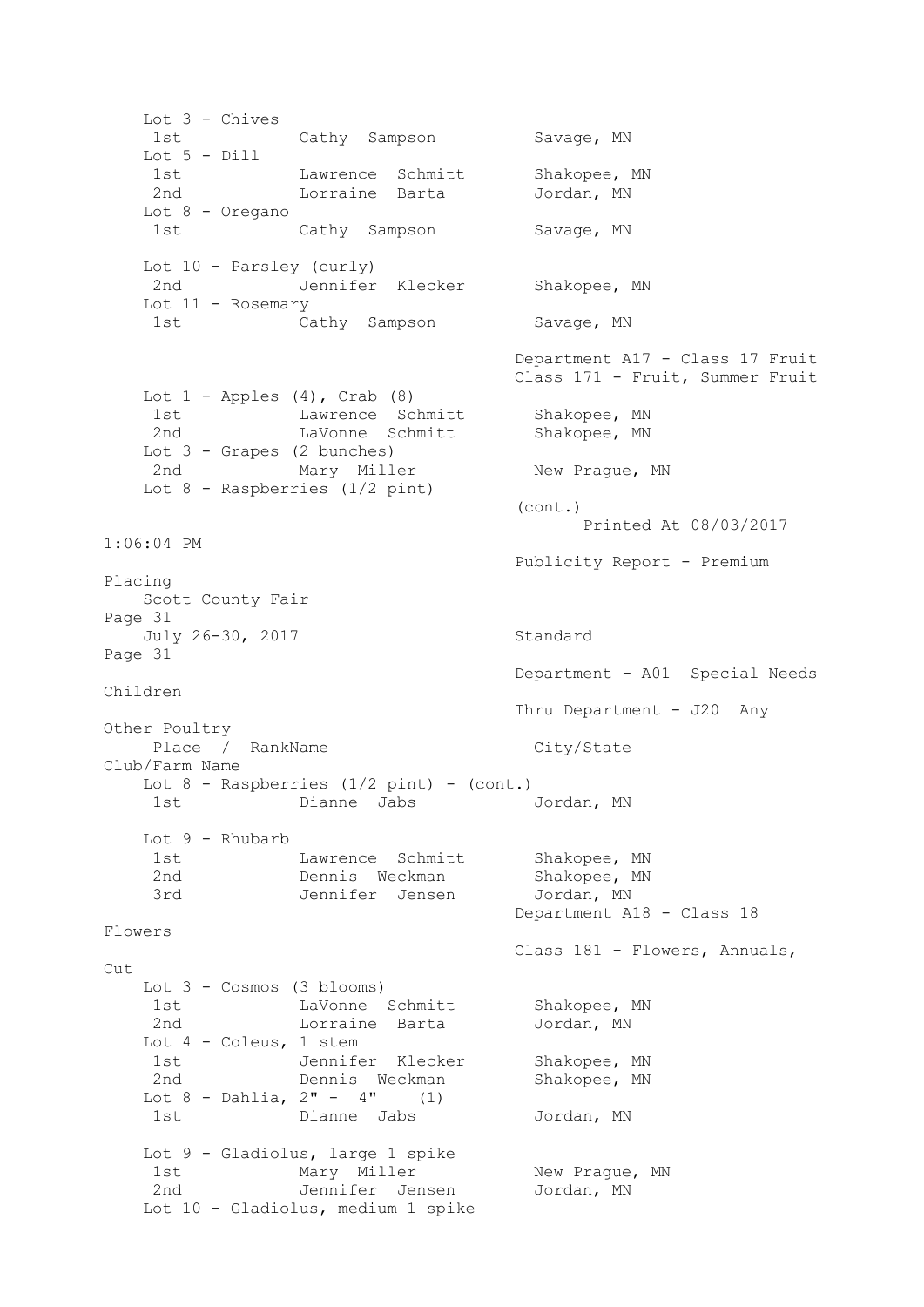1st Dianne Jabs Jordan, MN Lot 11 - Gladiolus, small, 1 spike 3rd Dianne Jabs Jordan, MN Lot 13 - Marigolds Mini 2" or under (3) 1st 1st LaVonne Schmitt Shakopee, MN 3rd Dianne Jabs Jordan, MN Lot  $14$  - Marigolds,  $2" - 4"$  (3 blooms) 1st Jennifer Klecker Shakopee, MN 2nd Dennis Weckman Shakopee, MN Lot 16 - Pansies (3 blooms) 1st Lorraine Barta Jordan, MN Lot 17 - Petunia, single, 1 cluster 1st Dennis Weckman Shakopee, MN Lot  $24$  - Zinnias,  $2"$ -4", med, 1 bloom 1st LaVonne Schmitt Shakopee, MN<br>2nd Lorraine Barta Jordan, MN 2nd Lorraine Barta Jordan, MN 3rd Cheryl R Schmieg Jordan, MN Lot 25 - Zinnias, <2" pompom, 1 bloom 2nd CaVonne Schmitt Shakopee, MN 3rd Lorraine Barta Jordan, MN Printed At 08/03/2017 1:06:05 PM Publicity Report - Premium Placing Scott County Fair Page 32 July 26-30, 2017 Standard Page 32 Department - A01 Special Needs Children Thru Department - J20 Any Other Poultry Place / RankName City/State Club/Farm Name Lot 26 - Bells of Ireland, 3 stems 1st Lorraine Barta Jordan, MN Lot 28 - Any Other 1st 1.11, 1911 Dennis Weckman Shakopee, MN SHakopoo,<br>Class 182 - Flowers, Perennials, Cut Lot 4 - Coneflower, 3 stems 1st 1.1 LaVonne Schmitt Shakopee, MN 2nd 1000 Lorraine Barta 1000 Jordan, MN 3rd Cheryl R Schmieg Jordan, MN Lot  $5$  - Daisy, Shasta (3) 1st Jennifer Klecker Shakopee, MN Lot  $7$  - Daisy, Any Other (3) 2nd Lorraine Barta Jordan, MN Lot 11 - Hydrangea, 1 stem 1st Jennifer Jensen Jordan, MN 2nd Dianne Jabs Jordan, MN 3rd Lorraine Barta Jordan, MN Lot 13 - Lily, Oriental ( 1) 1st Lorraine Barta Jordan, MN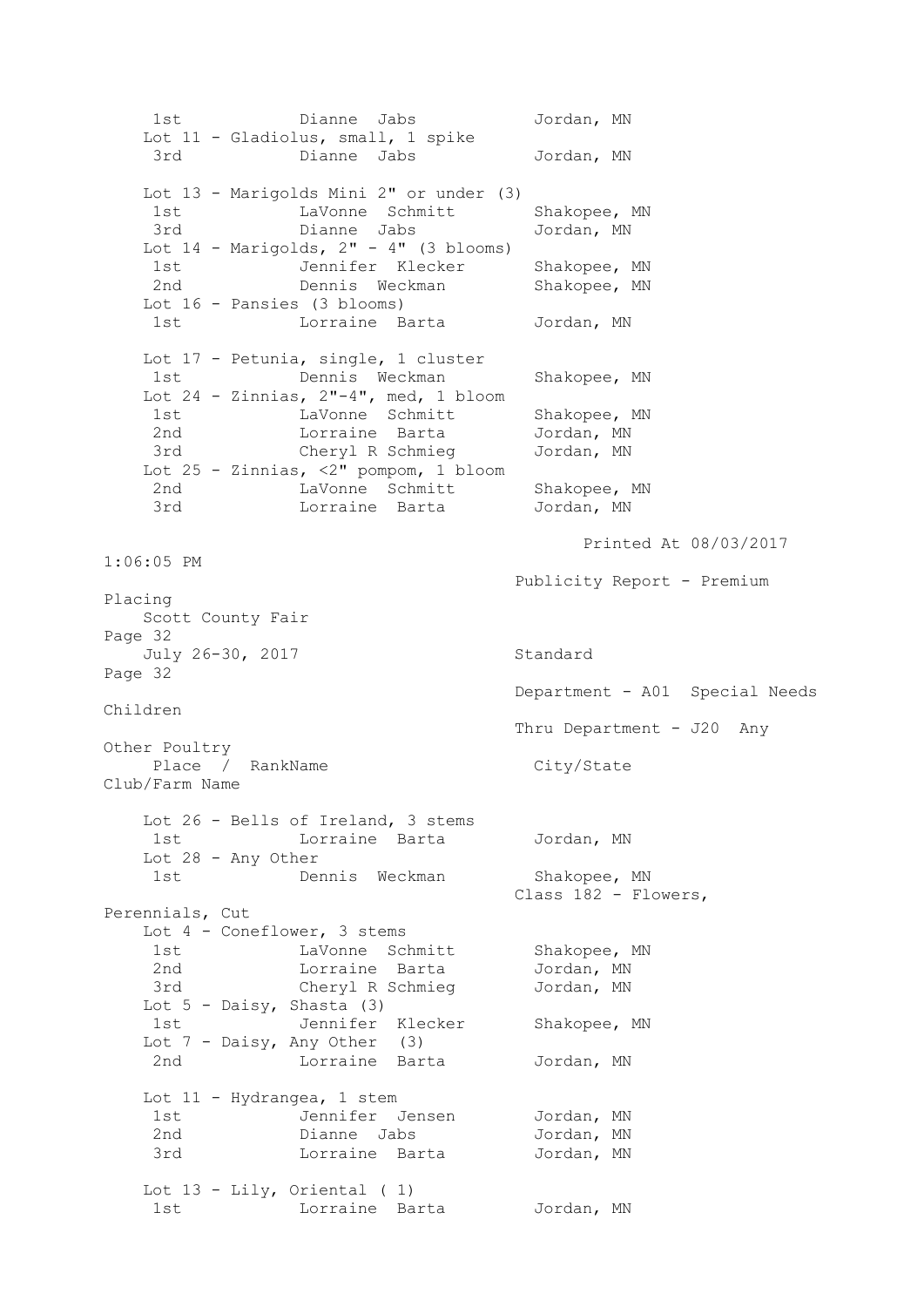Lot 14 - Lily, Asiatic (1) 1st Dianne Jabs Jordan, MN 3rd Mary Miller New Prague, MN Lot  $16 - \text{Lily, Day}$  (1) 1st Larry Kiewel Belle Plaine, MN 2nd Lorraine Barta Jordan, MN 3rd Jennifer Klecker Shakopee, MN Lot  $18 -$  Calla Lily  $(1)$ 1st Mary Miller New Praque, MN Lot 19 - Monarda/Bee balm, 1 stalk 1st Jennifer Klecker Shakopee, MN 3rd Lorraine Barta Jordan, MN Lot  $21$  - Phlox, 1 stem 1st Lorraine Barta Jordan, MN 2nd Mary Miller New Prague, MN 3rd Jennifer Klecker Shakopee, MN Lot 22 - Rudbeckia/Black Eyed Susan, 3 1st LaVonne Schmitt Shakopee, MN 2nd Jennifer Klecker Shakopee, MN 3rd Cheryl R Schmieg Jordan, MN Printed At 08/03/2017 1:06:05 PM Publicity Report - Premium Placing Scott County Fair Page 33 July 26-30, 2017 Standard Page 33 Department - A01 Special Needs Children Thru Department - J20 Any Other Poultry Place / RankName City/State Club/Farm Name Lot 25 - Hosta, large, 1 leaf & picture 1st Char Senske Jordan, MN 2nd **Pam Botten** Prior Lake, MN zna and tam Boeten and the rifer have, it Lot 26 - Hosta, med, 1 leaf & picture 1st Dennis Weckman Shakopee, MN 2nd Char Senske Jordan, MN 3rd Jennifer Klecker Shakopee, MN Lot 27 - Hosta, small, 1 leaf & picture 1st **Dennis Weckman** Shakopee, MN 2nd Jennifer Klecker Shakopee, MN Lot 29 - Achilla 1st Dianne Jabs Jordan, MN Lot 32 - Dahlia small 1st Charry Kiewel Belle Plaine, MN Lot 35 - Any Other 1st 1st LaVonne Schmitt Shakopee, MN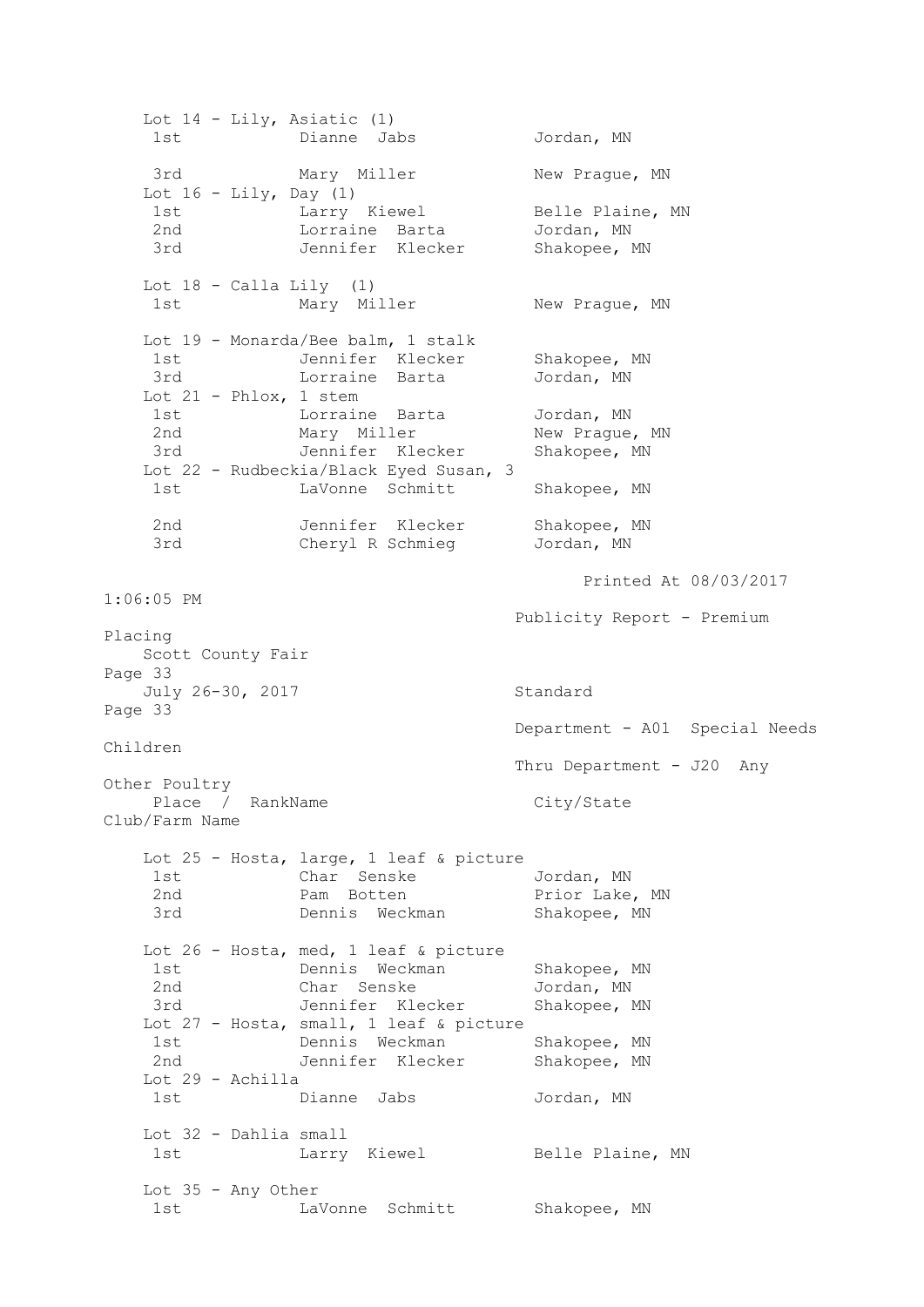2nd Jennifer Klecker Shakopee, MN 3rd Dennis Weckman Shakopee, MN Class 183 - Flowers, Houseplants Lot 12 - Ivy (Hedera helix) 1st LaVonne Schmitt Shakopee, MN Lot 16 - Succulents, Any 1st Charry Kiewel Belle Plaine, MN Lot 19 - Aloe Vera 2nd Dianne Jabs Jordan, MN Lot 23 - Peace Lily 1st Dianne Jabs Jordan, MN Lot 24 - Pathos 1st Dianne Jabs Jordan, MN Class 189 - Interpretive Arrangements Lot 1 - Dahlias Arrangement 1st Dianne Jabs Jordan, MN Lot 4 - Arrang. Garden Flowers 1st Dianne Jabs Jordan, MN Lot 5 - Natural Green Plants Arrangeme 1st Dianne Jabs Jordan, MN Lot  $6$  - Mini Flower Arrange ( $6"$  or  $\lt$ ) (cont.) Printed At 08/03/2017 1:06:05 PM Publicity Report - Premium Placing Scott County Fair Page 34 July 26-30, 2017 Standard Page 34 Department - A01 Special Needs Children Thru Department - J20 Any Other Poultry Place / RankName City/State Club/Farm Name Lot  $6$  - Mini Flower Arrange (6" or  $\langle$ ) - (cont.) 1st Mary Miller New Prague, MN 2nd Dianne Jabs Jordan, MN Lot 7 - Flower Arrange, cup & saucer<br>1st Marci Kiewel Marci Kiewel Belle Plaine, MN 2nd Dianne Jabs Jordan, MN and Barbara Kiewel Belle Plaine, MN Lot 8 - flower arrange, unique contain 1st Dianne Jabs Jordan, MN 2nd Larry Kiewel Belle Plaine, MN 3rd Barbara Kiewel Belle Plaine, MN Lot 12 - Table Centerpiece 1st Dianne Jabs Jordan, MN Lot 15 - Container 1st Mita Wagner Shakopee, MN 2nd Barbara Kiewel Belle Plaine, MN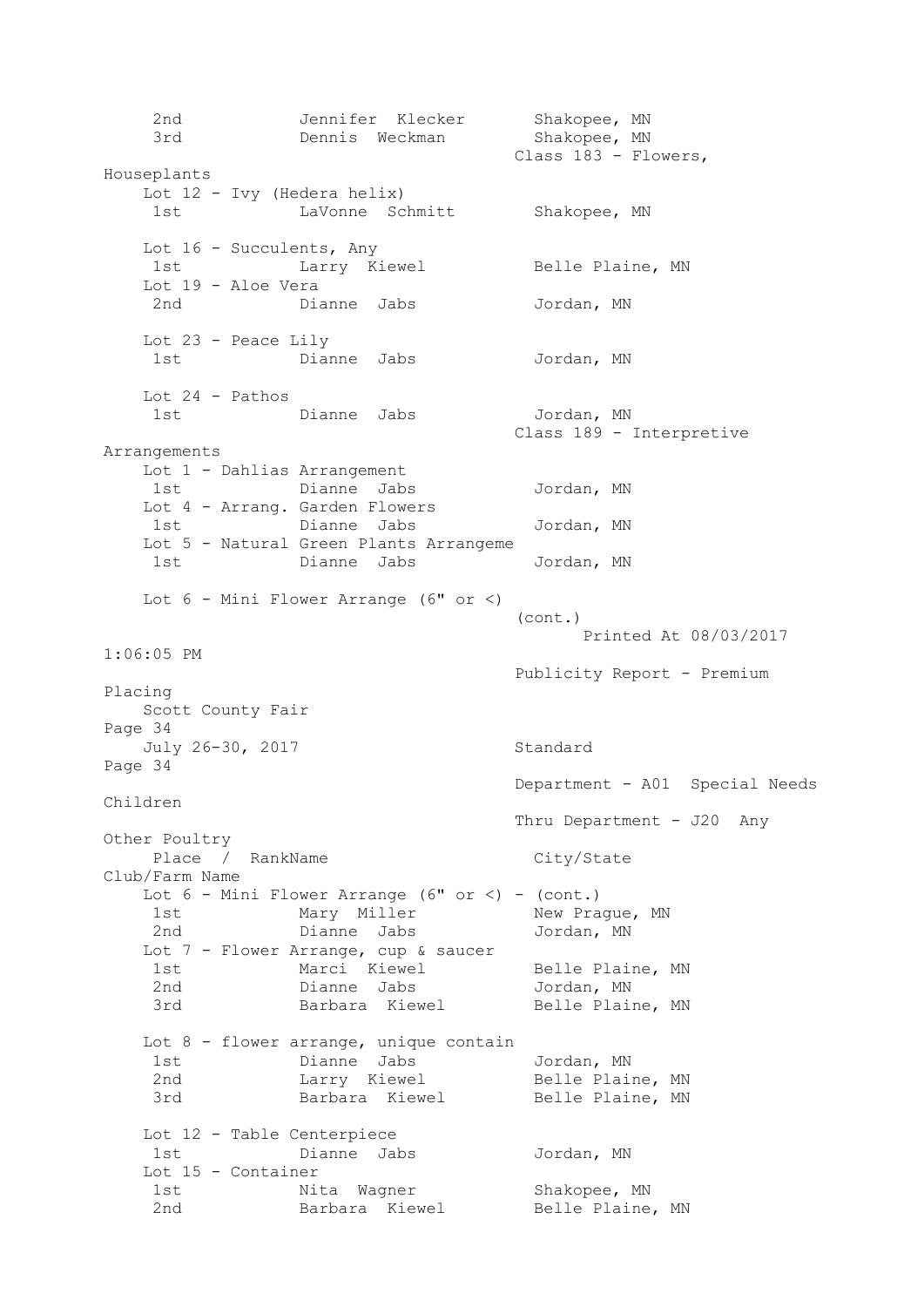3rd Helene Schmitt Jordan, MN Lot 19 - Patio Hanging 1st Jennifer Klecker Shakopee, MN Lot 21 - Fairy Garden 1st Marci Kiewel Belle Plaine, MN 2nd **Emma L Halloran** Faribault, MN Department A22 - Homemade Products Class 1 - Homemade Wine Lot 6 - Sweet Fruit, no berries 1st Dan & Barb Taylor Shakopee, MN Class 2 - Homemade Beer Lot 2 - Brown and Scottish Ale 1st Scott Matzke Shakopee, MN Lot 3 - Pale Ale 1st Scott Matzke Shakopee, MN Lot 5 - Porter 1st Scott Matzke Shakopee, MN Lot 6 - Stout 1st Scott Matzke Shakopee, MN Lot 7 - Strong Ale 1st Scott Matzke Shakopee, MN Lot 14 - Any Other 1st Greg Marchand Jordan, MN (cont.) Printed At 08/03/2017 1:06:05 PM Publicity Report - Premium Placing Scott County Fair Page 35 July 26-30, 2017 Standard Page 35 Department - A01 Special Needs Children Thru Department - J20 Any Other Poultry Place / RankName City/State Club/Farm Name Lot  $14$  - Any Other - (cont.) 2nd Scott Matzke Shakopee, MN Class 5 - Cordials & Liquors Lot 1 - Any Variety 1st  $\overline{\phantom{0}}$  Lori Pint  $\overline{\phantom{0}}$  New Prague, MN 2nd Tim Halloran Belle Plaine, MN Department A23 - Homemade Sausage Class 1 - Homemade Sausage Lot 1 - Homemade Sausage 1st Tim Halloran Belle Plaine, MN Department A24 - Miscellaneous Agri Products Class 2 - Eggs Lot 3 - Eggs, Green, 1/2 dozen 1st Lori Pint New Praque, MN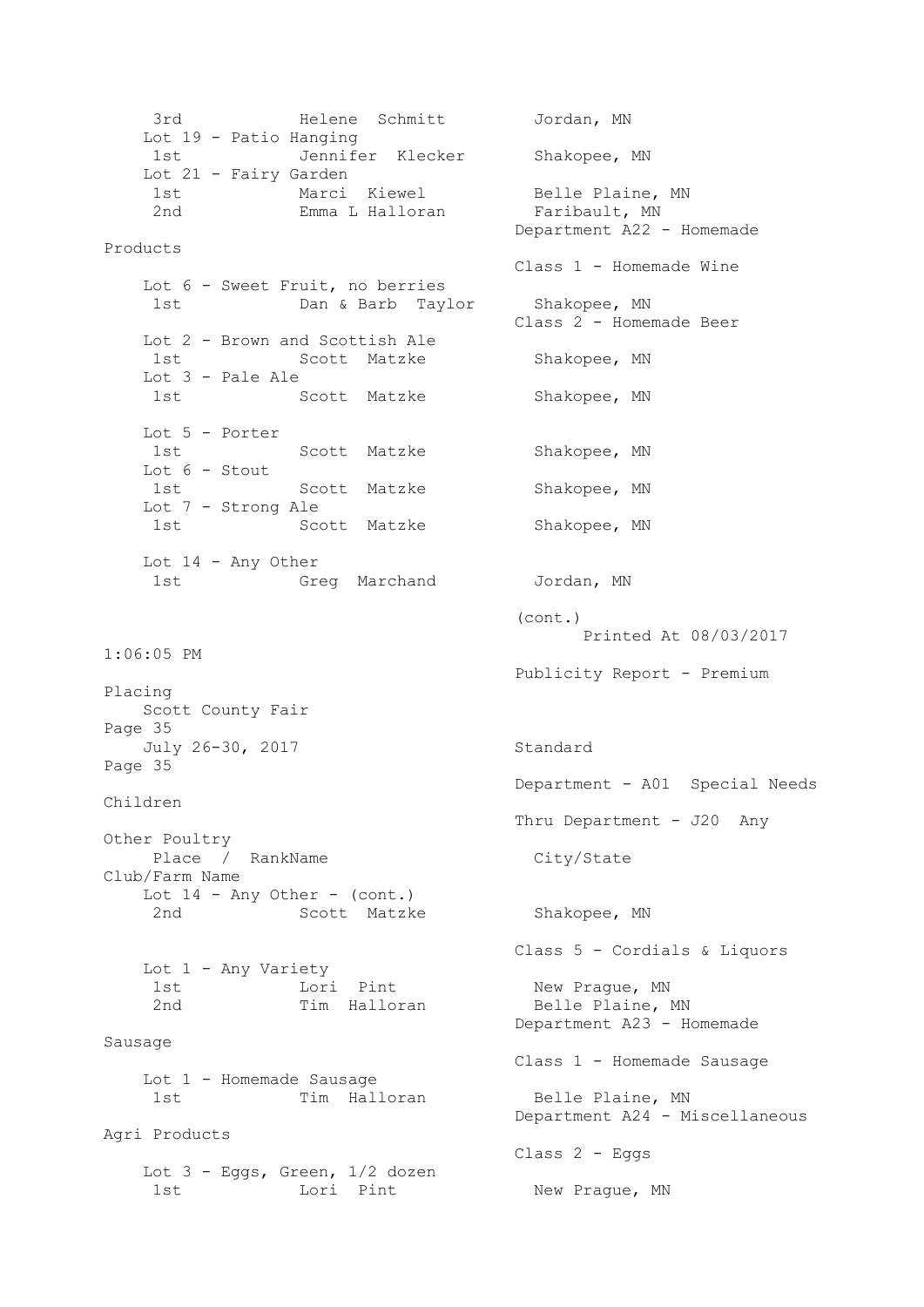Lot 4 - Any Other 1st Lori Pint New Prague, MN Class 3 - Miscellaneous Lot 1 - Lard (1pt, clear jar) 1st Jennifer Jensen Jordan, MN Lot 4 - Any other 1st Jennifer Jensen Jordan, MN Department A25 - Ethnic Crafts Class 1 - Ethnic Crafts Lot 5 - Scandinavian 1st Bonnie J Runke Elko New Market, MN 2nd Pam Botten Prior Lake, MN Department A26 - Butter and Cheese sponsor Class 1 - Butter and Cheese Lot 1 - Butter 1st Ginny Spurlock Jordan, MN Lot 2 - Cheese 1st Ginny Spurlock Jordan, MN Lot 990 - Butter Grand Champion 1st Ginny Spurlock Jordan, MN Lot 991 - Cheese Grand Champion 1st Ginny Spurlock Jordan, MN Department B01 - Grains, Forages, Hay Class 2 - Grains and Field Seeds Printed At 08/03/2017 1:06:05 PM Publicity Report - Premium Placing Scott County Fair Page 36 July 26-30, 2017 Standard Page 36 Department - A01 Special Needs Children Thru Department - J20 Any Other Poultry Place / RankName City/State Club/Farm Name Lot 2 - Winter Wheat, Any 1st Jennifer Jensen Jordan, MN Lot 4 - Oats, Any 1st **Eddie Weckman** Shakopee, MN Lot 6 - Rye, Any 2nd 6. Eddie Weckman Shakopee, MN Class 3 - Hay and Silage Lot 3 - Mixed Alfalfa and Tame Grasses 1st Eddie Weckman Shakopee, MN 2nd Joe Menke Jordan, MN Lot 5 - Brome Grass, Timothy, Meadow 1st 6. Eddie Weckman Shakopee, MN 2nd Joe Menke Jordan, MN Department C01 - Draft Horses Class 2 - Belgian Mares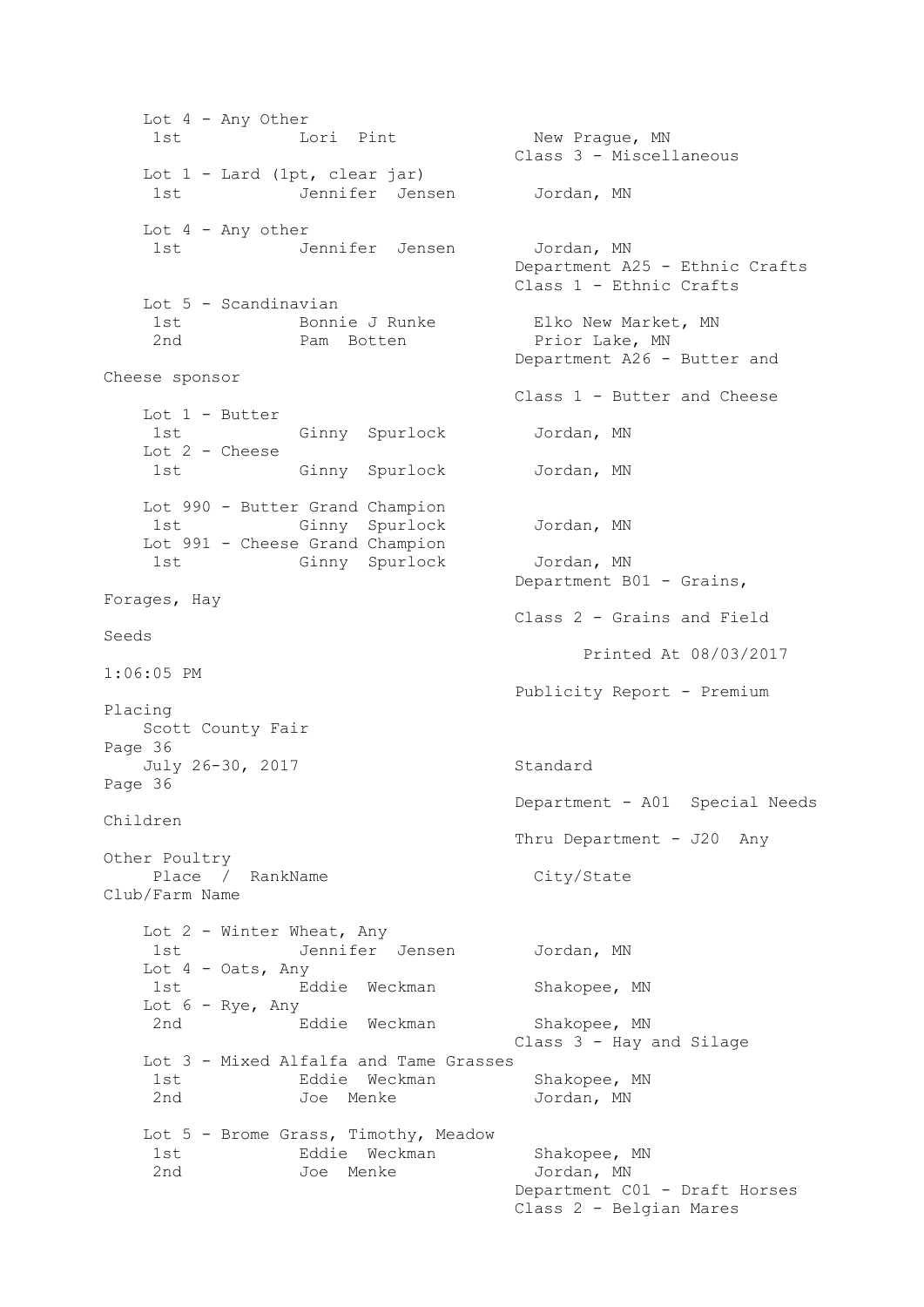Lot 7 - Mare, 4 Yrs. & Over 1st Matt Frieden Joy, IL Willow Creek Belgians 2nd Mary Maker StrawberryPoint, IAMaker Farms 3rd Ann L Hill Garrison, IA 4th Mary Maker StrawberryPoint, IAMaker Farms Lot 8 - Mare, 3 Yrs & Under 4 1st Matt Frieden Joy, IL Willow Creek Belgians 2nd 10 Aaron Mosher Prophetstown, IL Rock Creek Belgians Lot 11 - Filly Foal 1st Mary Maker StrawberryPoint, IAMaker Farms Lot 12 - GRAND CHAMPION/RESERVE MARE 1st Matt Frieden Joy, IL Willow Creek Belgians 2nd Matt Frieden Joy, IL Willow Creek Belgians Lot 13 - Mare and her Foal 1st Mary Maker StrawberryPoint, IAMaker Farms Lot 15 - Get of Sire 1st Mary Maker StrawberryPoint, IAMaker Farms Class 3 - Percheron Mares Lot 7 - Mare, 4 Yrs. & Over 1st 1000 Tom & Treasa Springett Ellsworth, WI Rush River Percherons 2nd Tom & Treasa Springett Ellsworth, WI Rush River Percherons Lot 8 - Mare, 3 Yrs & Under 4 1st Enos Yoder Westcliffe, CO Yoder Family Hay Co. (cont.) Printed At 08/03/2017 1:06:05 PM Publicity Report - Premium Placing Scott County Fair Page 37 July 26-30, 2017 Standard Page 37 Department - A01 Special Needs Children Thru Department - J20 Any Other Poultry Place / RankName City/State Club/Farm Name Lot  $8$  - Mare,  $3$  Yrs & Under  $4$  - (cont.) 2nd Tom & Treasa Springett Ellsworth, WI Rush River Percherons Lot 12 - GRAND CHAMPION/RESERVE MARE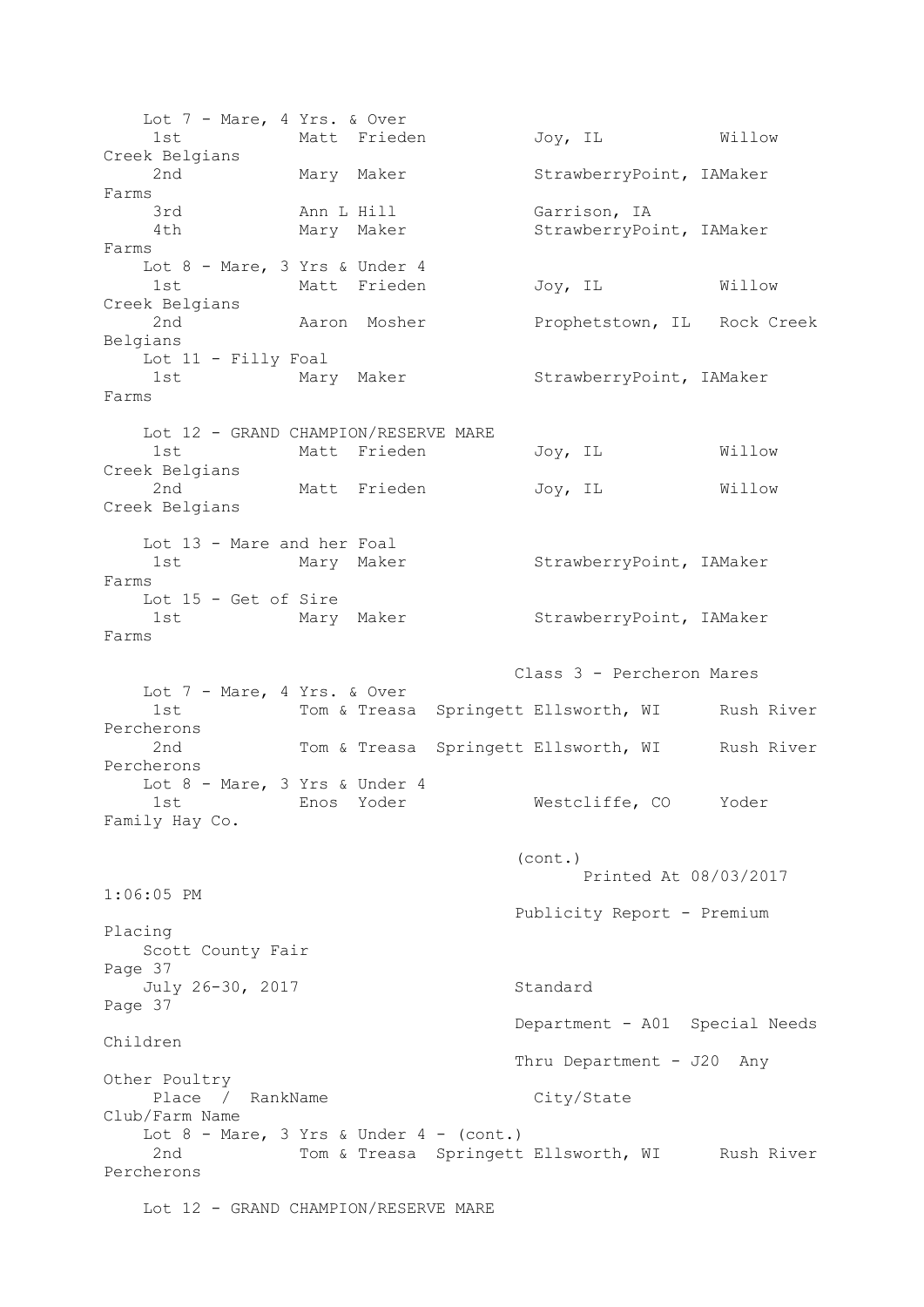1st Tom & Treasa Springett Ellsworth, WI Rush River Percherons 2nd Enos Yoder Westcliffe, CO Yoder Family Hay Co. Class 4 - Clydesdale Mares Lot 7 - Mare, 4 Yrs. & Over 1st Jeff Goodell Gilmore City, IA Goodell Clydesdales 2nd Jeff Goodell Gilmore City, IA Goodell Clydesdales Lot 8 - Mare, 3 Yrs & Under 4 1st Jeff Goodell Gilmore City, IA Goodell Clydesdales Lot 12 - GRAND CHAMPION/RESERVE MARE 1st Jeff Goodell Gilmore City, IA Goodell Clydesdales 2nd Jeff Goodell Gilmore City, IA Goodell Clydesdales Lot 15 - Get of Sire 1st Jeff Goodell Gilmore City, IA Goodell Clydesdales Class 5 - Geldings - All Breeds Lot 1 - 4 Years & Older, Grade 1st LaVerne Steffen Plainview, MN Steffen Belgians 2nd LaVerne Steffen Plainview, MN Steffen Belgians 3rd Wally Hemmersbach Cashton, WI Hemmersbach Percherons Lot 2 - 4 Years & Older, Registered 1st Dianna Marquardt Pleasant Hill, IA Shining Stars Percherons 2nd Marold L Schumacher Plainview, MN Schumacher Percherons 3rd Wally Hemmersbach Cashton, WI Hemmersbach Percherons 4th **Dan Studemann** Plato, MN River Stone Clydesdales Lot 3 - 3 Years & Under, Grade or Reg 1st Aaron Mosher Prophetstown, IL Rock Creek Belgians Class 6 - Supreme Halter Horse Champion Lot 1 - Supreme Halter Horse of Show 1st Matt Frieden Joy, IL Willow Creek Belgians Class 7 - Halter Jr. Showmanship All Lot 1 - Junior Showmanship 8-14 Yrs 1st Jeff Goodell Gilmore City, IA Goodell Clydesdales 2nd Zubrod's Percherons, LGuthrie, OK Zubrod's Percherons, LLC Lot 2 - Senior Showmanship 15 - 18 Yrs 1st Matt Frieden Joy, IL Willow Creek Belgians 2nd Brad Schreiber Plainview, MN Schreiber Percherons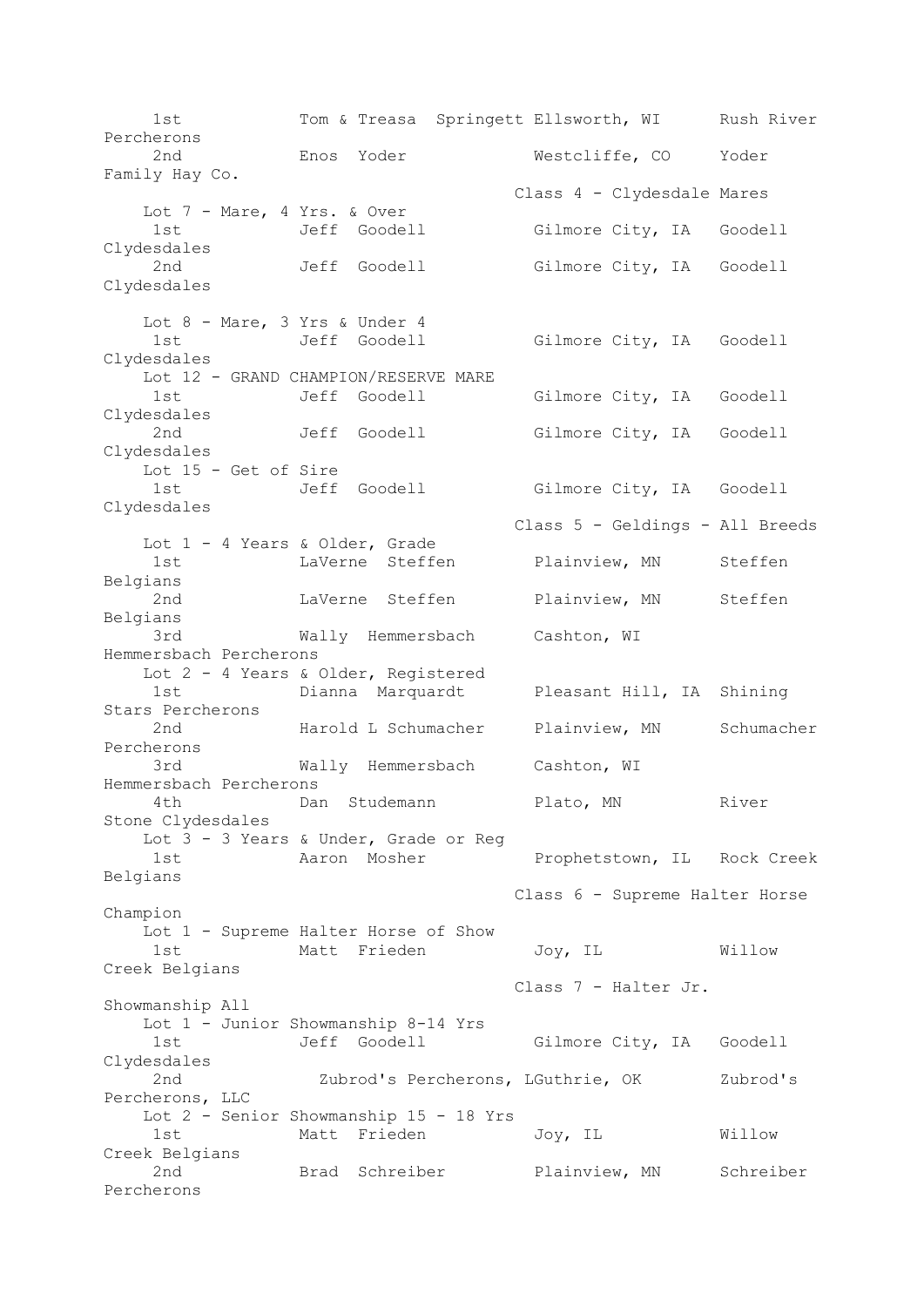3rd LaVerne Steffen Plainview, MN Steffen Belgians Printed At 08/03/2017 1:06:05 PM Publicity Report - Premium Placing Scott County Fair Page 38 July 26-30, 2017 Standard Page 38 Department - A01 Special Needs Children Thru Department - J20 Any Other Poultry Place / RankName City/State Club/Farm Name Class 8 - Performance Hitch Cart Classes Lot 1 - Open Cart 1st Dianna Marquardt Pleasant Hill, IA Shining Stars Percherons 2nd Marold L Schumacher Plainview, MN Schumacher Percherons 3rd Zubrod's Percherons, LGuthrie, OK Zubrod's Percherons, LLC 4th Tom & Treasa Springett Ellsworth, WI Rush River Percherons 5th Lazy H Farms Inc Sioux Falls, SD Dakota Thunder Shires 6th Aaron Mosher Prophetstown, IL Rock Creek Belgians 7th Wally Hemmersbach Cashton, WI Hemmersbach Percherons 8th Brad Schreiber Plainview, MN Schreiber Percherons R 1983 LeRoy J Biren 100 Lona, MN Biren Family Belgains R John Josephson Clear Lake, WI Black Brook Percherons R Roger Pittman Claremont, MN Pittman Percherons R Greg Schubert Pierz, MN Diamond Style Farms R LaVerne Steffen Plainview, MN Steffen Belgians R Dan Studemann Plato, MN River Stone Clydesdales R Ray Houston Columbus, MI Triple Star Farm R Matt Frieden Joy, IL Willow Creek Belgians R Jeff Goodell Gilmore City, IA Goodell Clydesdales R Ann L Hill Garrison, IA Class 9 - Performance Hitch Team Classes Lot 1 - Gelding Team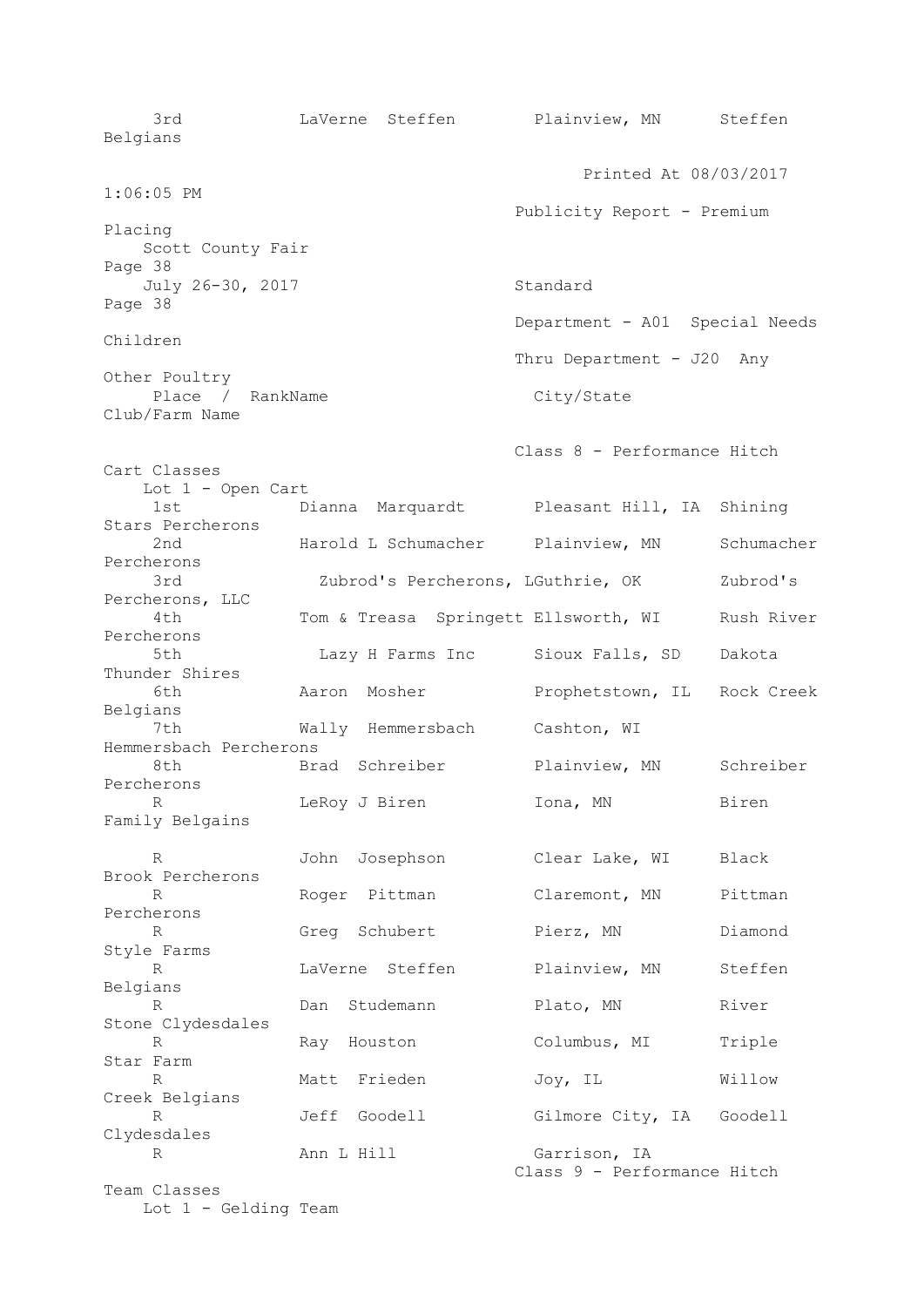participation premium of \$40.00 1st Dianna Marquardt Pleasant Hill, IA Shining Stars Percherons 2nd Harold L Schumacher Plainview, MN Schumacher Percherons 3rd Ames Percheron Farm, IJordan, MN Ames Percheron Farm 4th Wally Hemmersbach Cashton, WI Hemmersbach Percherons 5th Brad Schreiber Plainview, MN Schreiber Percherons 6th LaVerne Steffen Plainview, MN Steffen Belgians 7th LeRoy J Biren Iona, MN Biren Family Belgains 8th Lazy H Farms Inc Sioux Falls, SD Dakota Thunder Shires R Roger Pittman Claremont, MN Pittman Percherons Lot 2 - Mare Team participation premium of \$40.00 1st Zubrod's Percherons, LGuthrie, OK Zubrod's Percherons, LLC 2nd Enos Yoder Westcliffe, CO Yoder Family Hay Co. 3rd Greg Schubert Pierz, MN Diamond Style Farms 4th Matt Frieden Joy, IL Willow Creek Belgians 5th Jeff Goodell Gilmore City, IA Goodell Clydesdales 6th John Josephson Clear Lake, WI Black Brook Percherons 7th Mary Maker StrawberryPoint, IAMaker Farms 8th Maron Mosher Prophetstown, IL Rock Creek Belgians (cont.) Printed At 08/03/2017 1:06:05 PM Publicity Report - Premium Placing Scott County Fair Page 39 July 26-30, 2017 Standard Page 39 Department - A01 Special Needs Children Thru Department - J20 Any Other Poultry Place / RankName City/State Club/Farm Name Lot  $2$  - Mare Team - (cont.) R Tom & Treasa Springett Ellsworth, WI Rush River Percherons

```
 Class 10 - Performance Unicorn
```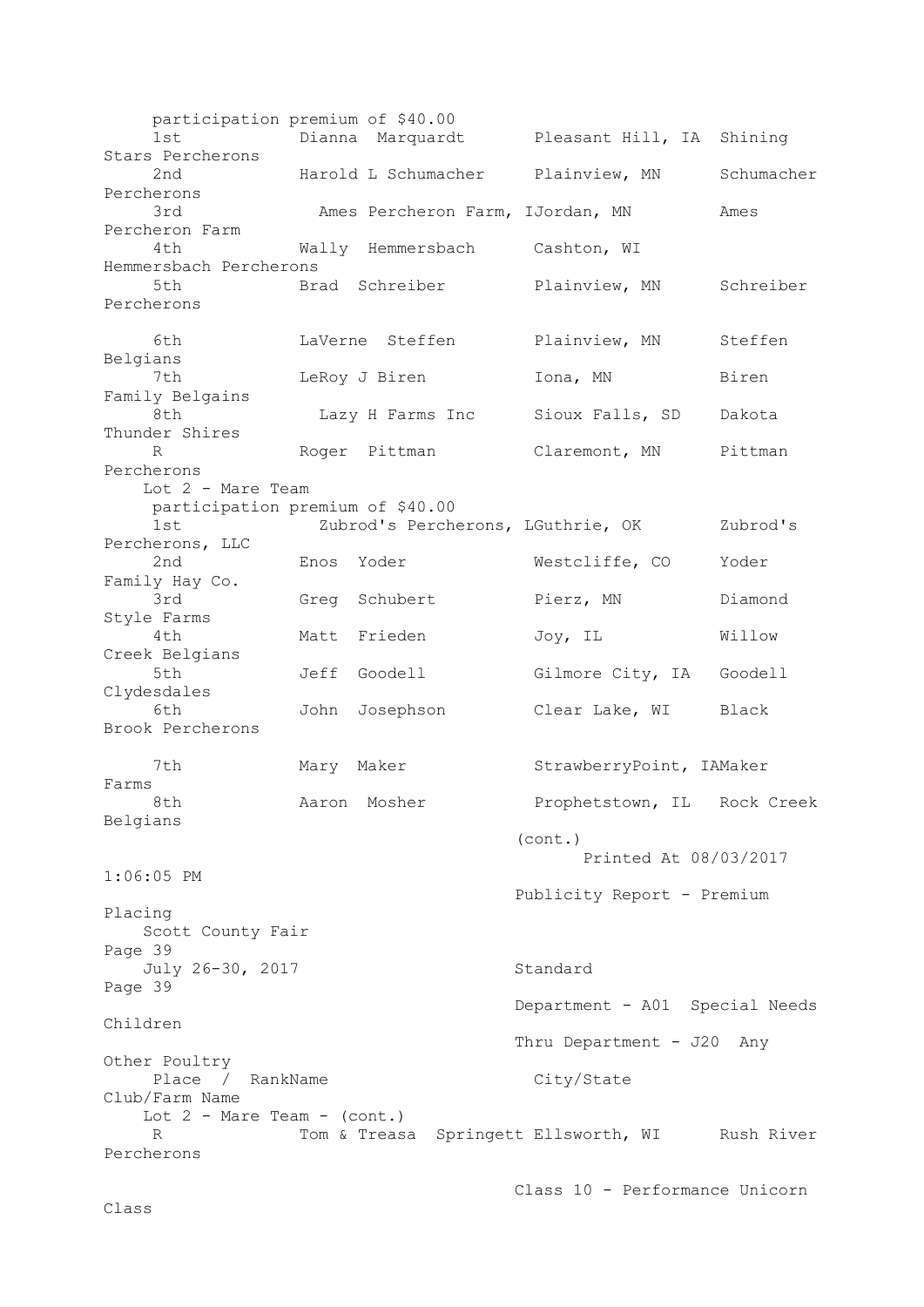Lot 1 - Open Unicorn participation premium of \$75.00 1st Ray Houston Columbus, MI Triple Star Farm 2nd Harold L Schumacher Plainview, MN Schumacher Percherons 3rd Ames Percheron Farm, IJordan, MN Ames Percheron Farm 4th Dianna Marquardt Pleasant Hill, IA Shining Stars Percherons 5th Lazy H Farms Inc Sioux Falls, SD Dakota Thunder Shires 6th Brad Schreiber Plainview, MN Schreiber Percherons 7th Wally Hemmersbach Cashton, WI Hemmersbach Percherons 8th Roger Pittman Claremont, MN Pittman Percherons 9th LaVerne Steffen Plainview, MN Steffen Belgians 10th LeRoy J Biren Iona, MN Biren Family Belgains Lot 2 - Mare Unicorn participation premium of \$75.00 1st Zubrod's Percherons, LGuthrie, OK Zubrod's Percherons, LLC 2nd Matt Frieden Joy, IL Willow Creek Belgians 3rd Aaron Mosher Prophetstown, IL Rock Creek Belgians 4th Mary Maker StrawberryPoint, IAMaker Farms 5th Greg Schubert Pierz, MN Diamond Style Farms 6th Tom & Treasa Springett Ellsworth, WI Rush River Percherons 7th John Josephson Clear Lake, WI Black Brook Percherons 8th Jeff Goodell Gilmore City, IA Goodell Clydesdales R Enos Yoder Westcliffe, CO Yoder Family Hay Co. Class 11 - Performance Hitch Four Horse Lot 1 - Open Four Horse Hitch \$100 Participation Premium 1st Ames Percheron Farm, IJordan, MN Ames Percheron Farm 2nd Ray Houston Columbus, MI Triple Star Farm 3rd Dianna Marquardt Pleasant Hill, IA Shining Stars Percherons 4th Lazy H Farms Inc Sioux Falls, SD Dakota Thunder Shires 5th Wally Hemmersbach Cashton, WI Hemmersbach Percherons 6th Harold L Schumacher Plainview, MN Schumacher Percherons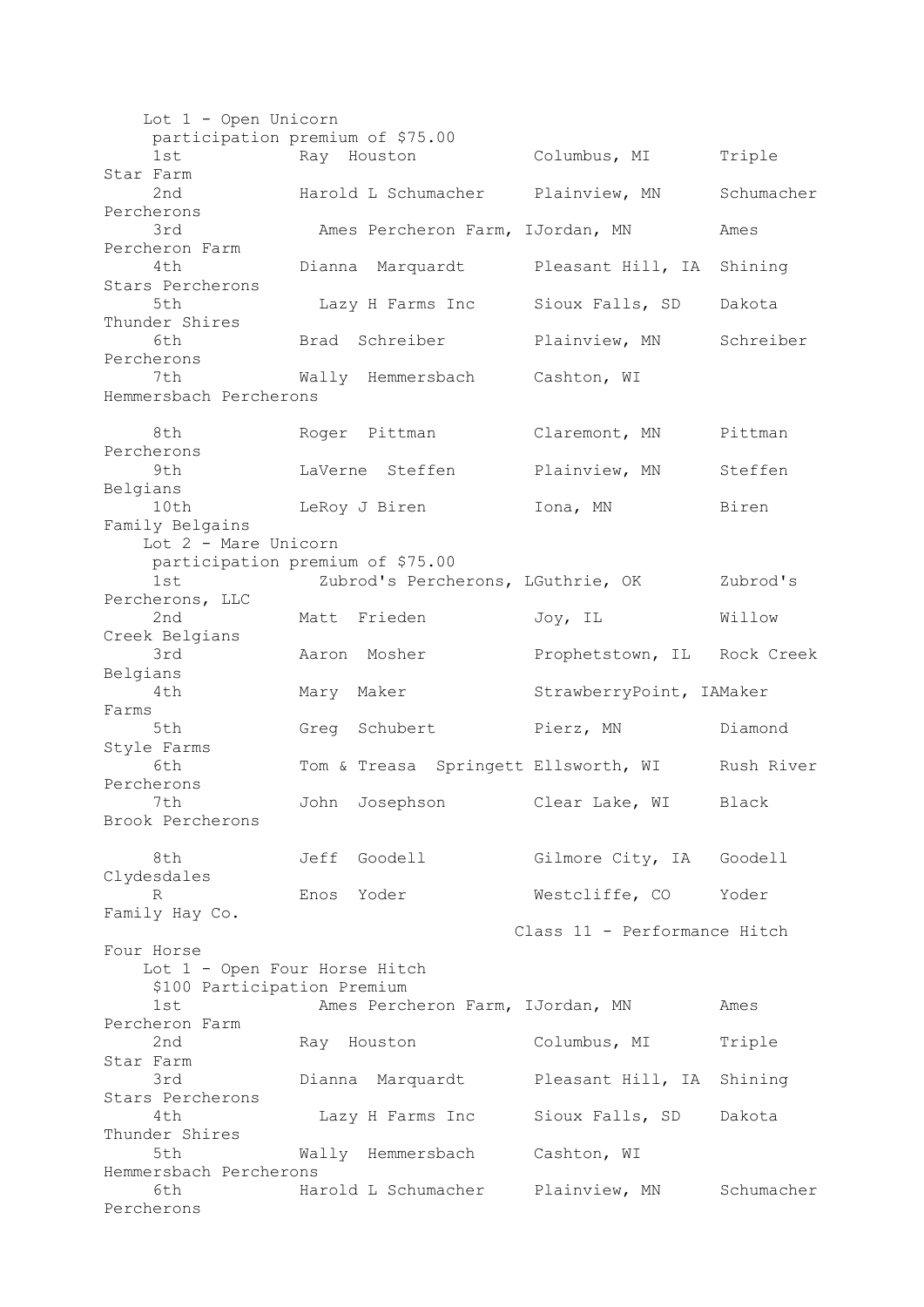7th LaVerne Steffen Plainview, MN Steffen Belgians 8th Brad Schreiber Plainview, MN Schreiber Percherons R 1995 LeRoy J Biren 101, MN Biren Family Belgains R Roger Pittman Claremont, MN Pittman Percherons Lot 2 - Mare Four Horse Hitch \$100 Participation Premium 1st Matt Frieden Joy, IL Willow Creek Belgians (cont.) Printed At 08/03/2017 1:06:05 PM Publicity Report - Premium Placing Scott County Fair Page 40 July 26-30, 2017 Standard Page 40 Department - A01 Special Needs Children Thru Department - J20 Any Other Poultry Place / RankName City/State Club/Farm Name Lot 2 - Mare Four Horse Hitch - (cont.) 2nd 2ubrod's Percherons, LGuthrie, OK Zubrod's Percherons, LLC 3rd Aaron Mosher Prophetstown, IL Rock Creek Belgians 4th Tom & Treasa Springett Ellsworth, WI Rush River Percherons 5th Enos Yoder Westcliffe, CO Yoder Family Hay Co. Mary Maker StrawberryPoint, IAMaker Farms 7th Jeff Goodell Gilmore City, IA Goodell Clydesdales 8th John Josephson Clear Lake, WI Black Brook Percherons R Greg Schubert Pierz, MN Diamond Style Farms Class 12 - Performance Hitch Six Horse Lot 1 - Open Six Horse Hitch \$250 Participation Premium 1st Ames Percheron Farm, IJordan, MN Ames Percheron Farm 2nd Harold L Schumacher Plainview, MN Schumacher Percherons 3rd Ray Houston Columbus, MI Triple Star Farm 4th Dianna Marquardt Pleasant Hill, IA Shining Stars Percherons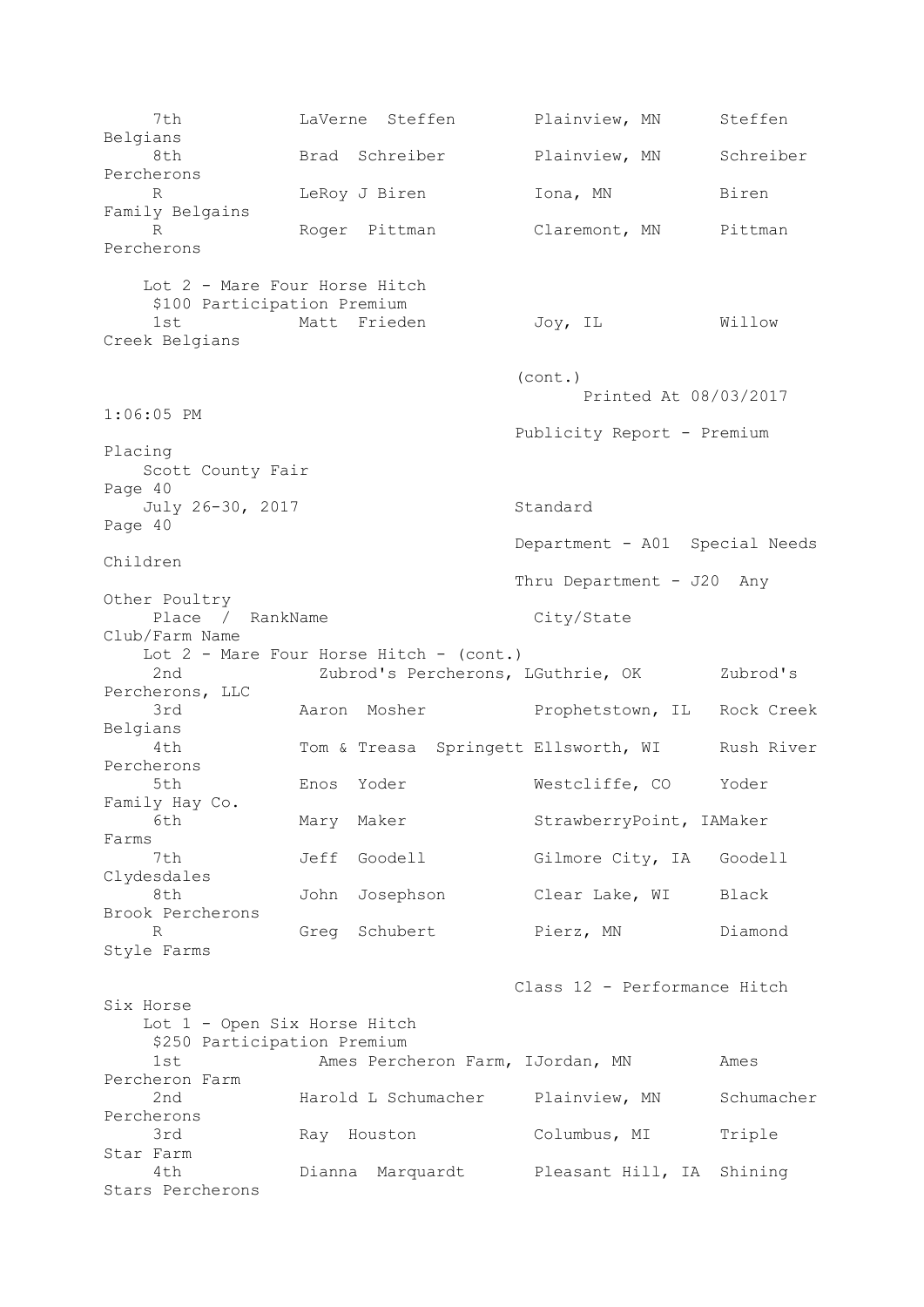5th Lazy H Farms Inc Sioux Falls, SD Dakota Thunder Shires 6th Brad Schreiber Plainview, MN Schreiber Percherons 7th Wally Hemmersbach Cashton, WI Hemmersbach Percherons 8th LaVerne Steffen Plainview, MN Steffen Belgians 9th LeRoy J Biren Iona, MN Biren Family Belgains 10th Roger Pittman Claremont, MN Pittman Percherons Lot 2 - Mare Six Horse Hitch \$250 Participation Premium 1st Matt Frieden Joy, IL Willow Creek Belgians 2nd Zubrod's Percherons, LGuthrie, OK Zubrod's Percherons, LLC 3rd Enos Yoder Westcliffe, CO Yoder Family Hay Co. 4th Tom & Treasa Springett Ellsworth, WI Rush River Percherons 5th Aaron Mosher Prophetstown, IL Rock Creek Belgians 6th Greg Schubert Pierz, MN Diamond Style Farms 7th John Josephson Clear Lake, WI Black Brook Percherons 8th Jeff Goodell Gilmore City, IA Goodell Clydesdales 9th Mary Maker StrawberryPoint, IAMaker Farms Lot 3 - Champion 6 Horse Hitch \$250 Participation Premium 1st Matt Frieden Joy, IL Willow Creek Belgians 2nd Ames Percheron Farm, IJordan, MN Ames Percheron Farm 3rd Zubrod's Percherons, LGuthrie, OK Zubrod's Percherons, LLC 4th Tom & Treasa Springett Ellsworth, WI Rush River Percherons 5th Enos Yoder Westcliffe, CO Yoder Family Hay Co. 6th Aaron Mosher Prophetstown, IL Rock Creek Belgians 7th Ray Houston Columbus, MI Triple Star Farm 8th Harold L Schumacher Plainview, MN Schumacher Percherons (cont.) Printed At 08/03/2017 1:06:05 PM Publicity Report - Premium Placing Scott County Fair Page 41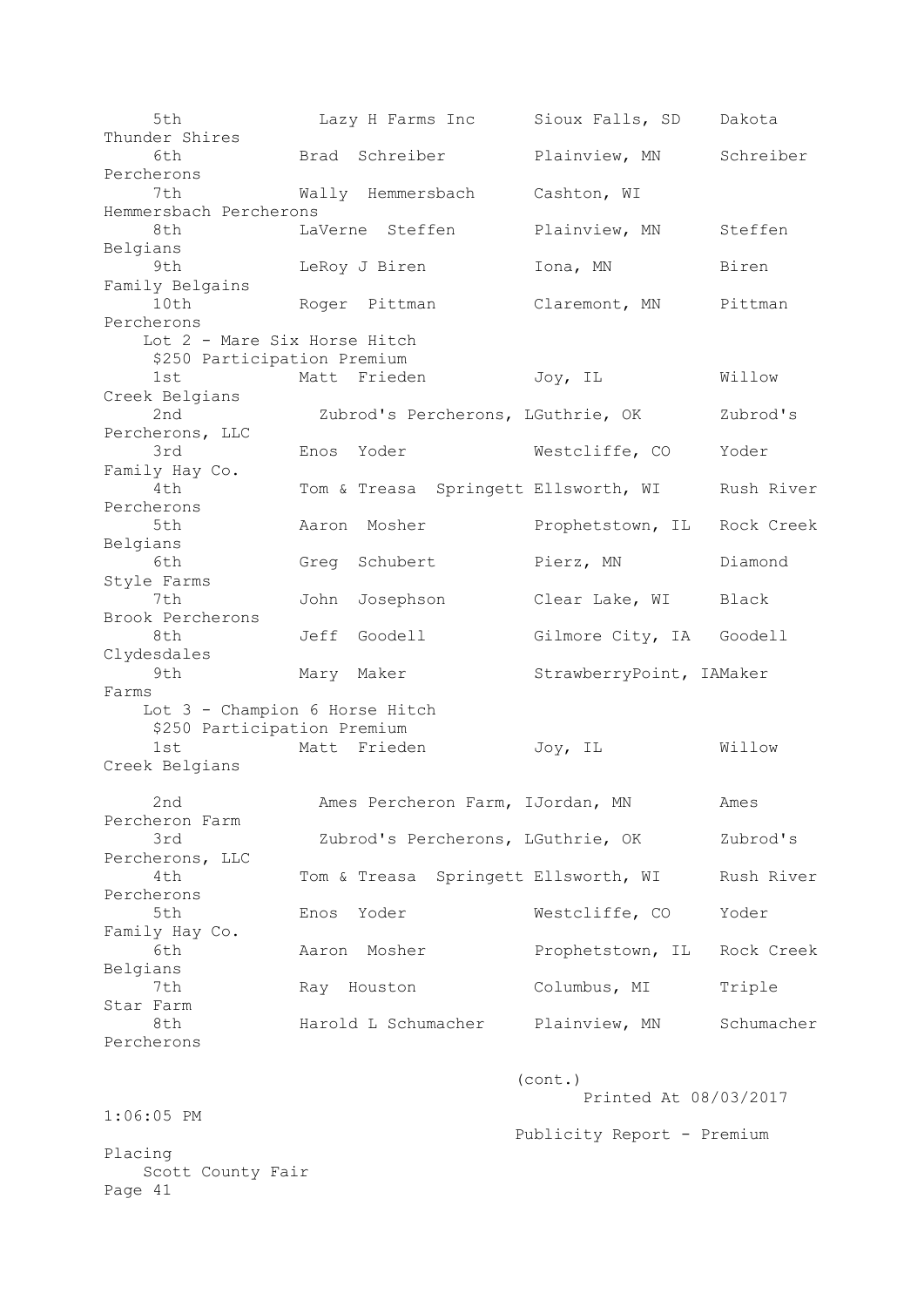| July 26-30, 2017                            |      |                                   | Standard                       |            |
|---------------------------------------------|------|-----------------------------------|--------------------------------|------------|
| Page 41                                     |      |                                   |                                |            |
| Children                                    |      |                                   | Department - A01 Special Needs |            |
|                                             |      |                                   | Thru Department - J20<br>Any   |            |
| Other Poultry<br>Place / RankName           |      |                                   | City/State                     |            |
| Club/Farm Name                              |      |                                   |                                |            |
| Lot $3$ - Champion 6 Horse Hitch - (cont.)  |      |                                   |                                |            |
| 9th<br>Wally Hemmersbach<br>Cashton, WI     |      |                                   |                                |            |
| Hemmersbach Percherons                      |      |                                   |                                |            |
| 10th                                        |      | Brad Schreiber                    | Plainview, MN                  | Schreiber  |
| Percherons                                  |      |                                   |                                |            |
| 11th                                        |      | Dianna Marquardt                  | Pleasant Hill, IA              | Shining    |
| Stars Percherons                            |      |                                   |                                |            |
| 12th                                        |      | Lazy H Farms Inc                  | Sioux Falls, SD                | Dakota     |
| Thunder Shires<br>13th                      |      | Greg Schubert                     | Pierz, MN                      | Diamond    |
| Style Farms                                 |      |                                   |                                |            |
| 14th                                        | John | Josephson                         | Clear Lake, WI                 | Black      |
| Brook Percherons                            |      |                                   |                                |            |
| 15th                                        |      | Mary Maker                        | StrawberryPoint, IAMaker       |            |
| Farms                                       |      |                                   |                                |            |
| 16th                                        |      | LeRoy J Biren                     | Iona, MN                       | Biren      |
| Family Belgains                             |      |                                   |                                |            |
| 17th                                        |      | LaVerne Steffen                   | Plainview, MN                  | Steffen    |
| Belgians                                    |      |                                   |                                |            |
|                                             |      |                                   |                                |            |
| 18th                                        |      | Roger Pittman                     | Claremont, MN                  | Pittman    |
| Percherons                                  |      |                                   |                                |            |
| 19th                                        |      | Jeff Goodell                      | Gilmore City, IA Goodell       |            |
| Clydesdales                                 |      |                                   |                                |            |
| Class 13 - Performance Hitch<br>Eight Horse |      |                                   |                                |            |
| Lot 1 - Open Eight Horse Hitch              |      |                                   |                                |            |
| \$300 Participation Premium                 |      |                                   |                                |            |
| 1st                                         |      | Ames Percheron Farm, IJordan, MN  |                                | Ames       |
| Percheron Farm                              |      |                                   |                                |            |
| 2nd                                         |      | Matt Frieden                      | Joy, IL                        | Willow     |
| Creek Belgians                              |      |                                   |                                |            |
| 3rd                                         |      | Zubrod's Percherons, LGuthrie, OK |                                | Zubrod's   |
| Percherons, LLC                             |      |                                   |                                |            |
| 4th                                         | Enos | Yoder                             | Westcliffe, CO                 | Yoder      |
| Family Hay Co.                              |      |                                   |                                |            |
| 5th                                         | Brad | Schreiber                         | Plainview, MN                  | Schreiber  |
| Percherons<br>6th                           |      | Dianna Marquardt                  | Pleasant Hill, IA              |            |
| Stars Percherons                            |      |                                   |                                | Shining    |
| 7th                                         |      | Wally Hemmersbach                 | Cashton, WI                    |            |
| Hemmersbach Percherons                      |      |                                   |                                |            |
| 8th                                         |      | Aaron Mosher                      | Prophetstown, IL               | Rock Creek |
| Belgians                                    |      |                                   |                                |            |
| R                                           |      | Roger Pittman                     | Claremont, MN                  | Pittman    |
| Percherons                                  |      |                                   |                                |            |
| R                                           | Greg | Schubert                          | Pierz, MN                      | Diamond    |
| Style Farms                                 |      |                                   |                                |            |
| R                                           |      | LaVerne Steffen                   | Plainview, MN                  | Steffen    |
| Belgians                                    |      |                                   |                                |            |
| R                                           | Jeff | Goodell                           | Gilmore City, IA               | Goodell    |
| Clydesdales                                 |      |                                   |                                |            |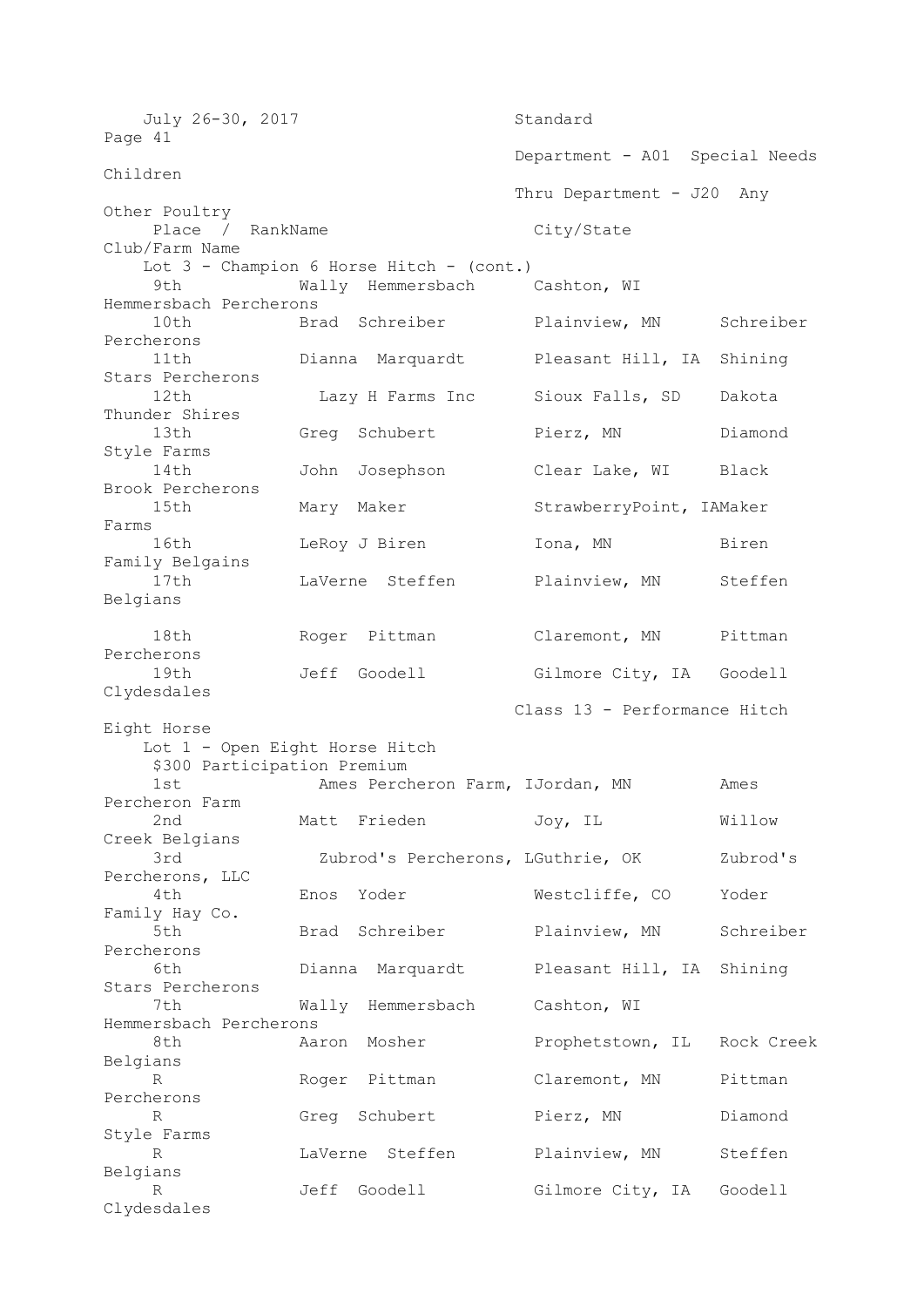Class 14 - Junior Driving Team & Cart Lot 1 - Junior Cart 1st Matt Frieden Joy, IL Willow Creek Belgians 2nd Ames Percheron Farm, IJordan, MN Ames Percheron Farm 3rd **Enos** Yoder **Westcliffe, CO** Yoder Family Hay Co. 4th Brad Schreiber Plainview, MN Schreiber Percherons 5th LaVerne Steffen Plainview, MN Steffen Belgians 6th Jeff Goodell Gilmore City, IA Goodell Clydesdales 7th Dan Studemann Plato, MN River Stone Clydesdales 8th Brad Schreiber Plainview, MN Schreiber Percherons 9th Zubrod's Percherons, LGuthrie, OK Zubrod's Percherons, LLC 10th Lazy H Farms Inc Sioux Falls, SD Dakota Thunder Shires Lot 2 - Junior Team 1st Enos Yoder Westcliffe, CO Yoder Family Hay Co. 2nd LaVerne Steffen Plainview, MN Steffen Belgians 3rd Zubrod's Percherons, LGuthrie, OK Zubrod's Percherons, LLC (cont.) Printed At 08/03/2017 1:06:05 PM Publicity Report - Premium Placing Scott County Fair Page 42 July 26-30, 2017 Standard Page 42 Department - A01 Special Needs Children Thru Department - J20 Any Other Poultry Place / RankName City/State Club/Farm Name Lot 2 - Junior Team - (cont.) 4th Brad Schreiber Plainview, MN Schreiber Percherons 5th Matt Frieden Moy, IL Willow Creek Belgians 6th Brad Schreiber Plainview, MN Schreiber Percherons 7th **LeRoy J Biren Iona, MN** Biren Family Belgains 8th Jeff Goodell Gilmore City, IA Goodell Clydesdales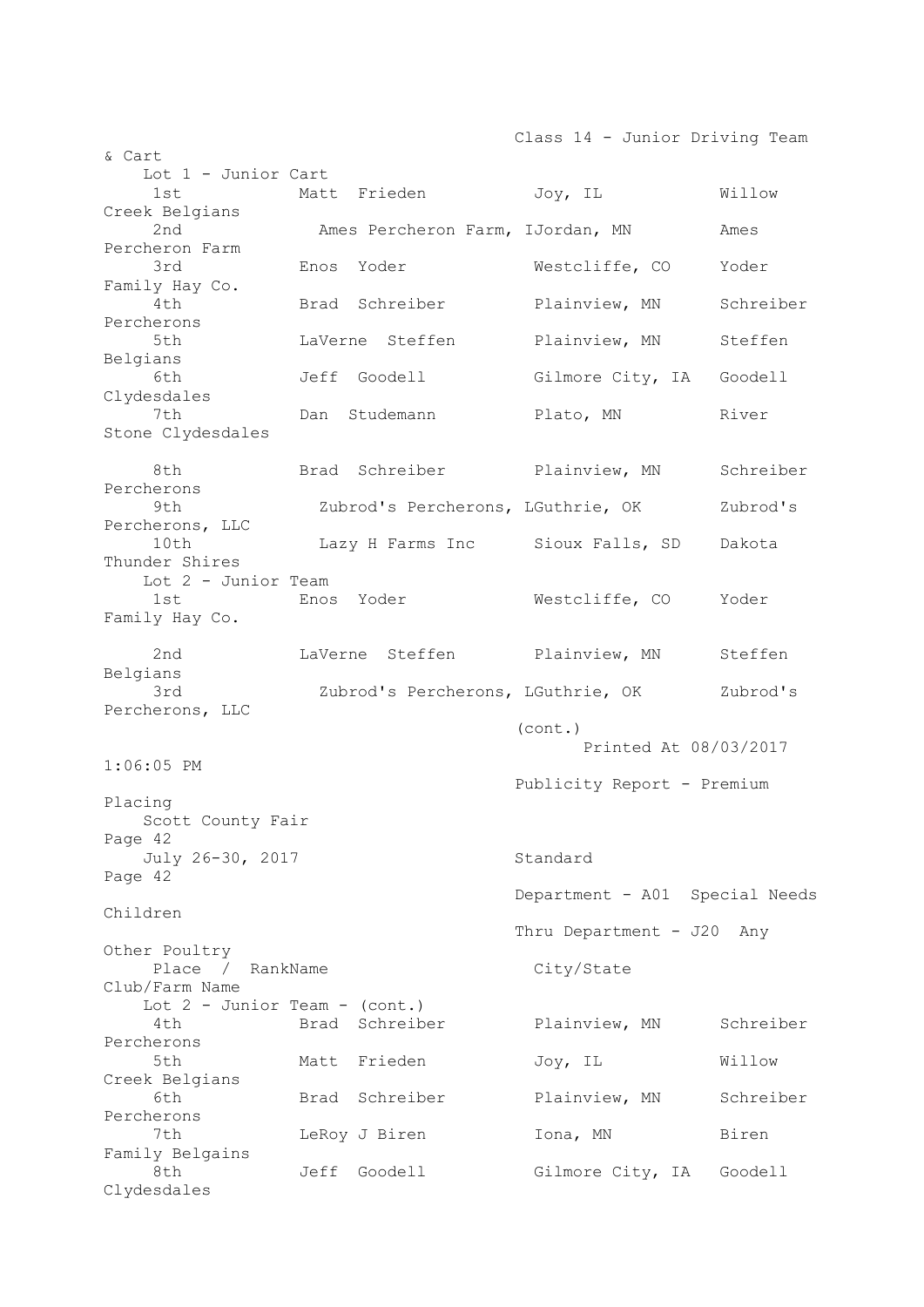9th Greg Schubert Pierz, MN Diamond Style Farms 10th John Josephson Clear Lake, WI Black Brook Percherons Class 15 - Amateur Driving Lot 1 - Amateur Driving 1st Ames Percheron Farm, IJordan, MN Ames Percheron Farm 2nd LaVerne Steffen Plainview, MN Steffen Belgians 3rd Roger Pittman Claremont, MN Pittman Percherons Class 16 - Special Awards Lot 1 - Stall Decorations 1st LeRoy J Biren Iona, MN Biren Family Belgains 2nd Dan Studemann Plato, MN River Stone Clydesdales 3rd Zubrod's Percherons, LGuthrie, OK Zubrod's Percherons, LLC 4th Matt Frieden Joy, IL Willow Creek Belgians 5th Lazy H Farms Inc Sioux Falls, SD Dakota Thunder Shires Lot 4 - Hitching Bonus 1st Ames Percheron Farm, IJordan, MN Ames Percheron Farm 2nd Matt Frieden Joy, IL Willow Creek Belgians 3rd Zubrod's Percherons, LGuthrie, OK Zubrod's Percherons, LLC 4th Enos Yoder Westcliffe, CO Yoder Family Hay Co. 5th Brad Schreiber Plainview, MN Schreiber Percherons 6th Dianna Marquardt Pleasant Hill, IA Shining Stars Percherons 7th Wally Hemmersbach Cashton, WI Hemmersbach Percherons 8th Aaron Mosher Prophetstown, IL Rock Creek Belgians 9th Roger Pittman Claremont, MN Pittman Percherons 10th Greg Schubert Pierz, MN Diamond Style Farms 11th LaVerne Steffen Plainview, MN Steffen Belgians<br>12th Jeff Goodell Gilmore City, IA Goodell Clydesdales Class 17 - Classic Cart Series Lot 1 - Classic Cart 1st Ames Percheron Farm, IJordan, MN Ames Percheron Farm 2nd Dianna Marquardt Pleasant Hill, IA Shining Stars Percherons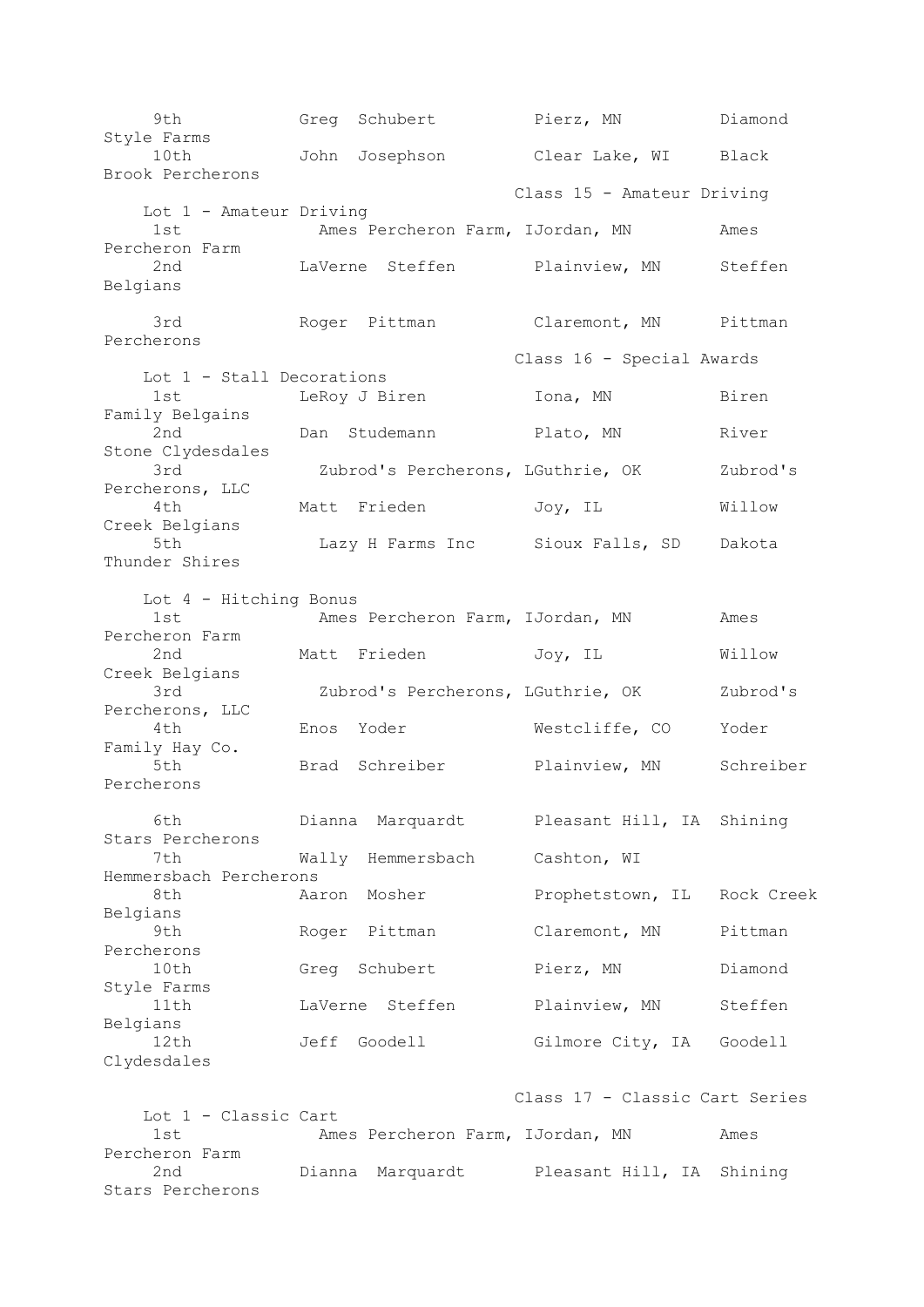3rd Enos Yoder Westcliffe, CO Yoder Family Hay Co. 4th Zubrod's Percherons, LGuthrie, OK Zubrod's Percherons, LLC 5th Matt Frieden Joy, IL Willow Creek Belgians 6th Wally Hemmersbach Cashton, WI Hemmersbach Percherons 7th LaVerne Steffen Plainview, MN Steffen Belgians (cont.) Printed At 08/03/2017 1:06:05 PM Publicity Report - Premium Placing Scott County Fair Page 43 July 26-30, 2017 Standard Page 43 Department - A01 Special Needs Children Thru Department - J20 Any Other Poultry Place / RankName City/State Club/Farm Name Lot  $1 -$  Classic Cart - (cont.) 8th John Josephson Clear Lake, WI Black Brook Percherons 9th Ray Houston Columbus, MI Triple Star Farm 10th Roger Pittman Claremont, MN Pittman Percherons R Lazy H Farms Inc Sioux Falls, SD Dakota Thunder Shires R 1995 LeRoy J Biren 1001, MN Biren Family Belgains R Mary Maker StrawberryPoint, IAMaker Farms R Dan Studemann Plato, MN River Stone Clydesdales R Ann L Hill Garrison, IA Department H01 - Beef Cattle Class 20 - MNShorthornShow-Open Class Lot 1 - Fem Spring Calf 1st Kelly Morrison Belle Plaine, MN 2nd Lexi Wetzel **Faribault**, MN 3rd Grace Jeurisssen Lester Prairie, MN Lot 2 - Fem Junior Calf 1st Wasinger Cattle CompanWinnebago, MN 2nd Wasinger Cattle CompanWinnebago, MN 3rd Melly Morrison Belle Plaine, MN 4th Makayla Lambrecht Belle Plaine, MN 5th Matt Shriver New Prague, MN Lot 3 - Fem Winter Calf 1st John Morrison Belle Plaine, MN 2nd 30hn Morrison Belle Plaine, MN 3rd Liz Jabs Saint Charles, MN Lot 4 - Fem Senior Calf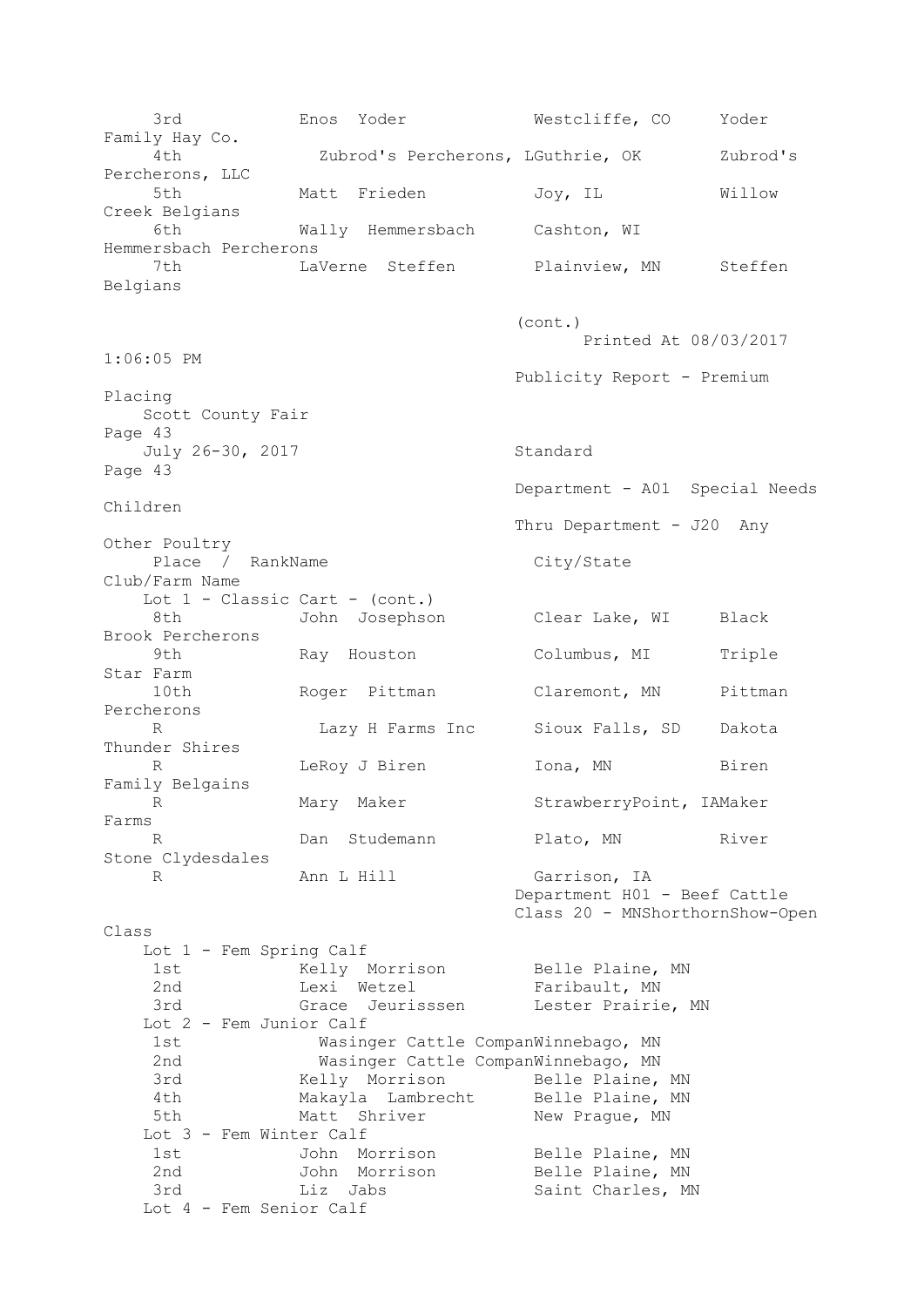1st John Morrison Belle Plaine, MN Lot 6 - Fem Summer Yearling 1st Swedelake Cattle Co Watertown, MN Swedelake Cattle Co 2nd Jackson Lowe Stillwater, MN Lot 7 - Fem Late Spring Yearling 1st 100 m Maldron Buffalo, MN 2nd Swedelake Cattle Co Watertown, MN Swedelake Cattle Co 3rd Lane Jabs Saint Charles, MN 4th Swedelake Cattle Co Watertown, MN Swedelake Cattle Co 5th Taylor Jerde Saint Charles, MN 6th Frick Family Farm Hutchinson, MN Lot 8 - Fem Early Spring Yearling 1st Wasinger Cattle CompanWinnebago, MN 1st 1888 Lexi Wetzel Charibault, MN 1st Manous Glencoe, MN 2nd Tom Waldron Buffalo, MN (cont.) Printed At 08/03/2017 1:06:05 PM Publicity Report - Premium Placing Scott County Fair Page 44 July 26-30, 2017 Standard Page 44 Department - A01 Special Needs Children Thru Department - J20 Any Other Poultry Place / RankName City/State Club/Farm Name Lot 8 - Fem Early Spring Yearling - (cont.)<br>2nd Makenna Bruns Ren 2nd MaKenna Bruns Renville, MN 2nd  $Zach$  Wanous Glencoe, MN 3rd Micole Goblirsch Butterfield, MN 3rd John Morrison Belle Plaine, MN 3rd Matt Shriver New Prague, MN 4th Tom Waldron Buffalo, MN 4th Nicole Goblirsch Butterfield, MN 4th Samantha Schoenbauer Hamburg, MN Schoenbauer Show Cattle 5th Randi Bayerl Silver Lake, MN 5th Milliam Fahey New Prague, MN<br>5th Bolla Karols Hamburg MN 5th Bella Karels Hamburg, MN 6th Montana Sanchez Glencoe, MN 6th Samantha Schoenbauer Hamburg, MN Schoenbauer Show Cattle 7th Makayla Lambrecht Belle Plaine, MN Lot 10 - Fem Junior Yearling 1st Kelly Morrison Belle Plaine, MN 2nd Wasinger Cattle CompanWinnebago, MN Lot 11 - Fem Senior Yearling 1st Mondaley Nye New Prague, MN 2nd Melly Morrison Belle Plaine, MN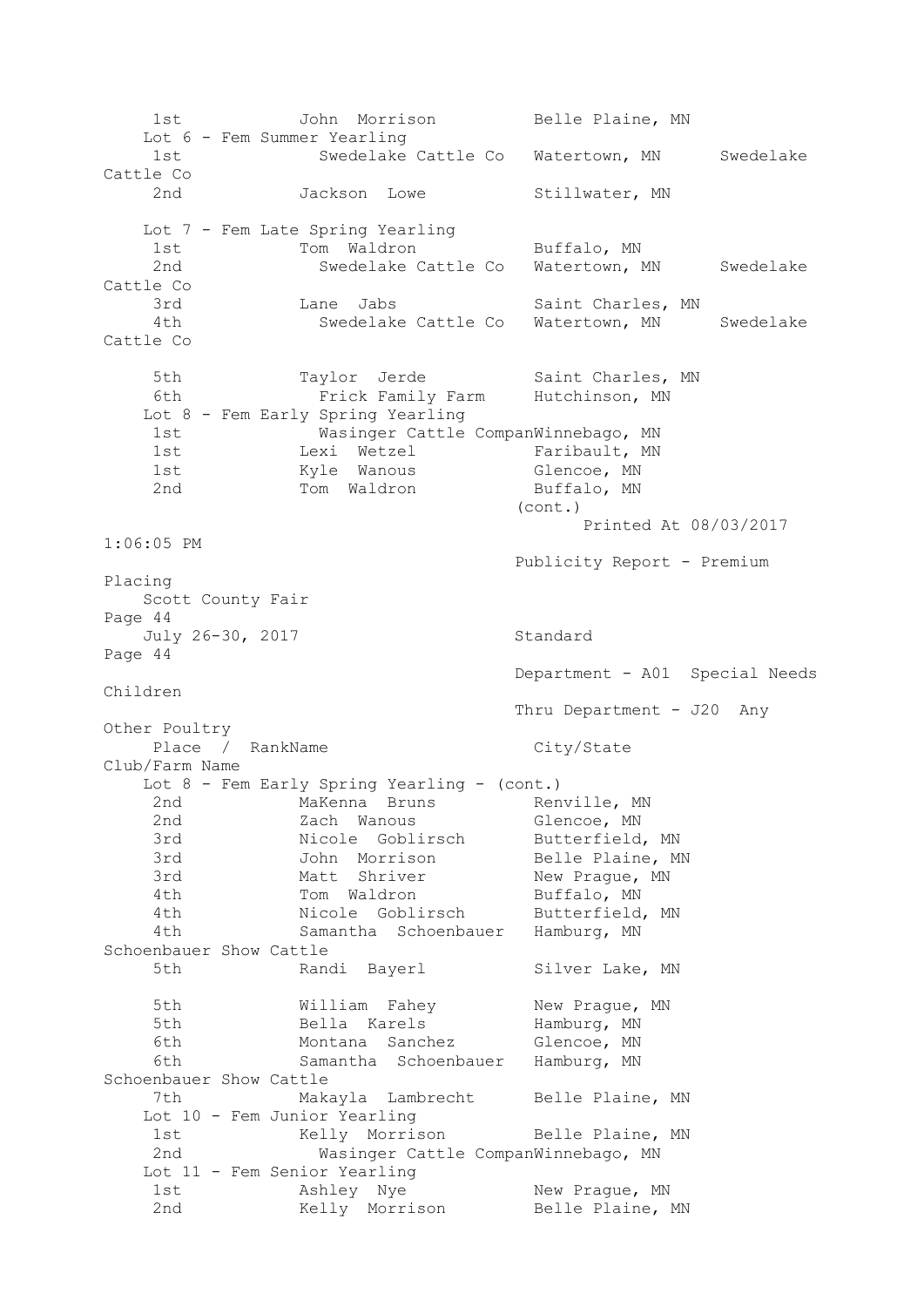3rd Samantha Schoenbauer Hamburg, MN Schoenbauer Show Cattle Lot  $12 - \text{Cow/Calf}$ 1st 6race Jeurisssen bester Prairie, MN Lot 16 - Bull Junior Calf 1st Mustin Nye New Prague, MN 2nd Wasinger Cattle CompanWinnebago, MN Lot 17 - Bull Winter Calf 1st Kelly Morrison Belle Plaine, MN Lot 18 - Bull Senior Calf<br>1st Kyle Wand Kyle Wanous Glencoe, MN Lot 30 - Pair of Females no entry fee for group classes 1st Mye/Shriver New Prague, MN 2nd Wasinger Cattle CompanWinnebago, MN 3rd Melly Morrison Belle Plaine, MN 4th Tom Waldron Buffalo, MN 5th Lexi Wetzel Faribault, MN 6th Samantha Schoenbauer Hamburg, MN Schoenbauer Show Cattle 7th John Morrison Belle Plaine, MN 8th Samantha Schoenbauer Hamburg, MN Schoenbauer Show Cattle 9th Swedelake Cattle Co Watertown, MN Swedelake Cattle Co (cont.) Printed At 08/03/2017 1:06:05 PM Publicity Report - Premium Placing Scott County Fair Page 45 July 26-30, 2017 Standard Page 45 Department - A01 Special Needs Children Thru Department - J20 Any Other Poultry Place / RankName City/State Club/Farm Name Lot 30 - Pair of Females - (cont.) 10th **Nicole Goblirsch** Butterfield, MN Lot 32 - Super Cow 1st 1st Kelly Morrison Belle Plaine, MN 2nd Wasinger Cattle CompanWinnebago, MN Lot 34 - Get of Sire no entry fee for group classes 1st Wasinger/Bayerl Winnebago, MN 2nd Morrison Family Belle Plaine, MN 3rd Morrison/Waldron/GobliBelle Plaine, MN Lot 35 - Breeder's Herd no entry fee for group classes 1st Nye/Shriver New Praque, MN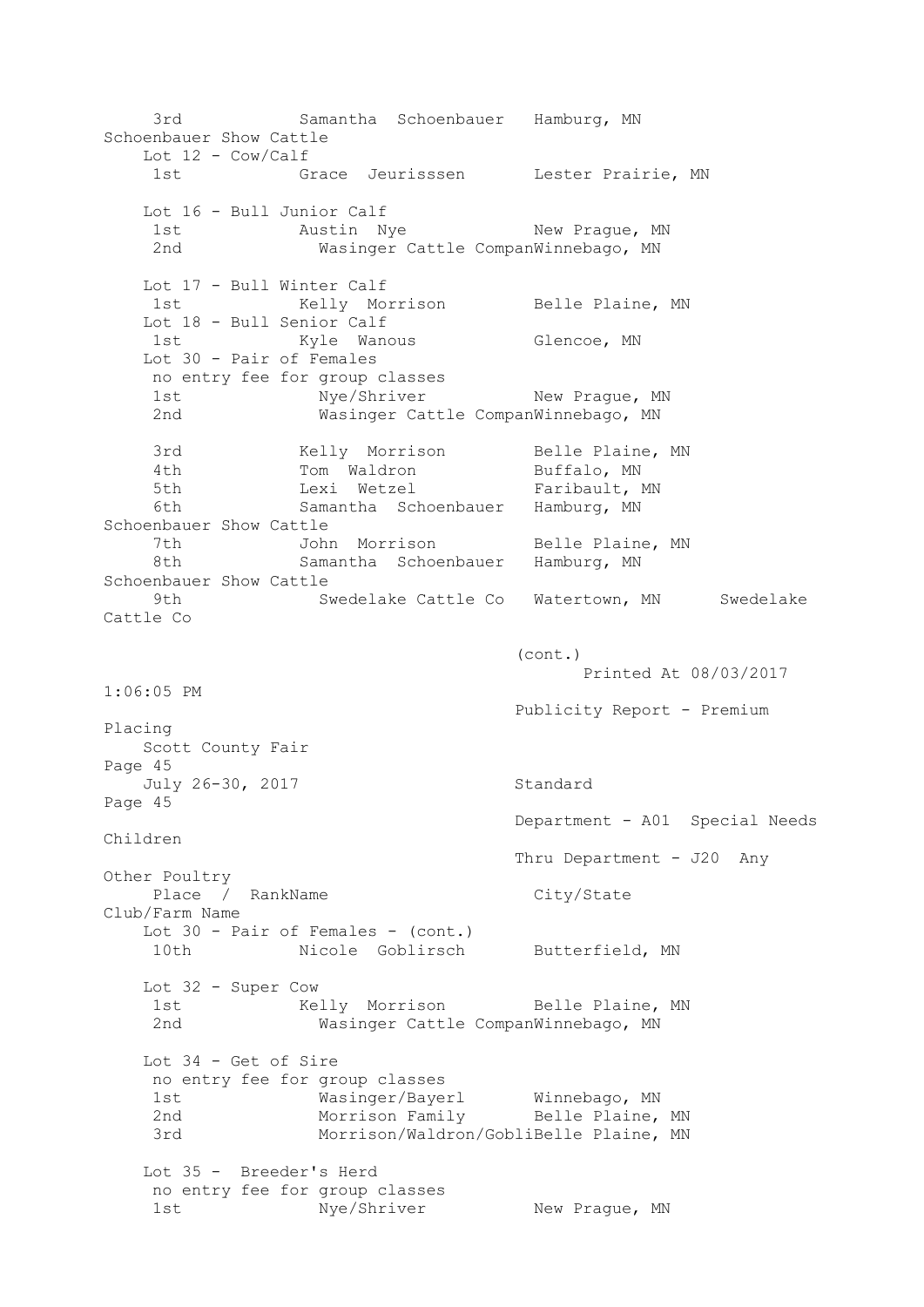2nd Melly Morrison Belle Plaine, MN 3rd John Morrison Belle Plaine, MN 4th Wasinger Cattle CompanWinnebago, MN 5th Samantha Schoenbauer Hamburg, MN Schoenbauer Show Cattle Lot 36 - Best 5 Head no entry fee for group classes 1st Kelly Morrison Belle Plaine, MN 2nd Wasinger Cattle CompanWinnebago, MN 3rd John Morrison Belle Plaine, MN Lot 38 - Prospect Steer no entry fee for group classes 1st Grace Jeurisssen Lester Prairie, MN Lot 39 - Market Steer no entry fee for group classes 1st Justin Stauffacher Belle Plaine, MN 1st John Morrison Belle Plaine, MN 3rd Jackson Lowe Stillwater, MN 4th Manna Karels Hamburg, MN 5th Grace Jeurisssen Lester Prairie, MN 6th Amber Glisczinski Belle Plaine, MN 7th **Frick Family Farm** Hutchinson, MN 8th Mandy Glisczinski Belle Plaine, MN 9th **Frick Family Farm** Hutchinson, MN Class 21 - MNShorthornShow-Junior Class Lot 1 - Fem Spring Calf 1st Kelly Morrison Belle Plaine, MN 2nd Lexi Wetzel Faribault, MN 3rd Grace Jeurisssen Lester Prairie, MN Printed At 08/03/2017 1:06:05 PM Publicity Report - Premium Placing Scott County Fair Page 46 July 26-30, 2017 Standard Page 46 Department - A01 Special Needs Children Thru Department - J20 Any Other Poultry Place / RankName City/State Club/Farm Name Lot 2 - Fem Junior Calf 1st 6 Kelly Morrison 6 Belle Plaine, MN 2nd Makayla Lambrecht Belle Plaine, MN 3rd Matt Shriver New Prague, MN Lot 3 - Fem Winter Calf 1st Liz Jabs Saint Charles, MN 2nd John Morrison Belle Plaine, MN 3rd John Morrison Belle Plaine, MN Lot 4 - Fem Senior Calf 1st John Morrison Belle Plaine, MN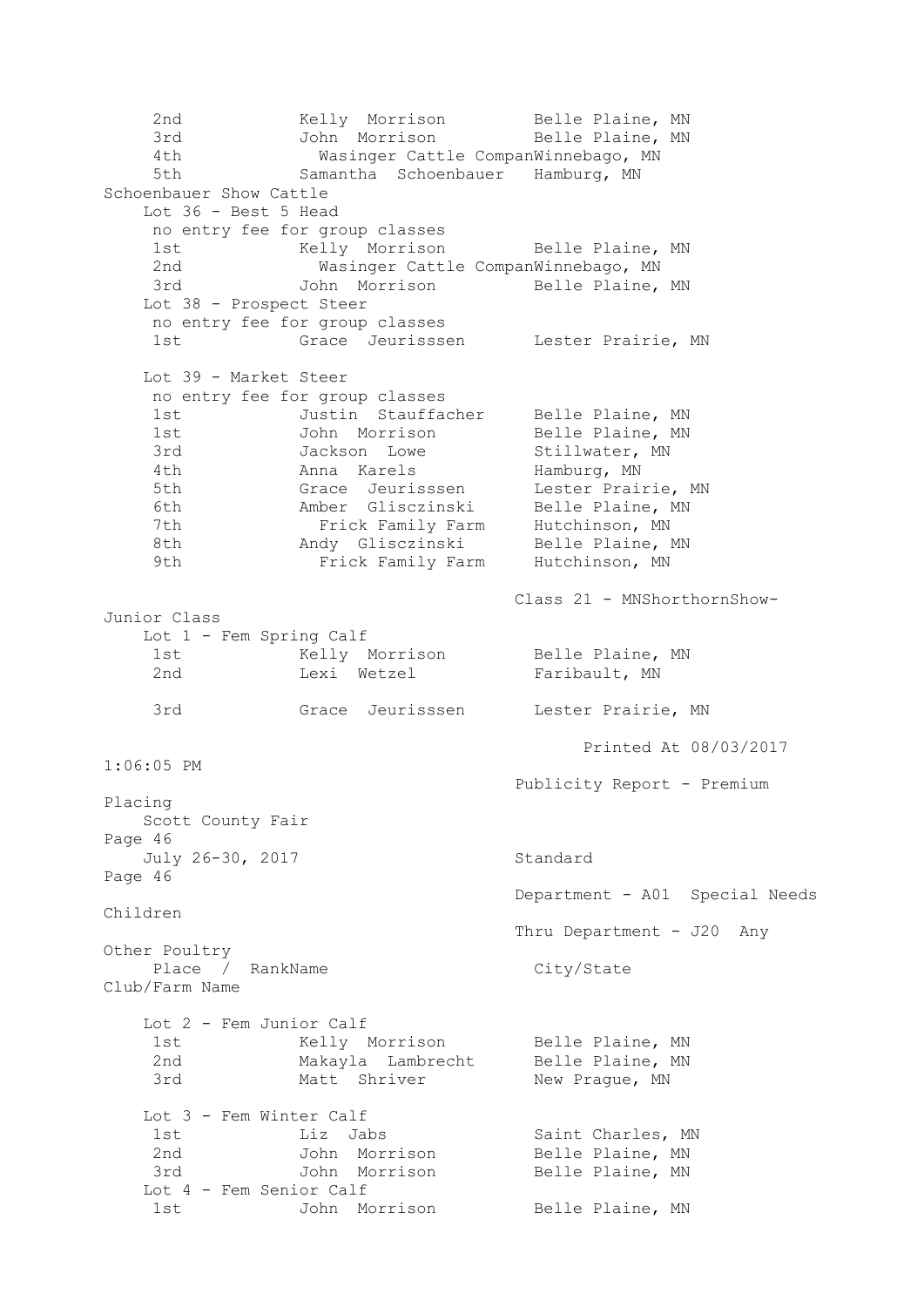Lot 6 - Fem Summer Yearling 1st Tyler Pierson Watertown, MN 2nd Jackson Lowe Stillwater, MN Lot 7 - Fem Late Spring Yearling 1st Lane Jabs Saint Charles, MN 2nd John Morrison Belle Plaine, MN 3rd Tyler Pierson Watertown, MN 4th Taylor Jerde Saint Charles, MN 5th Tyler Pierson Watertown, MN 6th **Frick Family Farm** Hutchinson, MN Lot 8 - Fem Early Spring Yearling 1st Lexi Wetzel Faribault, MN 1st Milliam Fahey New Prague, MN 1st Matt Shriver New Prague, MN 2nd Randi Bayerl Silver Lake, MN 2nd MaKenna Bruns Renville, MN 2nd  $Zach$  Wanous Glencoe, MN 3rd Nicole Goblirsch Butterfield, MN 3rd Myle Wanous Glencoe, MN 3rd John Morrison Belle Plaine, MN 4th Makayla Lambrecht Belle Plaine, MN 4th Bella Karels Hamburg, MN 4th Samantha Schoenbauer Hamburg, MN Schoenbauer Show Cattle 5th Micole Goblirsch Butterfield, MN 5th Montana Sanchez Glencoe, MN 5th Samantha Schoenbauer Hamburg, MN Schoenbauer Show Cattle Lot 10 - Fem Junior Yearling 1st 6 Kelly Morrison 6 Belle Plaine, MN 2nd Melia Schatz Minnebago, MN Lot 11 - Fem Senior Yearling 1st Monday Nye New Prague, MN (cont.) Printed At 08/03/2017 1:06:05 PM Publicity Report - Premium Placing Scott County Fair Page 47 July 26-30, 2017 Standard Page 47 Department - A01 Special Needs Children Thru Department - J20 Any Other Poultry Place / RankName City/State Club/Farm Name Lot 11 - Fem Senior Yearling - (cont.) 2nd Kelly Morrison Belle Plaine, MN<br>3rd Samantha Gabasahausu Wawk 1977 3rd Samantha Schoenbauer Hamburg, MN Schoenbauer Show Cattle Lot 12 - Cow/Calf 1st Grace Jeurisssen Lester Prairie, MN Lot 16 - Bull Junior Calf 1st Mustin Nye New Praque, MN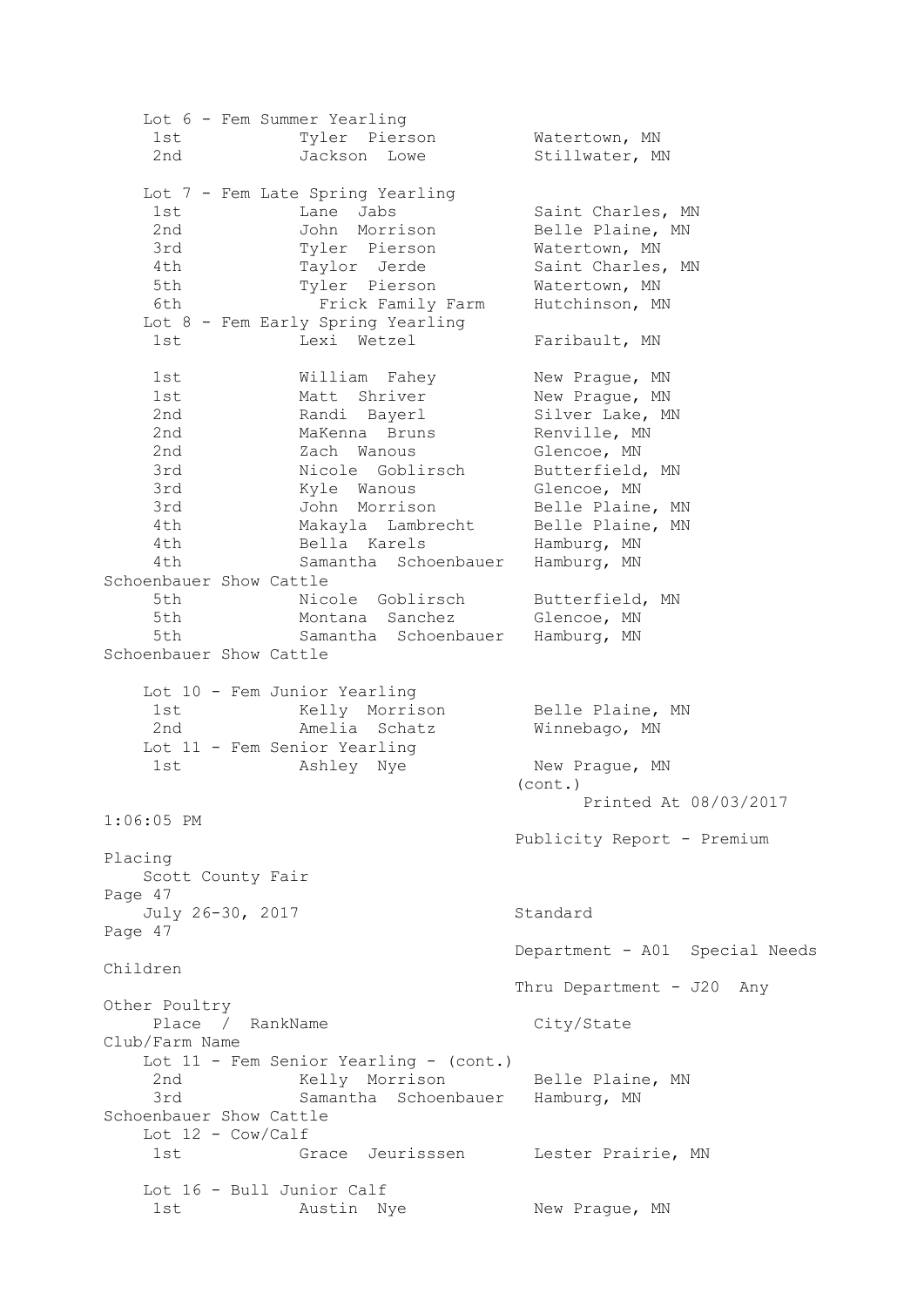Lot 17 - Bull Winter Calf 1st Kelly Morrison Belle Plaine, MN Lot 18 - Bull Senior Calf 1st Myle Wanous Glencoe, MN Lot 30 - Pair of Females no entry fee for group classes 1st Jabs Family ShorthornsSaint Charles, MN 2nd Mye/Shriver New Prague, MN 4th Kelly Morrison Belle Plaine, MN 5th John Morrison Belle Plaine, MN 6th Tyler Pierson Watertown, MN 7th Samantha Schoenbauer Hamburg, MN Schoenbauer Show Cattle 8th Samantha Schoenbauer Hamburg, MN Schoenbauer Show Cattle 9th Makayla Lambrecht Belle Plaine, MN 10th Micole Goblirsch Butterfield, MN Lot 32 - Super Cow no entry fee for group classes 1st 69 Kelly Morrison Belle Plaine, MN Lot 34 - Get of Sire no entry fee for group classes 1st Morrison Family Belle Plaine, MN 2nd Morrison/Goblirsch Belle Plaine, MN Lot 35 - Breeder's Herd no entry fee for group classes 1st Mye/Shriver New Prague, MN 2nd Melly Morrison Belle Plaine, MN 3rd John Morrison Belle Plaine, MN 4th Samantha Schoenbauer Hamburg, MN Schoenbauer Show Cattle Lot 36 - Best 5 Head no entry fee for group classes 1st Kelly Morrison Belle Plaine, MN 2nd 30hn Morrison Belle Plaine, MN Lot 38 - Prospect Steer no entry fee for group classes (cont.) Printed At 08/03/2017 1:06:05 PM Publicity Report - Premium Placing Scott County Fair Page 48 July 26-30, 2017 Standard Page 48 Department - A01 Special Needs Children Thru Department - J20 Any Other Poultry Place / RankName City/State Club/Farm Name Lot 38 - Prospect Steer - (cont.) 1st Grace Jeurisssen Lester Prairie, MN Lot 39 - Market Steer 1st Jackson Lowe Stillwater, MN 2nd Justin Stauffacher Belle Plaine, MN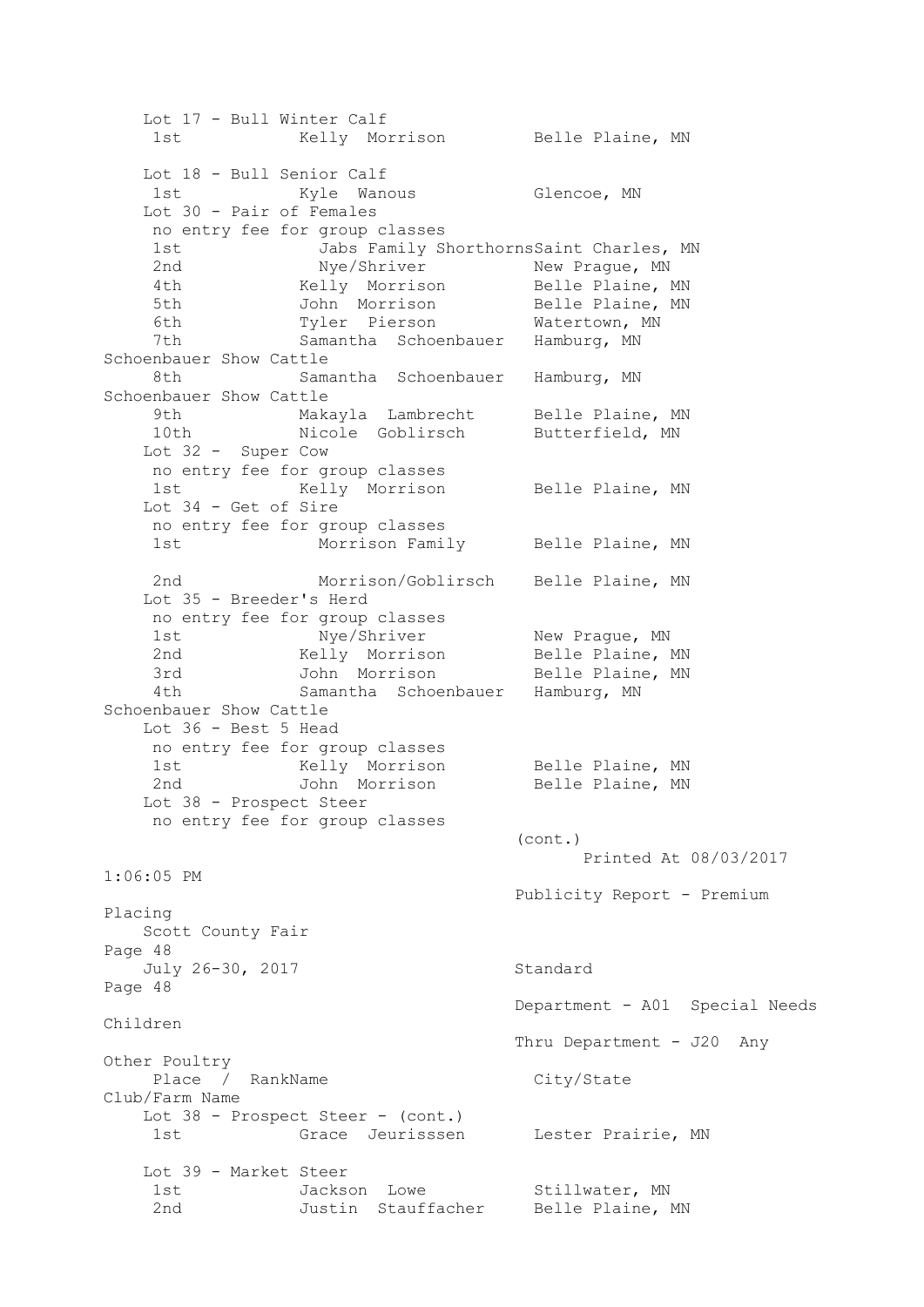3rd John Morrison Belle Plaine, MN 4th Frick Family Farm Hutchinson, MN 5th **Frick Family Farm** Hutchinson, MN 6th Grace Jeurisssen Lester Prairie, MN 7th Manna Karels Hamburg, MN 8th Mamber Glisczinski Belle Plaine, MN 9th Mandy Glisczinski Belle Plaine, MN Class 22 - MNShorthornShow-Open PLUS Lot 4 - Fem Senior Calf 1st Minelia Tersteeg Belview, MN Lot 7 - Fem Late Spring Yearling 1st  $Z$ oe Ruschmeier Glencoe, MN 2nd Emily Ward Glencoe, MN Lot 8 - Fem Early Spring Yearling 1st 1983 Lydia Struffert Belle Plaine, MN 2nd Charlie Sevareid Owatonna, MN 3rd Samantha Schoenbauer Hamburg, MN Schoenbauer Show Cattle 4th Tyler Schmitt Jordan, MN 5th **Frick Family Farm** Hutchinson, MN Lot 11 - Fem Senior Yearling 1st Munter Bruns Renville, MN Lot 16 - Bull Junior Calf 1st Malex Stade **Prior Lake, MN**  Lot 39 - Market Steer 1st  $Z$ oe Ruschmeier Glencoe, MN Class 23 - MNShorthornShow-JuniorPLUS Lot 4 - Fem Senior Calf 1st Melia Tersteeg Belview, MN Lot 7 - Fem Late Spring Yearling 1st  $Z$ oe Ruschmeier Glencoe, MN 2nd Emily Ward Glencoe, MN Lot 8 - Fem Early Spring Yearling 1st 1983 Lydia Struffert Belle Plaine, MN 2nd Charlie Sevareid Owatonna, MN 3rd Samantha Schoenbauer Hamburg, MN Schoenbauer Show Cattle (cont.) Printed At 08/03/2017 1:06:05 PM Publicity Report - Premium Placing Scott County Fair Page 49 July 26-30, 2017 Standard Page 49 Department - A01 Special Needs Children Thru Department - J20 Any Other Poultry Place / RankName City/State Club/Farm Name Lot 8 - Fem Early Spring Yearling - (cont.)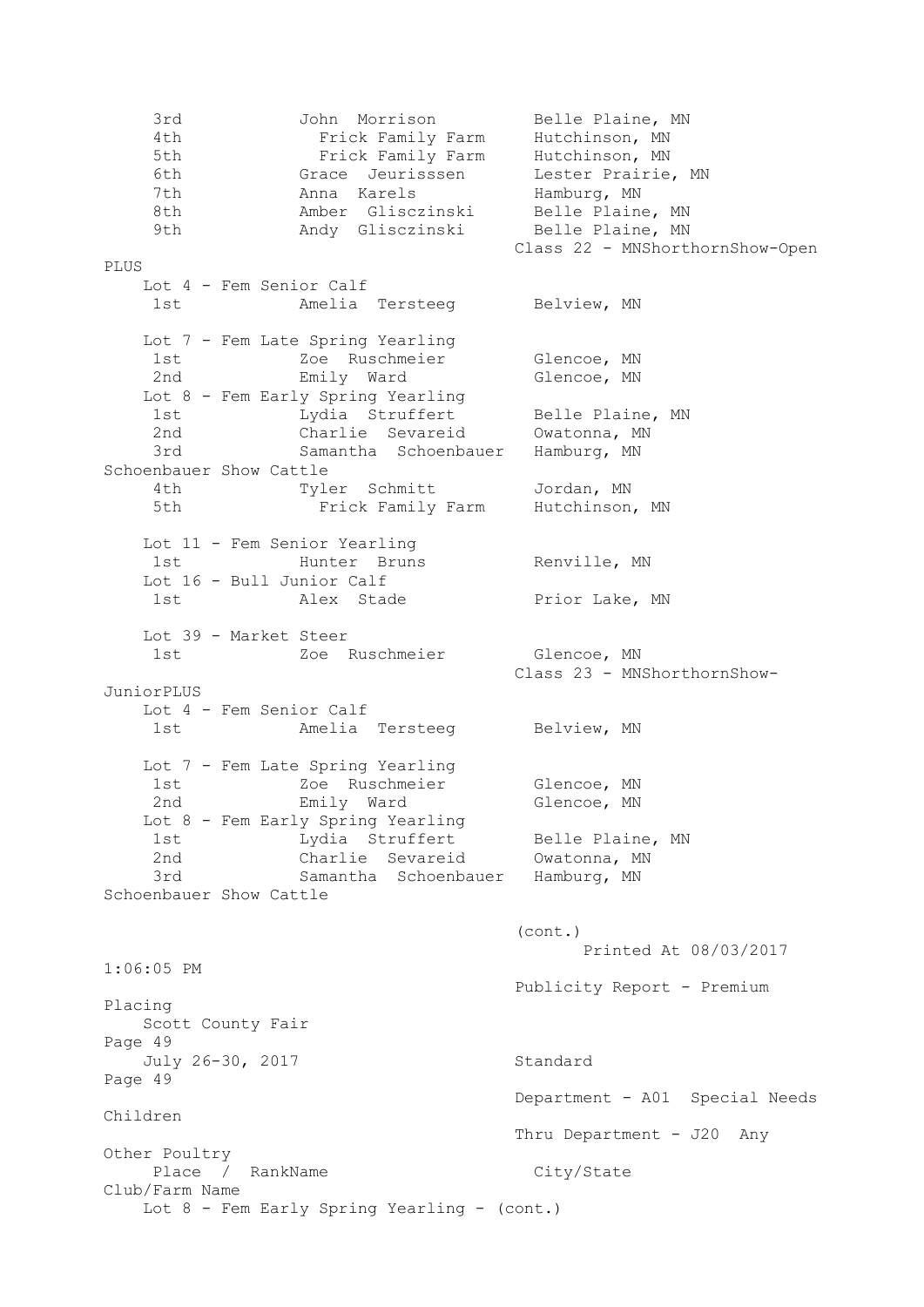4th Tyler Schmitt Jordan, MN 5th Frick Family Farm Hutchinson, MN Lot 11 - Fem Senior Yearling 1st - Fem Jensen Fearth Hunter Bruns Renville, MN Department J03 - Poultry Chickens Asiatic Class 24 - Cochin Blue Lot  $1 - \mathrm{Cock}$  1st Cheylub Schmitt Jordan, MN Class 25 - Cochin Black Lot 1 - Cock 1st Cheylub Schmitt Jordan, MN Lot 4 - Pullet 1st Lance Schmitt Jordan, MN 2nd Connie Hennen Jordan, MN 2nd 2nd Connie Hennen Jordan, MN<br>3rd Cheylub Schmitt Jordan, MN Department J05 - Poultry Chickens English Class 41 - Cornish Dark Lot  $1 - \mathrm{Cock}$  1st Jacob Gilpin Elko, MN Department J13 - Feather Leg, Bantams Class 8 - Cochin White Lot  $2$  - Hen 1st Cheylub Schmitt Jordan, MN Lot 4 - Pullet 1st Cheylub Schmitt Jordan, MN Class 9 - Cochin Black Lot 1 - Cock 1st Joy Schmitt Jordan, MN Lot 2 - Hen 1st Cheylub Schmitt Jordan, MN Lot 3 - Cockerel 1st Cheylub Schmitt Jordan, MN Lot 4 - Pullet 1st Cheylub Schmitt Jordan, MN 2nd Joy Schmitt Jordan, MN Class 11 - Cochin Barred Lot 4 - Pullet (cont.) Printed At 08/03/2017 1:06:05 PM Publicity Report - Premium Placing Scott County Fair Page 50 July 26-30, 2017 Standard Page 50 Department - A01 Special Needs Children Thru Department - J20 Any Other Poultry Place / RankName City/State Club/Farm Name Lot  $4$  - Pullet - (cont.) 1st Cheylub Schmitt Jordan, MN